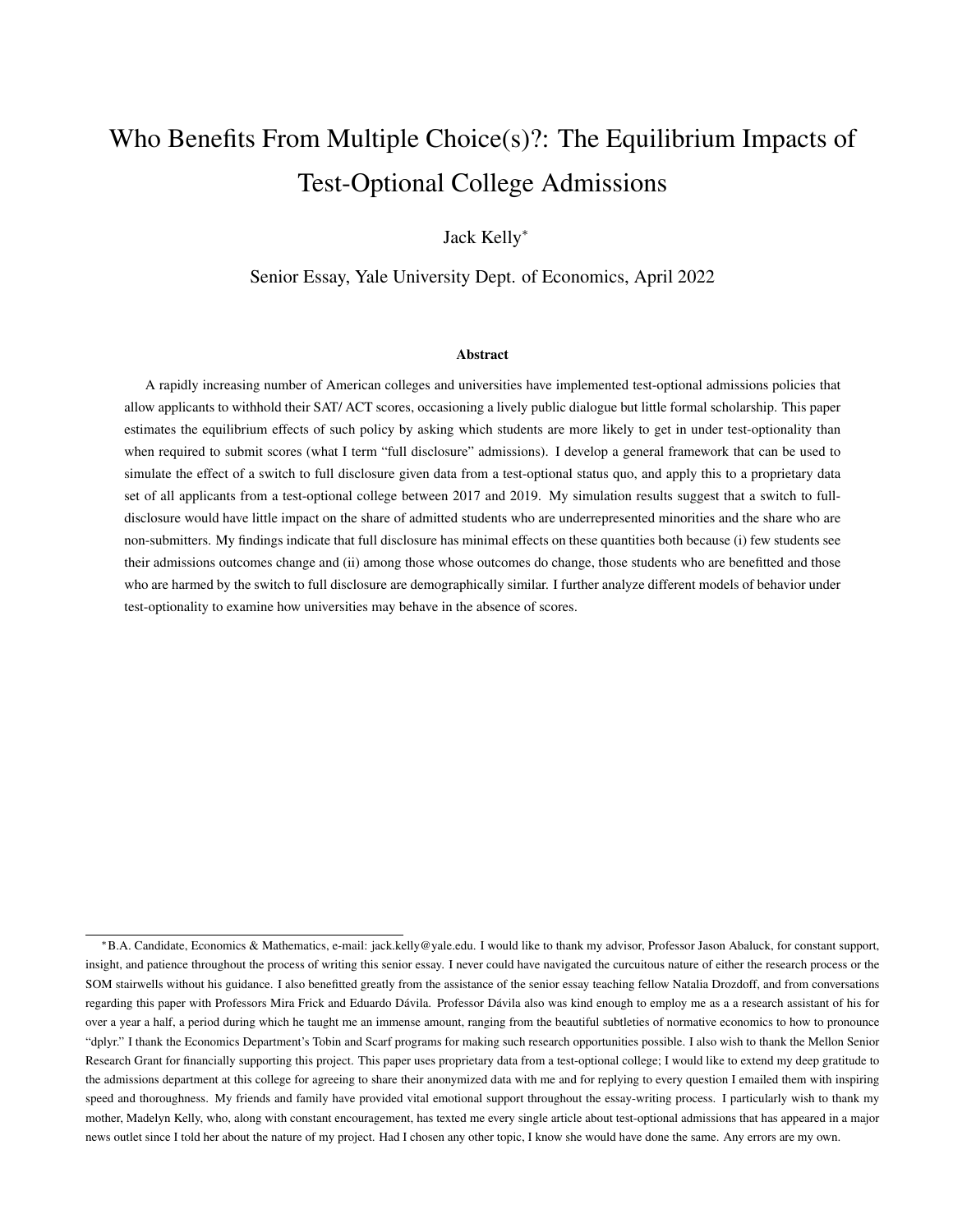# **Contents**

| 1 |     | <b>Introduction</b>                                                                                                                                                                                                                     | 3  |  |  |  |  |  |  |
|---|-----|-----------------------------------------------------------------------------------------------------------------------------------------------------------------------------------------------------------------------------------------|----|--|--|--|--|--|--|
| 2 |     | <b>Related Literature</b><br>6                                                                                                                                                                                                          |    |  |  |  |  |  |  |
| 3 |     | <b>Institutional Details, Data Description, and Summary Statistics</b><br>8                                                                                                                                                             |    |  |  |  |  |  |  |
|   | 3.1 |                                                                                                                                                                                                                                         | 8  |  |  |  |  |  |  |
|   | 3.2 |                                                                                                                                                                                                                                         | 9  |  |  |  |  |  |  |
|   | 3.3 |                                                                                                                                                                                                                                         | 9  |  |  |  |  |  |  |
|   | 3.4 |                                                                                                                                                                                                                                         | 9  |  |  |  |  |  |  |
|   | 3.5 | Test-Score Availability Among Test-Optional Applicants                                                                                                                                                                                  | 10 |  |  |  |  |  |  |
|   | 3.6 |                                                                                                                                                                                                                                         | 10 |  |  |  |  |  |  |
|   |     | 3.6.1                                                                                                                                                                                                                                   | 10 |  |  |  |  |  |  |
|   |     | 3.6.2<br>Application Outcomes and Submission Choices (e.g., e.g., e.g., e.g., e.g., e.g., e.g., e.g.                                                                                                                                    | 11 |  |  |  |  |  |  |
|   |     | 3.6.3                                                                                                                                                                                                                                   | 12 |  |  |  |  |  |  |
|   |     | Student Demographics and Submission Choices (Changel Charles Changel Changel Changel Changel Changel Changel Changel Changel Changel Changel Changel Changel Changel Changel Changel Changel Changel Changel Changel Changel C<br>3.6.4 | 13 |  |  |  |  |  |  |
| 4 |     | <b>Simulating Admissions Under Full Disclosure</b>                                                                                                                                                                                      | 14 |  |  |  |  |  |  |
|   | 4.1 | A General Model of Test-Optional Admissions                                                                                                                                                                                             | 14 |  |  |  |  |  |  |
|   | 4.2 | Admissions under Full Disclosure entertainment of the state of the Disclosure entertainment of the Administration of the Administration of the Administration of the Administration of the Administration of the Administratio          | 16 |  |  |  |  |  |  |
|   | 4.3 |                                                                                                                                                                                                                                         | 17 |  |  |  |  |  |  |
|   | 4.4 |                                                                                                                                                                                                                                         | 18 |  |  |  |  |  |  |
|   | 4.5 | <b>Results</b>                                                                                                                                                                                                                          | 19 |  |  |  |  |  |  |
|   |     | 4.5.1                                                                                                                                                                                                                                   | 19 |  |  |  |  |  |  |
|   |     | 4.5.2                                                                                                                                                                                                                                   | 21 |  |  |  |  |  |  |
|   |     | 4.5.3                                                                                                                                                                                                                                   | 22 |  |  |  |  |  |  |
|   |     | 4.5.4                                                                                                                                                                                                                                   | 23 |  |  |  |  |  |  |
| 5 |     | <b>Testing Models of Test-Optionality</b>                                                                                                                                                                                               | 25 |  |  |  |  |  |  |
|   | 5.1 |                                                                                                                                                                                                                                         | 25 |  |  |  |  |  |  |
|   | 5.2 |                                                                                                                                                                                                                                         | 27 |  |  |  |  |  |  |
|   |     | 5.2.1                                                                                                                                                                                                                                   | 27 |  |  |  |  |  |  |
|   |     | 5.2.2                                                                                                                                                                                                                                   | 28 |  |  |  |  |  |  |
|   |     | 5.2.3                                                                                                                                                                                                                                   | 29 |  |  |  |  |  |  |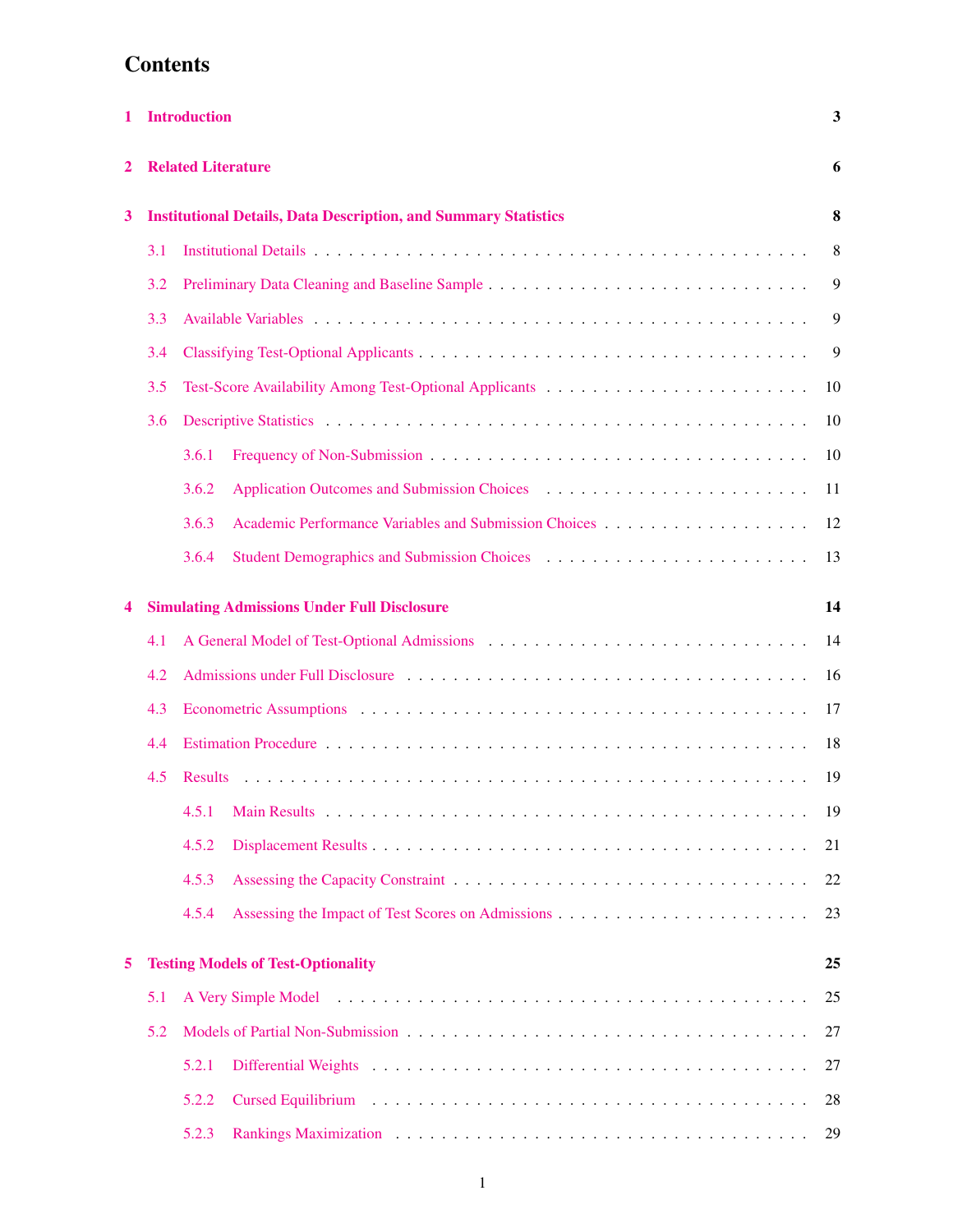|  | <b>6</b> Conclusion |                                                                                                                                                                                                                                |  |
|--|---------------------|--------------------------------------------------------------------------------------------------------------------------------------------------------------------------------------------------------------------------------|--|
|  | 5.3.3               | Testing for Rankings Maximization entertainment and the set of the set of the set of the set of the set of the set of the set of the set of the set of the set of the set of the set of the set of the set of the set of the s |  |
|  |                     |                                                                                                                                                                                                                                |  |
|  |                     |                                                                                                                                                                                                                                |  |
|  |                     | 5.3 Testing Models of Partial Non-Submission entertainment of the state of Partial Non-Submission entertainment of the state of the state of the state of the state of the state of the state of the state of the state of the |  |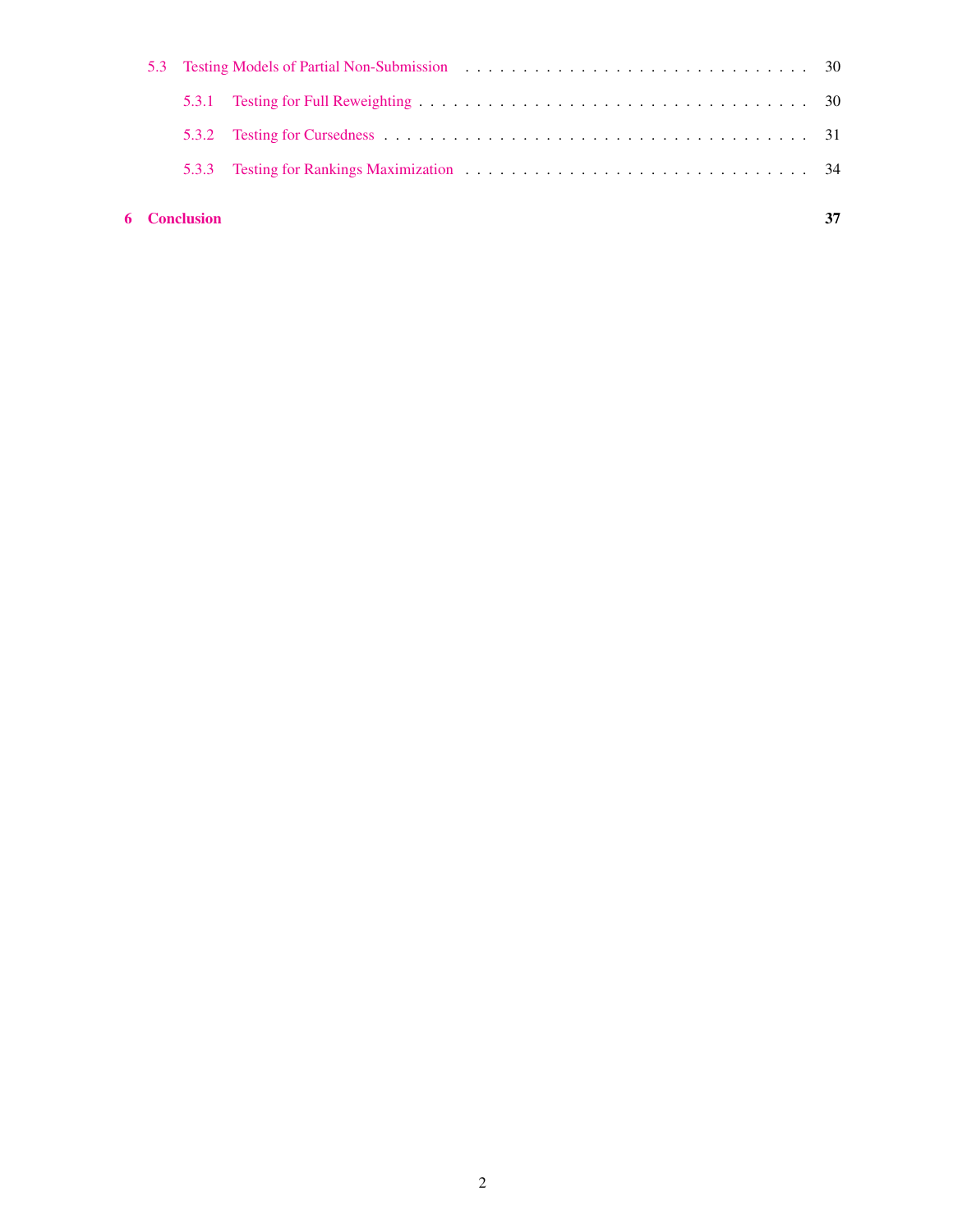*"[Going test-optional] is about doing the RIGHT thing... [w]hich is helping students and families of all backgrounds better understand and navigate this process and about bringing students with intellectual promise (no matter their background) to UChicago (and making sure they succeed here too!)."* – James G. Nondorf, Vice President for Enrollment and Student Advancement and Dean of College Admissions and Financial Aid, the University of Chicago, June 14, 2018. [1](#page-3-1)

*"We are reinstating our [SAT/ACT] requirement, rather than adopting a more flexible policy, to be transparent and equitable in our expectations. Our concern is that, without the compelling clarity of a requirement, some wellprepared applicants won't take the tests, and we won't have enough information to be confident in their academic readiness. Again, our research suggests this is most true for our most disadvantaged applicants, whose other educational opportunities have been most disrupted by the effects of the pandemic when they apply. We believe it will be more equitable if we require all applicants who take the tests to disclose their scores."* – Stu Schmill, Dean of Admissions and Student Financial Services, Massachusetts Institute of Technology, March 28th, 2022. [2](#page-3-2)

## <span id="page-3-0"></span>1 Introduction

After playing a key role in American undergraduate admissions for almost a century, standardized tests such as the Scholastic Aptitute Test (SAT) and American College Test (ACT) are rapidly becoming an elective component of college applications. A growing number of schools have adopted "test-optional" policies, whereby applicants are permitted, but not required, to submit standardized test scores for consideration. As Figure 1 documents below, the upwards trend in test-optionality from 2006 to 2019 has been dramatic, and the COVID-19 pandemic has led to even more institutions becoming, at least temporarily, test-optional, including the entire Ivy League and many flagship state schools. This increase has coincided with a spirited public dialogue speculating on the potential costs and benefits of test-optionality. Schools adopting the policies, as well as other advocates, tend to depict them as diversity-enhancing, as captured in the first quote above. These arguments tend to focus on the costs of testing and sending scores as well as well-documented disparities in standardized test scores across lines of race, ethnicity, and class. By contrast, as encapsulated in the second quote, critics of test-optionality have argued that the policy may disfavor marginalized applicants, for instance by shifting weight towards other metrics that are even more biased, or by leading applicants who are in fact better off submitting to withhold their scores. Implicitly, this discourse suggests that a key prerequisite to many people's normative assessment of test-optional policies is answering the question of who stands to gain and who stands to lose from their adoption relative to the historically typical policy of requiring all students to submit scores – which I will call "full disclosure."

<span id="page-3-2"></span><span id="page-3-1"></span><sup>&</sup>lt;sup>1</sup>See [here.](https://www.washingtonpost.com/local/education/a-shake-up-in-elite-admissions-u-chicago-drops-satact-testing-requirement/2018/06/13/442a5e14-6efd-11e8-bd50-b80389a4e569_story.html)

<sup>&</sup>lt;sup>2</sup>See [here.](https://mitadmissions.org/blogs/entry/we-are-reinstating-our-sat-act-requirement-for-future-admissions-cycles/)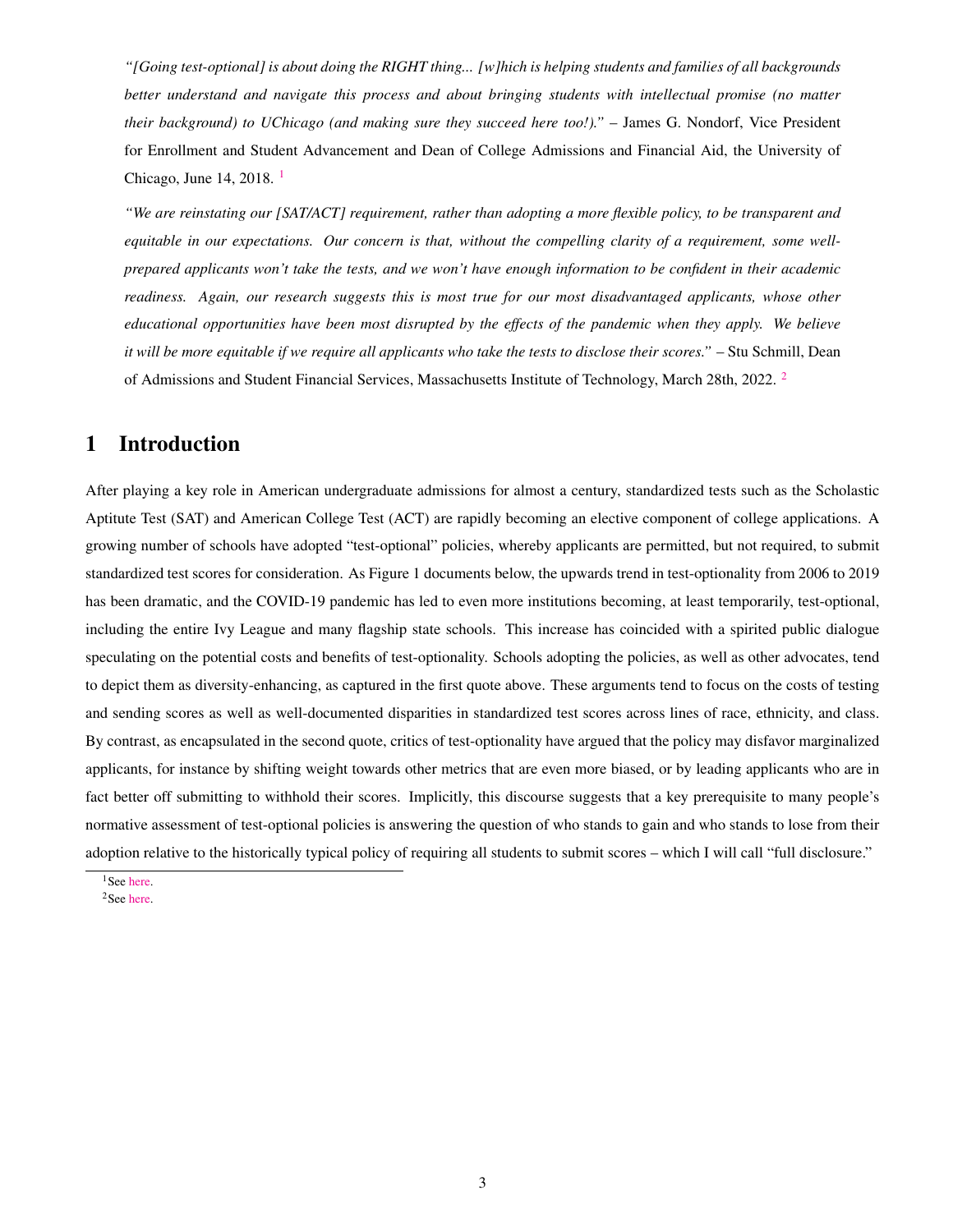Figure 1: The Rising Share of Test-Optional Schools, 2006–2019



Source: IPEDS, individual Common Data Sets, university websites. See Appendix D for details on classifying test-optional schools.

Taking the statements of many test-optional colleges at face value, the answer to the question posed in the preceding paragraph would be that *all* applicants at least weakly benefit from the policy. Consider how Roger Williams University, a test-optional institution, advises prospective applicants:

"If you feel that your SAT and/or ACT scores accurately reflect your academic achievements and potential you may wish to submit your scores. Conversely, if you feel that your transcript and other involvements and achievements are a better reflection of your ability and potential, and that your test scores detract from that, you may choose not to submit them."<sup>[3](#page-4-0)</sup>

Quotes such as this one suggest a staightforward appeal of test-optional policies: by turning a constraint into a new choice variable, all applicants would appear to gain. But there are at least two reasons why such an intuition would be suspect in this environment. The first is that applicants' decisions of whether or not to submit may be interdependent, and as such impose externalities on others. For instance, if low-scoring applicants choose not to submit while high-scoring applicants opt to send scores, colleges may (correctly) infer the non-submitters to have low scores. The second reason is that if colleges are constrained in how many students they can admit (say, by the number of rooms or class slots they have available), the net impact of applicants' submission decisions may force colleges to tighten or loosen the threshold above which they admit applicants: for instance, if relative to a full disclosure equilibrium, all submitters are seen as equally desirable and all non-submitters are seen as strictly more desirable, a college whose capacity constraint binds would need to raise its admissions standards to maintain the same number of admits.

In other words, to fully answer the question of who stands to gain or lose from test-optional admissions, it is important to estimate the *equilibrium effects* of test-optional policies. Facially, this might seem a daunting task: the introduction of a further

<span id="page-4-0"></span><sup>3</sup>See [here.](https://www.rwu.edu/undergraduate/admission-aid/first-year-applicants/standardized-test-optional-policy)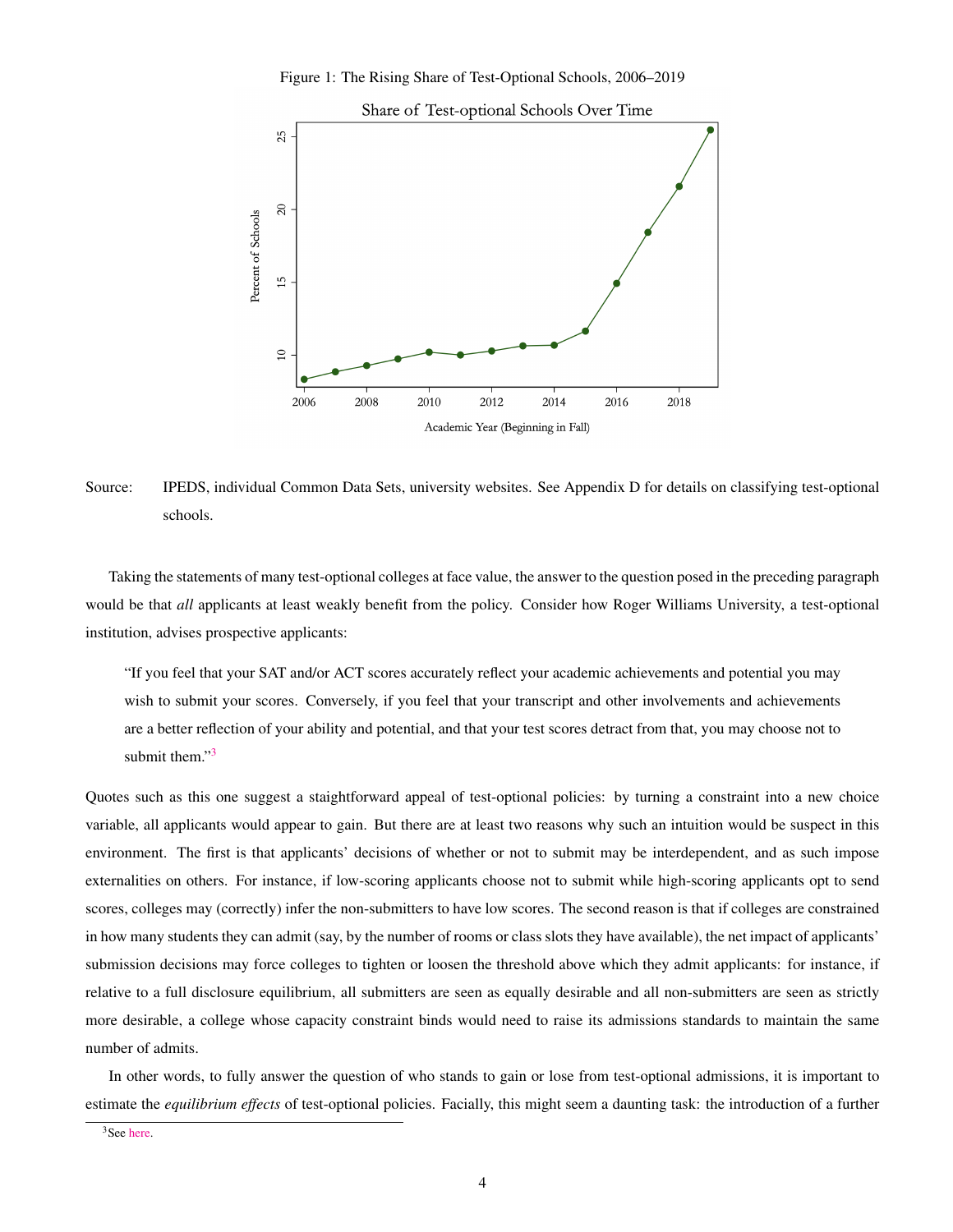choice variable to students' application decisions opens a rich set of channels that are challenging both to theoretically model and to empirically test. In this paper, using data from a test-optional college, I show that it is possible to sidestep many of these questions by in a sense inverting the question: starting with a test-optional status quo, and simulating who would be admitted if the university switched to full disclosure. The key asymmetry that motivates this empirical approach is the following: when starting from full disclosure and simulating the effect of a switch to test-optionality, it is necessary to model both (i) students' "submission function" regarding whether or not to disclose scores and (ii) colleges' "admissions function" for the non-submitters, which there is little a priori reason to think would be identical to their admissions function for those students under full disclosure. Further complicating matters, since students would plausibly form their (non-)submission decision based on the perceived impact on their probability of admission, and colleges would rationally form inferences on the scores of non-submitters as a function of who chooses not to submit, these two functions are codetermined in equilibrium.

By contrast, if one starts with test-optional data and simulates the effect of a switch to full disclosure, (i) every student must submit, so the decision-making function is irrelevant, and (ii) under plausible assumptions, colleges will simply evaluate *all* applicants according to the function they used for the *submitters* under the test-optional regime. Given suitable further assumptions on the distribution of observable and unobservables for submitters and non-submitters, I show one can then estimate admissions probabilities under full disclosure using the estimated coefficients of the submitters' status-quo admissions function. In particular, one can analyze the impacts under either the assumption that (i) colleges are capacity-constrained and will admit the same number of applicants under either admissions regime or (ii) colleges are unconstrained in how many students they can admit and will simply admit all applicants above a certain quality threshold under either regime. While this approach does require the strong assumption that the same individuals apply to the college under either admissions policy, it provides a baseline framework to motivate further work.

I operationalize this methodology on a proprietary data set comprising all applicants to a test-optional college over the last several years, restricting my attention to before the onset of the COVID-19 pandemic. My results suggest that the overall impacts of a switch to full-disclosure would change little on aggregate: the estimated percentage of admitted students who submitted scores under test-optionality increases by roughly one to two percentage points under full disclosure, from a status-quo average (across years) of roughly 73.6% to a simulated average of approximately 75.9%. Moreover, the difference in these percentages is not always statistically significant despite relatively tight confidence intervals. The change in the share of students predicted to be admitted who are underrepresented minorities (URM) is never significant in any of the years in my sample, and even if the point estimates are taken at face value, the magnitude of the changes are consistently small. These aggregate impacts mask subtler displacement effects: among the applicants predicted to be rejected under full disclosure who are admitted in the status quo, nonsubmitters are indeed overrepresented. However, non-submitters are also well-represented among the converse group: students predicted to be admitted under full disclosure who are rejected in the status quo, muting the aggregate effects. I offer evidence to suggest that a further reason for the minute effects is that the marginal effects of SAT scores on admission do not appear to be very large in magnitude relative to the effects of other dimensions along which non-submitters are internally heterogeneous, such as high school grade point average (GPA) – meaning that under both test-optionality and full disclosure, those factors are more determinate of which applicants are admitted. Meanwhile imposing a capacity constraint such that the college admits the same number of students under either policy changes little relative to allowing them to maintain a constant quality threshold above which they admit applicants, suggesting that general equilibrium effects, while a priori important to consider, are quantitatively minor in my setting.

While my simulation approach allows me to avoid taking a stance on how exactly non-submitters are treated in the status quo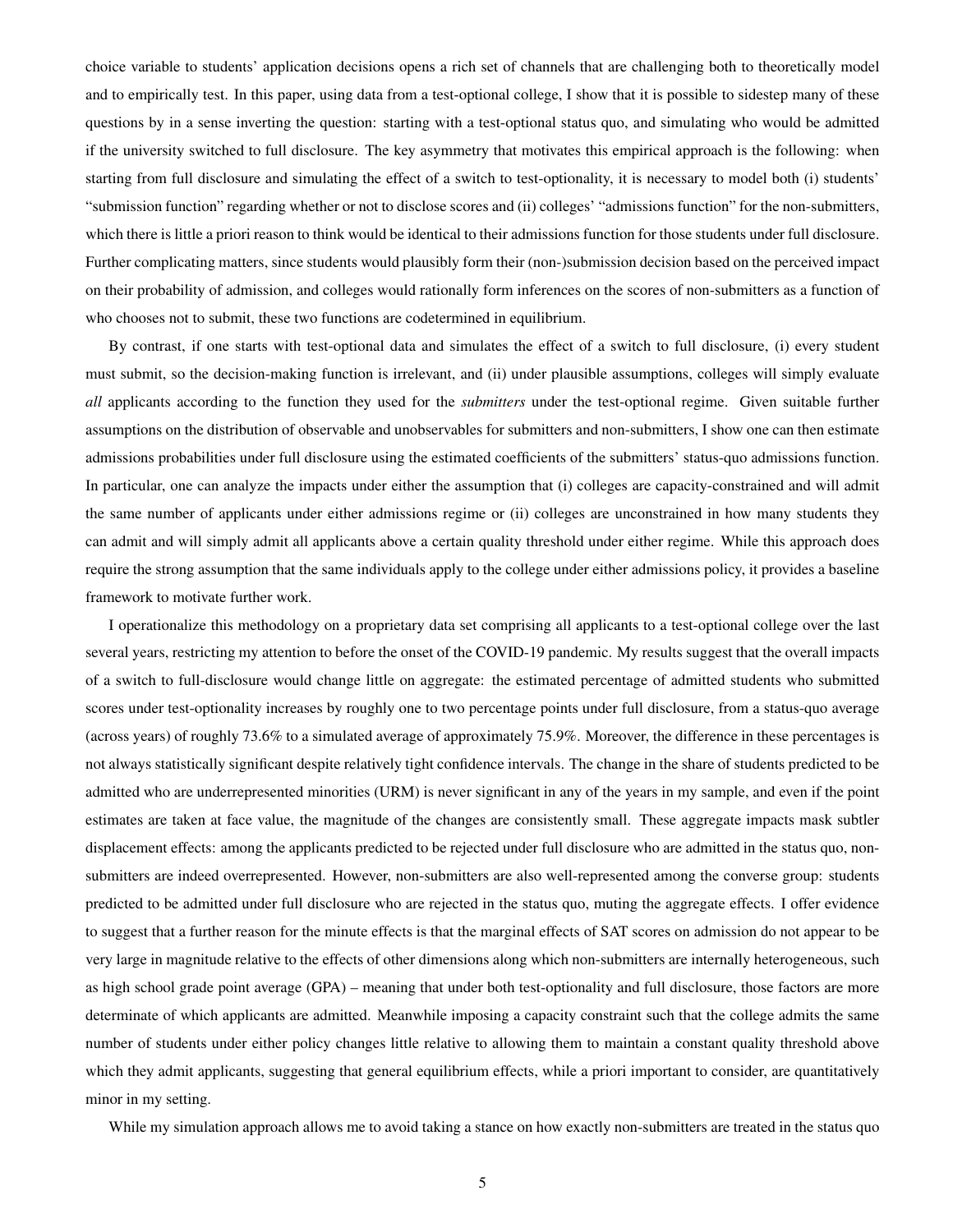at test-optional schools, one may nevertheless be curious regarding these individual mechanisms, as it may inform the external validity of my findings. I show that a very basic model would predict full unraveling, where all but the lowest-scoring applicants still submit scores under test-optionality. I then consider three phenomena that could explain why empirically, some applicants choose not to submit: reweighting of the admissions function towards other metrics for non-submitters, "cursed" equilibria where applicants or college neglect the informational content of non-submitters' choices/covariates, and rankings-sensitivity where colleges care differentially about the scores of submitting students due to the effect on college rankings. I provide empirical tests that suggest that at least in certain strong forms, the former two phenomena do not appear to hold in the data, while I find suggestive evidence for the presence of rankings-maximization.

The rest of this paper is organized as followed: Section [2](#page-6-0) discusses related literature; Section [3](#page-8-0) describes my data and provides institutional background on the college; Section [4](#page-14-0) presents my framework for simulating admissions under full-disclosure and lays out the results of this exercise; Section [5](#page-25-0) offers models of admissions under test-optionality and provides empirical tests of some of these models, and Section [6](#page-37-0) briefly concludes.

## <span id="page-6-0"></span>2 Related Literature

My work relates to at least four distinct literatures.

First and most directly, my paper speaks to the small but extant literature on test-optional admissions in American colleges and universities. Among this scarce literature, my paper fits into an even smaller subset that obtains and employs microdata from test-optional college, comprising the contributions of Robinson and Monks [\(2005\)](#page-40-0), Conlin, Dickert-Conlin, and Chapman [\(2013\)](#page-40-1), and Conlin and Dickert-Conlin [\(2017\)](#page-40-2). These latter two papers in particular, which focus respectively, on how college rankings interact with test-optionality and on the potential for colleges to incorrectly impute scores of non-submitters, address issues similar to the potential mechanisms of rankings maximization and cursed equilibria discussed in section [5,](#page-25-0) although my empirical approach departs from these authors'. In particular, I show in section [5.3.3](#page-34-0) that their approach to testing for rankings maximization is difficult to theoretically justify, as it would predict full unraveling, and I instead propose a modification of their approach that accounts for universities' imputations of students' scores. More generally, my paper differs from the existing literature using microdata from test-optional colleges in that my main focus is on simulating the equilibrium impacts of a switch (back) to mandatory disclosure of test scores, as I explore in section [4.](#page-14-0) By contrast, the individual mechanisms examined in these papers speak more to the question of whether *individual* applicants or adimssions department are acting in their best interest within a test-optional regime. While these channels are interesting in their own right, they are neither necessary nor sufficient to identify the equilibrium impacts of the policy relative to the full-disclosure alternative, which is presumably the relevant question for schools and for those interested in welfare analysis.

Another subset of the literature on test-optional admissions that does focus more on equilibrium effects has examined the impacts on aggregate quantities at the college level, such as admissions and yield rates, the demographic composition of matriculants, and average test scores of matriculants. These papers, which include Saboe and Terrizzi [\(2019\)](#page-41-0), Belasco, Rosinger, and Hearn [\(2015\)](#page-40-3), Sweitzer, Blalock, and Sharma [\(2018\)](#page-41-1), and Bennett [\(2022\)](#page-40-4), primarily use data from the Integrated Postsecondary Education Data System (IPEDS) and employ staggered-timing difference-in-difference designs to estimate the causal impact of test-optional admissions. With the exception of the last article (which uses a slightly more recent data set and different empirical specification), these papers have tended to find insignificant effects on demographic diversity from switching to test-optionality, but significant reductions in the admissions rate and increases in the yield rate.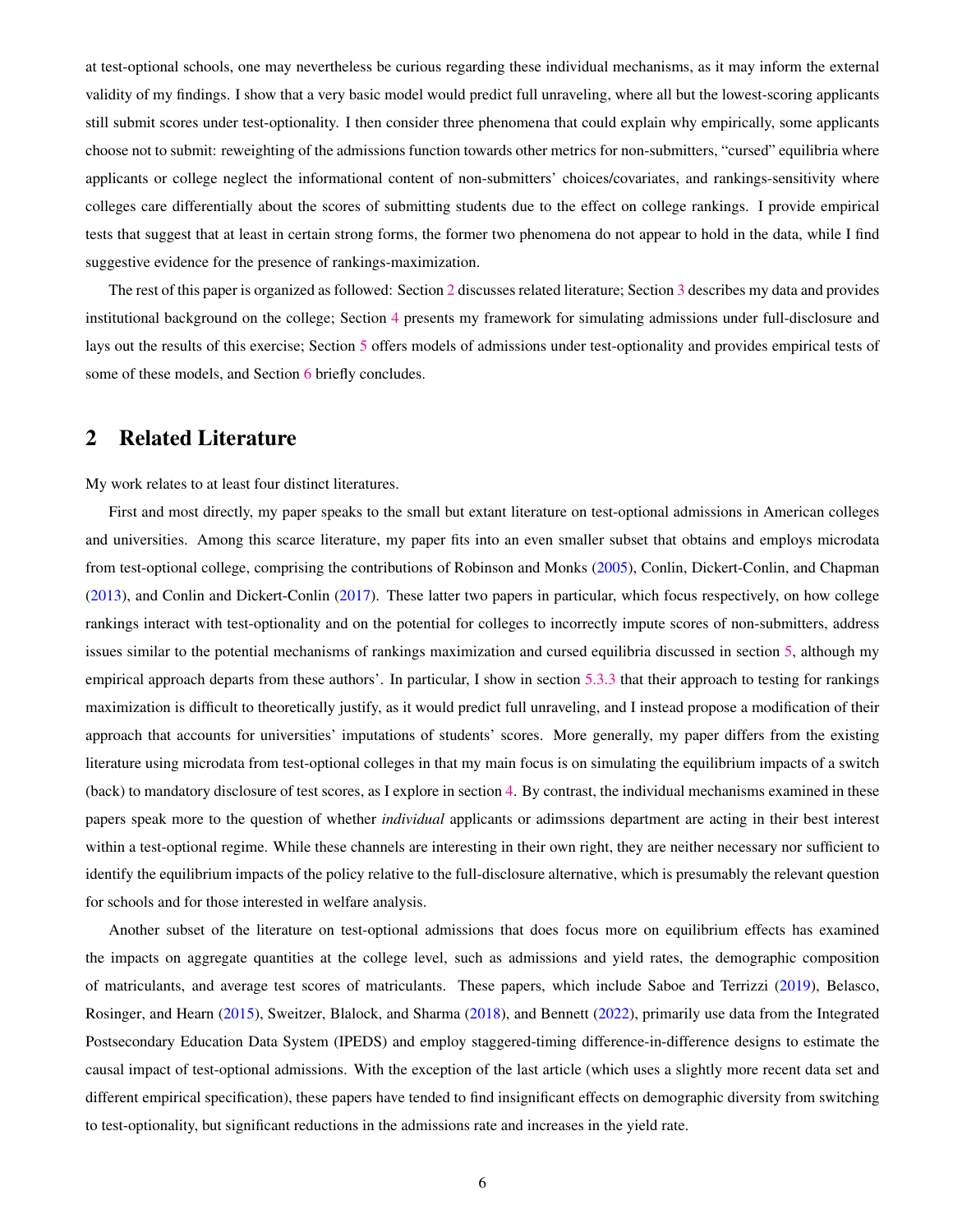Relative to my microdata-based approach these papers offer both advantages and disadvantages. In terms of advantages, by examining a larger set of test-optional colleges (sometimes all of them) and using many non-test-optional colleges as the control group, these papers can provide more generalizable findings than my results, which are arguably relevant only to the college for which I have data or very similar ones. Secondly, by dint of having access to data both before and after schools go test-optional, these papers can capture channels that may be difficult to simulate counterfactually with a set of test-optional data only, for instance, potential impacts on students' choices to apply to certain colleges in the first place now that they need not submit their scores.

On the other hand, the aggregate college-level data these papers use are rather limited in scope, constraining the inferences that can be drawn: for one, most IPEDS statistics (e.g. demographics, average scores) are taken among matriculants, not admits, making it difficult to disentangle the effects of test-optionality on admissions from those on enrollment conditional on admission. Additionally, the IPEDS does not require test-optional schools to fill out the portion of the survey that concerns standardizing testing – meaning key data points like the share of applicants submitting scores and the quartiles of SAT/ACT scores among matriculants are missing for the majority of test-optional schools, and the subsample for which they are available may not be random. Beyond the data constraints, these papers may also be susceptible to some of the challenges that frequently besiege differences-in-differences designs, such as the validity of the parallel trends assumption; while many of the papers do test for pre-trends, the relatively low number of treated units in the sample period suggests that the concern pointed out by Roth [\(2022\)](#page-40-5) might be acute in this setting: that insignificant pre-trends need not necessarily be indicative of underlying parallel trends, but may simply be a consequence of low power. Moreover, the strategy undertaken by these papers of estimating causal effects in a staggered-timing differences-in-differences design through a two-way fixed effect linear regression has been shown to be inconsistent in the presence of heterogeneous treatment effects (see, for instance, Callaway and Sant'Anna [\(2021\)](#page-40-6), Sun and Abraham [\(2021\)](#page-41-2), and Goodman-Bacon [\(2021\)](#page-40-7)), and the impacts of test-optionality presumably do vary across colleges. Lastly, even if these papers meet the requisite conditions for consistently estimating causal effects via differences-in-differences, the confidence intervals they document are large, likely owing again to the small number of treated units: it is thus difficult to discern whether the null effects on many variables of interest (e.g., share of minority students) owe to the policy genuinely having little impact, or to low statistical power. By contrast, the null results I document in section [4](#page-14-0) are relatively tight, allowing me to rule out considerably sized effects.

A second relevant literature focuses on jointly modeling students' application decisions and colleges' admissions decisions; contributions include Kapor [\(2020\)](#page-40-8), Bleemer [\(2021\)](#page-40-9), Blair and Smetters [\(2021\)](#page-40-10), and Chade, Lewis, and Smith [\(2014\)](#page-40-11). The majority of these models expend considerable energy on students' initial application decisions and the construction of college "portfolios"; this question, while likely influenced by test-optionality, is unfortunately not one my data are well-suited to address, and thus I focus on the impacts on admissions probabilities taking application choices as given. Nevertheless, many of the insights of these models guide my work: for instance, the model in Section [4](#page-14-0) shares the framework in Kapor [\(2020\)](#page-40-8) of using ratings functions and admissions threshold to represent admissions decisions. Meanwhile, the model of Blair and Smetters [\(2021\)](#page-40-10), which highlights the role of maximizing perceived selectivity in college admissions, helps motivate the investigation of "rankings maximization" in section [5.2.3.](#page-29-0) Furthermore, my findings connect intriguingly to the subset of this literature (for instance, Kapor [\(2020\)](#page-40-8) and Bleemer [\(2021\)](#page-40-9)) that has focused on the effect of automatic admissions programs such as Texas and California's "top percent" policies, whereby students in the upper percentiles of the GPA distribution at their high schools are automatically admitted to top state universities. These papers have tended to find larger effects than mine in terms of the changes in the demographic composition of the admitted class compared to the simulated class that would have obtained under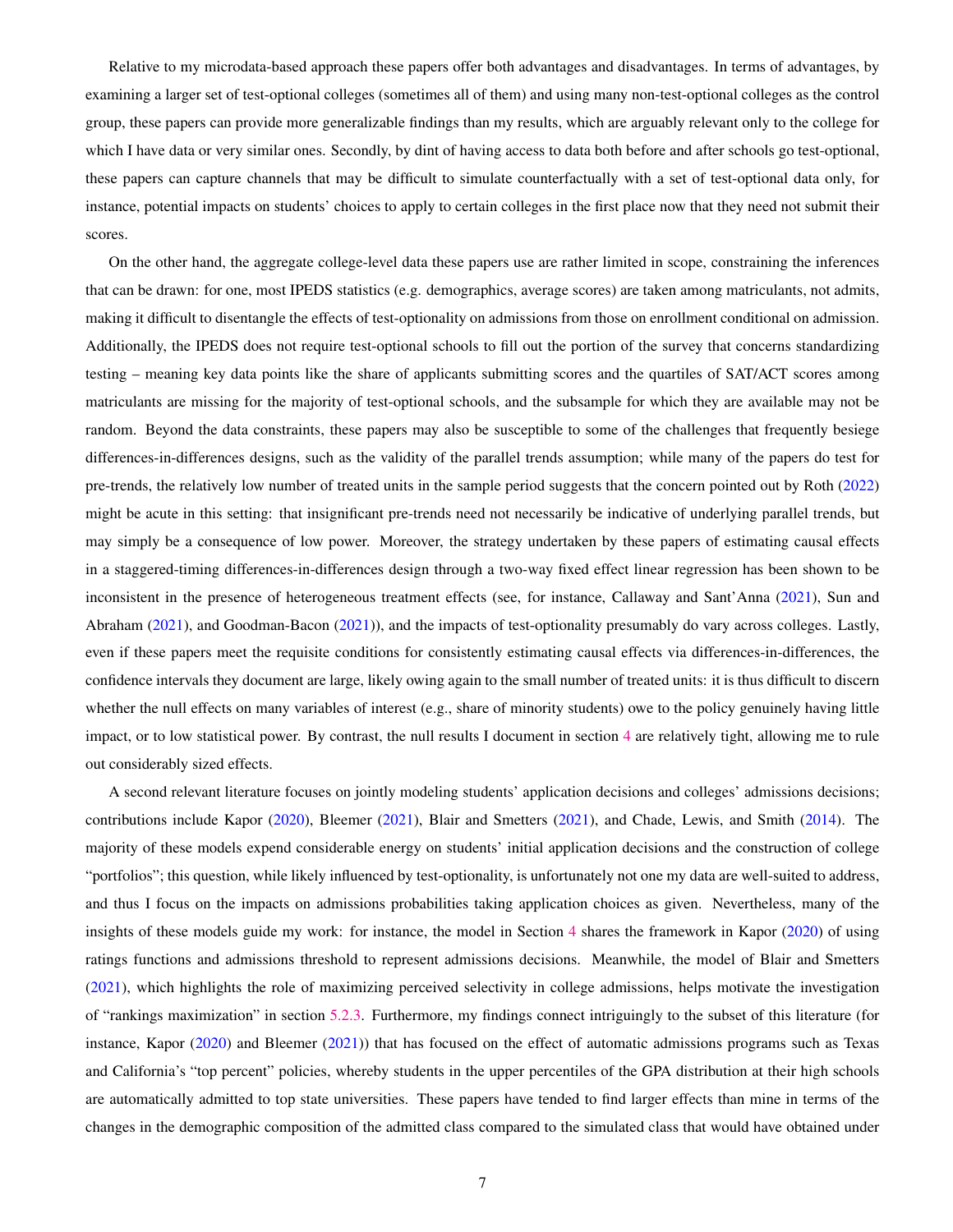standard admissions. While the top-percent setting is facially similar to mine in that it too makes test-scores less relevant for the admissions functions of some students, a key difference is that top-percent complying schools are forced to admit all who meet the GPA threshold, whereas test-optional schools are free to choose a different admissions function for non-submitters.

Third, my work connects at a more abstract level to the long line of research on adverse selection stemming from the seminal contribution of Akerlof [\(1970\)](#page-40-12). More specifically, the baseline "unraveling" result in Section [5.1](#page-25-1) can be seen as an analogue of the theory of costless signaling in Grossman [\(1981\)](#page-40-13): if the costs of sending a signal is assumed to be zero and lying is impossible, disclosure from one party of anything less than full information leads rational counterparties to form pessimistic inferences. Meanwhile, the exploration of possibly "cursed" equilibria wherein either applicants and/or admissions officers underestimate the degree to which score non-submission is informative of a student's underlying score draws directly from the concept coined and formalized by Eyster and Rabin [\(2005\)](#page-40-14).

The exploration of potential misoptimizations such as a cursed equilibrium also connects my paper to a fourth literature, which concerns the scope for irrationality in the college admissions process. Pallais [\(2015\)](#page-40-15) examines the effect of a reform that added an extra free ACT score report to college-applying seniors and finds that the elasticity of applications with respect to this relatively minute change in costs is very high, a fact that she argues is difficult to rationalize given the high returns to attending even a marginally better college. <sup>[4](#page-8-2)</sup> Hoxby and Avery [\(2012\)](#page-40-16) document low rates of applications to top colleges among highachieving low-income applicants, despite the fact that these applicants have high probabilities of admission, and, conditional on admission, would likely face lower out-of-pocket costs than at lower-ranked schools due to extensive financial aid, a finding that in principle could owe to behavioral biases, informational barriers, or heterogeneous preferences. Dynarski et al. [\(2021\)](#page-40-17) offer support for the behavioral hypothesis by examining the effect of simplifying the financial aid application process at the University of Michigan via a randomized experiment, promising some low-income students ex ante that if admitted, they will qualify for the amount of aid they would receive in expectation ex post; this intervention significantly boosted applications and enrollment rates among the treatment group.

## <span id="page-8-0"></span>3 Institutional Details, Data Description, and Summary Statistics

### <span id="page-8-1"></span>3.1 Institutional Details

My data comprise all prospective first-year applicants to a single test-optional college over the course of four years (2017–2020). While I will not state precisely when the college went test-optional to help preserve its anonymity, the policy had been in place for over ten years from the beginning of my data set. The college is private and not-for-profit. Over the entire sample period, the college was on the Common Application, a platform whereby students can enter the same information (e.g. demographic details, extracurriculars, essays) for some portions of many different colleges' application forms. Prospective first-year students may apply to the college in one of four rounds: Early Action (EA), Early Decision 1 (ED1), Early Decision II (ED2), and Regular Decision (RD). The first two options, EA and ED1, typically have application deadlines in early November, with students hearing back regarding their status in early January and early December respectively. The ED2 and RD application deadline is usually in mid-January, with students notified of their admissions decision around late February for ED2 and early April for RD. The ED1 and ED2 options differ from EA and RD in that the former channels are binding: if a student is admitted via these pathways, they

<span id="page-8-2"></span><sup>4</sup>Alternatively, Chade, Lewis, and Smith [\(2014\)](#page-40-11)argue that a high elasticity to the marginal cost of applying could be rational if the admissions probabilities across colleges are sufficiently uncorrelated; for instance, in the extreme case in which all college admissions are i.i.d. with common admissions probability , the probabilitiy of not getting into N other schools forms a geometric sequence in N, easily diluting even large returns to education.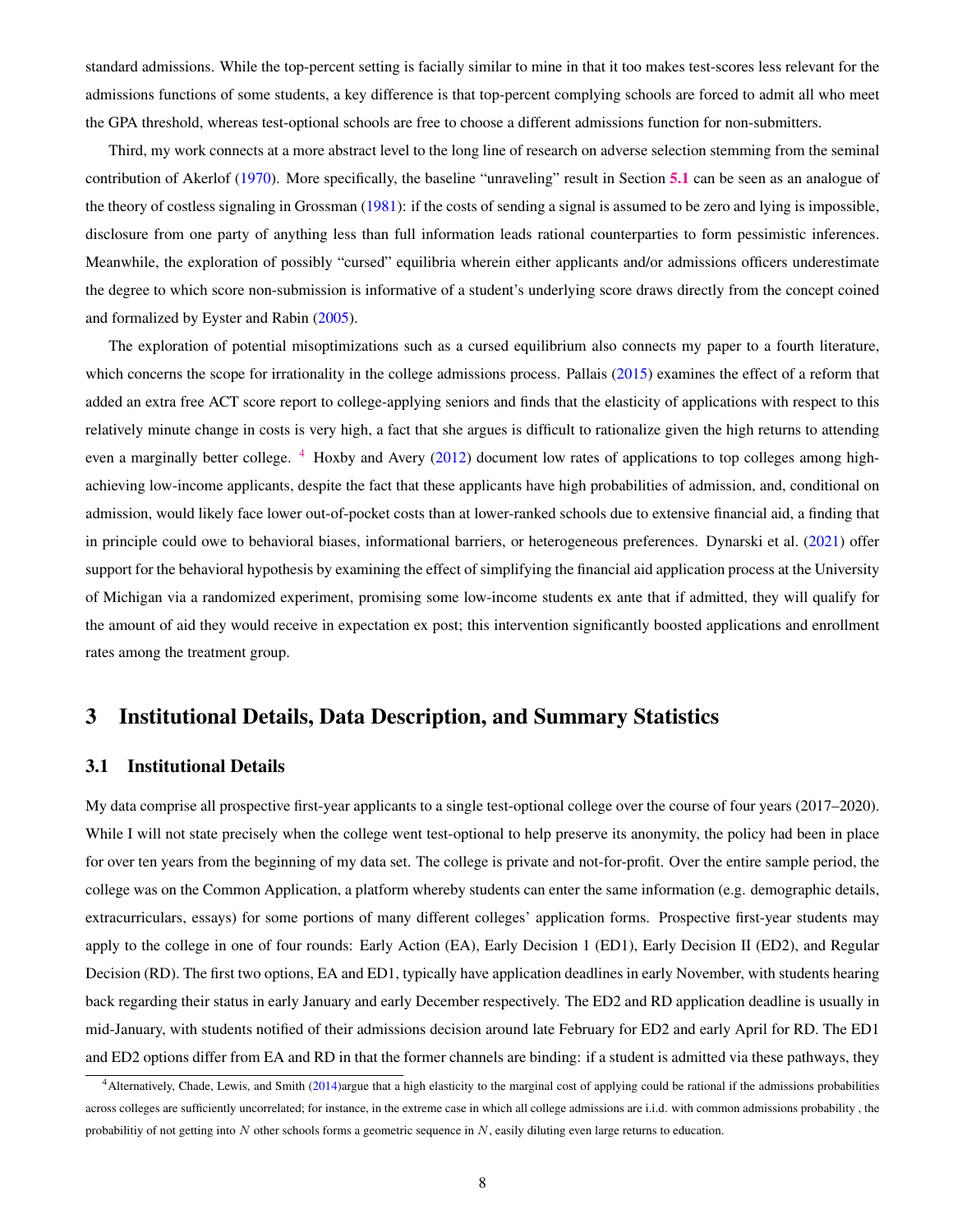must matriculate to the college. EA and RD students have until early May to ultimately decide whether to matriculate.

### <span id="page-9-0"></span>3.2 Preliminary Data Cleaning and Baseline Sample

In the raw data given to me by agreement with the college, I observe data for all 44,846 students who applied for the first-year classes beginning in Fall 2018 through Fall 2021. I drop from the sample the 11,129 students who applied for the first-year class matriculating in 2021, the reason being that these students applied during the COVID-19 pandemic, during which the treatment of test-optional students may have been rather different; for instance, the college would have presumably been more likely to assume that non-submitters could not (safely) access a testing site rather than that they had taken the SAT/ACT and obtained low scores they wish not to share. I also drop all 74 recruited athletes from the sample; these students tend to face a functionally distinct admissions process than other students. I drop two students who are listed as enrolled but for whom the "admitted" variable is equal to zero (indicating rejection) and one student for whom the SAT (equivalent) score is reported as above 1600; these three observations are presumably errors in data entry. This cleaning results in a data set of 33,253 observations, each corresponding to a unique applicant.

## <span id="page-9-1"></span>3.3 Available Variables

I observe the following covariates for almost all applicants: year of intended matriculation, gender, race/ethnicity, IPEDS racial/ethnic classification, state and country where high school is located, high school GPA (standardized to a common 4 point scale), curriculum score (the admissions' office's assessment of the difficulty of a student's high school curriculum, on a 10 point scale), intended major, student application round (EA, ED1, ED2, or RD) and whether or not a student submitted test scores. I also observe the outcome variables of whether a student is admitted, and whether a student ultimately enrolled.

I observe test scores for all submitters and for some non-submitters (the subsample of non-submitters who have data available is discussed in detail in section [3.5](#page-10-0) below). Test scores take the form of SAT math and reading/writing scores or ACT composite scores; to standardize the analysis and because the SAT admits a finer gradation of scores (400–1600 with 10 point intervals rather than 1–36 with 1 point intervals) , I form SAT total score as the sum of the reading/writing and math scores, and convert all ACT composite scores to SAT total scores using the official concordance table.<sup>[5](#page-9-3)</sup> If a student submitted both the SAT and the ACT, I take their score to be the maximum of the SAT and the SAT-equivalent-converted ACT.

Private correspondence with the admissions office confirmed that the college does not consider either the SAT Subject Tests or Advanced Placement (AP) tests when making admissions decisions. The major potentially admissions-relevant variables I do not observe are thus students' "intangible" components: essays, extracurriculars, and letters of recommendation, as well as whether or not an applicant is a "legacy" (the child of one or more college alums).

## <span id="page-9-2"></span>3.4 Classifying Test-Optional Applicants

There are two columns in the data that can suggest a student is applying under test-optionality. First, students may indicate on their application directly whether or not they wish to have scores considered; separately, students can choose to send their scores by listing them in the self-reported score section of the Common Application, having their high school print it on their transcript, or directly sending scores via the College Board or ACT Corporation to the admissions office. From private correspondence with the admissions office, I have confirmed that any applicant who indicates on the application that they would not like their scores

<span id="page-9-3"></span><sup>5</sup>The table can be found [here](https://www.act.org/content/dam/act/unsecured/documents/ACT-SAT-Concordance-Tables.pdf)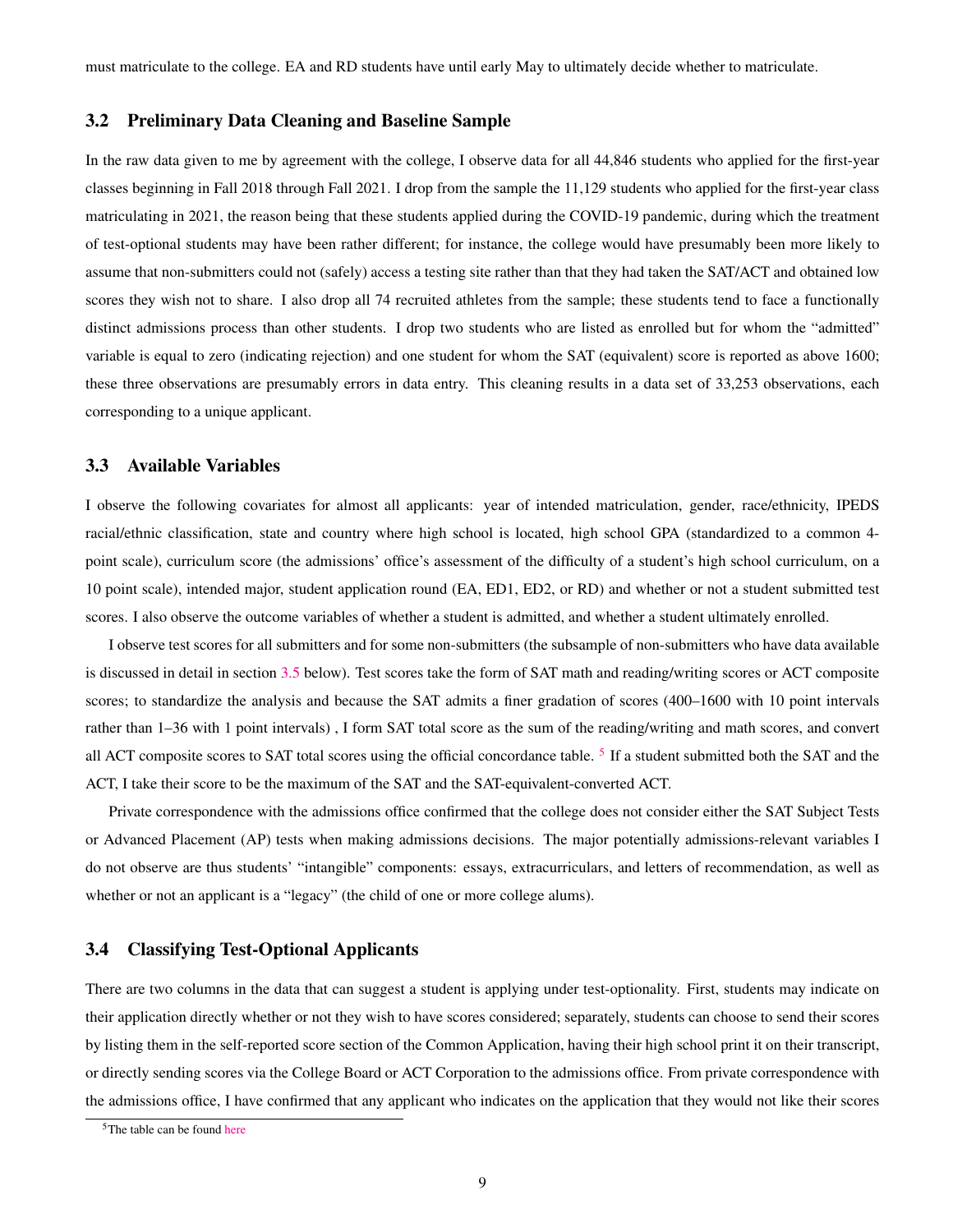considered will be treated as test-optional even if they do self-report or send their scores to the college. There are, however, also applicants who answered that they would like to have their scores considered, but do not have visible scores in the data. The admissions office confirmed to me that these applicants never reported scores via any of the mechanisms listed above, and were simply treated as test-optional; I thus recode all such applicants as test-optional. In principle, a potential mechanism for misclassification here is if a student indicated they would like scores considered when they applied, did not send scores before the deadline (so they were treated as test-optional), and was then admitted and sent scores to the school after admission (the reasons for which are discussed below). Such students would be classified as not test-optional in my dataset even though they were treated as such by the college at the time of application, however, these are presumably a very small subset of the total number of students.

### <span id="page-10-0"></span>3.5 Test-Score Availability Among Test-Optional Applicants

While all students defined as submitters have test scores available (partially by construction, as described above), the same cannot be said for non-submitters. Table 1 below documents the total number and relative frequency of non-submitters with and without scores across three outcome groups: the rejected students, admitted but not enrolled students, and enrolled students. There are two channels through which scores can be visible for applicants who are test-optional. The first is the aforementioned one: some students submit their scores either officially or via self-reporting on their application, but also tick the test-optional box indicating they would not like to have scores considered. The second is that admitted students are asked to send their scores to the college for advising; private correspondence with the admissions office has confirmed that students receive two emails asking them to submit but are not bound to doing so, hence the incomplete compliance documented below. Of course, for the admitted or enrolled students, we cannot discern which of the two mechanisms explains the availability of the data, while the rejected non-submitters with visible scores clearly must have reported or sent their scores with their application.

|                      | Rejected         | Admitted, Not Enrolled | Enrolled         | Total            |
|----------------------|------------------|------------------------|------------------|------------------|
|                      | Total No.        | Total No.              | Total No.        | Total No.        |
| Data Availability    | (Relative $\%$ ) | (Relative $\%$ )       | (Relative $\%$ ) | (Relative $\%$ ) |
| Scores Not Available | 5,755            | 2,516                  | 560              | 8,831            |
|                      | (81.40)          | (79.70)                | (46.24)          | (77.21)          |
| Scores Available     | 1,315            | 641                    | 651              | 2,607            |
|                      | (18.60)          | (20.30)                | (53.76)          | (22.79)          |

Table 1: Test-score Data Availability Among Non-submitters

## <span id="page-10-1"></span>3.6 Descriptive Statistics

#### <span id="page-10-2"></span>3.6.1 Frequency of Non-Submission

A natural starting point is to wonder how many students in fact exercise the option to not submit their scores. Panel A of Figure 2.2. below shows the rates of (non)-submission over the course of the three years I analyze. The fraction of applicants who do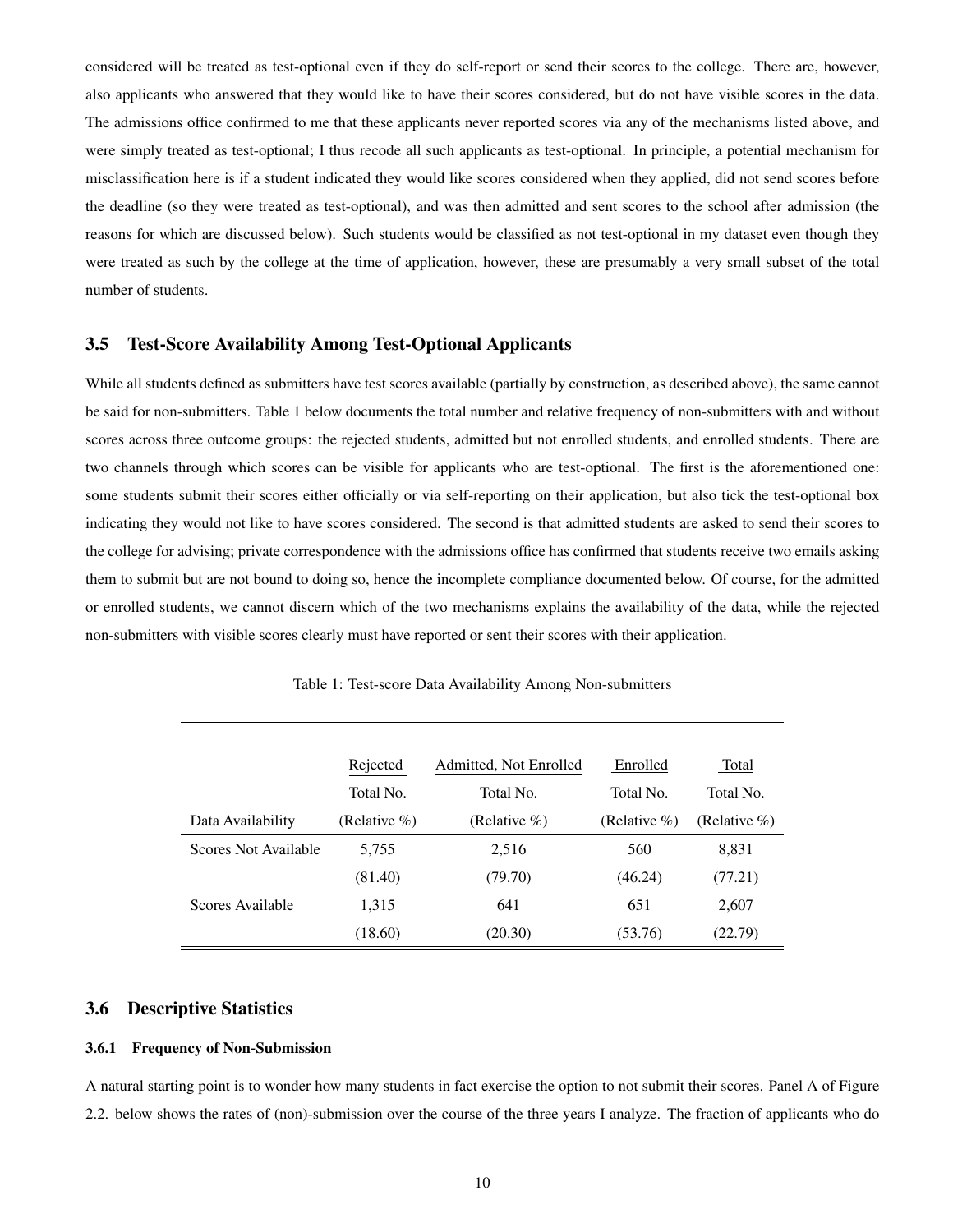not submit scores hovers around 1/3 throughout the entire time period, with modest increases in the share not submitting year over year. Panel B of the same figure stratifies submission rates by the application round; interestingly, the non-submission rates appear markedly higher in the binding application rounds (ED1 and ED2) than in the non-binding rounds (EA and RA), although the sample size for the binding rounds is small, even aggregated across years.

|           |           | Year      |           |           |  |  |
|-----------|-----------|-----------|-----------|-----------|--|--|
|           | 2018      | 2019      | 2020      | Total     |  |  |
| Submitted | Total No. | Total No. | Total No. | Total No. |  |  |
| Scores    | (Percent) | (Percent) | (Percent) | (Percent) |  |  |
| N         | 3.679     | 3.899     | 3,860     | 11, 438   |  |  |
|           | (32.66)   | (34.41)   | (36.23)   | (34.40)   |  |  |
| Y         | 7,587     | 7,433     | 6.795     | 21,815    |  |  |
|           | (67.34)   | (65.59)   | (63.77)   | (65.60)   |  |  |
| Total     | 11,266    | 11,332    | 10,655    | 33,253    |  |  |

Table 2: Share Submitting Scores by Year and Application Round *Panel A: Submission Rates By Year*

*Panel B: Submission Rates By Application Rounds*

|           | <b>Application Round</b> |           |                 |           |           |  |  |
|-----------|--------------------------|-----------|-----------------|-----------|-----------|--|--|
|           |                          |           |                 |           |           |  |  |
|           | EA                       | ED        | ED <sub>2</sub> | <b>RA</b> | Total     |  |  |
| Submitted | Frequency                | Frequency | Frequency       | Frequency | Frequency |  |  |
| Scores    | (Percent)                | Percent)  | Percent)        | (Percent) | (Percent) |  |  |
| N         | 5.519                    | 439       | 214             | 5,266     | 11,438    |  |  |
|           | (28.64)                  | (53.60)   | (52.84)         | (41.27)   | (34.40)   |  |  |
| Y         | 13,751                   | 380       | 191             | 7,493     | 21,815    |  |  |
|           | (71.36)                  | (46.40)   | (47.16)         | (58.73)   | (65.60)   |  |  |
| Total     | 19,270                   | 819       | 405             | 12,759    | 33,253    |  |  |

#### <span id="page-11-0"></span>3.6.2 Application Outcomes and Submission Choices

Given this paper's focus on the impact of test-optionality on admission, it is useful to simply characterize how the admissions rates of submitters compare to those of non-submitters, cognizant that such differences need not be causal. Panel A of Figure 2.3 below characterizes the respective shares of submitters and non-submitters who are admitted by the college, showing the share of admits to be much higher for the submitters. Panel B characterizes, among the respective subpopulations who are admitted, the shares of submitters and non-submitters who ultimately enroll in the college. While the share enrolling (the "yield rate") is low for both groups, it is markedly higher among non-submitters, a fact that could be consistent either with them benefitting from test-optionality (and thus faring worse at other non-test optional colleges where they must submit scores) or simply with the nonsubmitters faring worse on other admissions-relevant dimensions (like GPA), lowering the probability they get into higher-ranked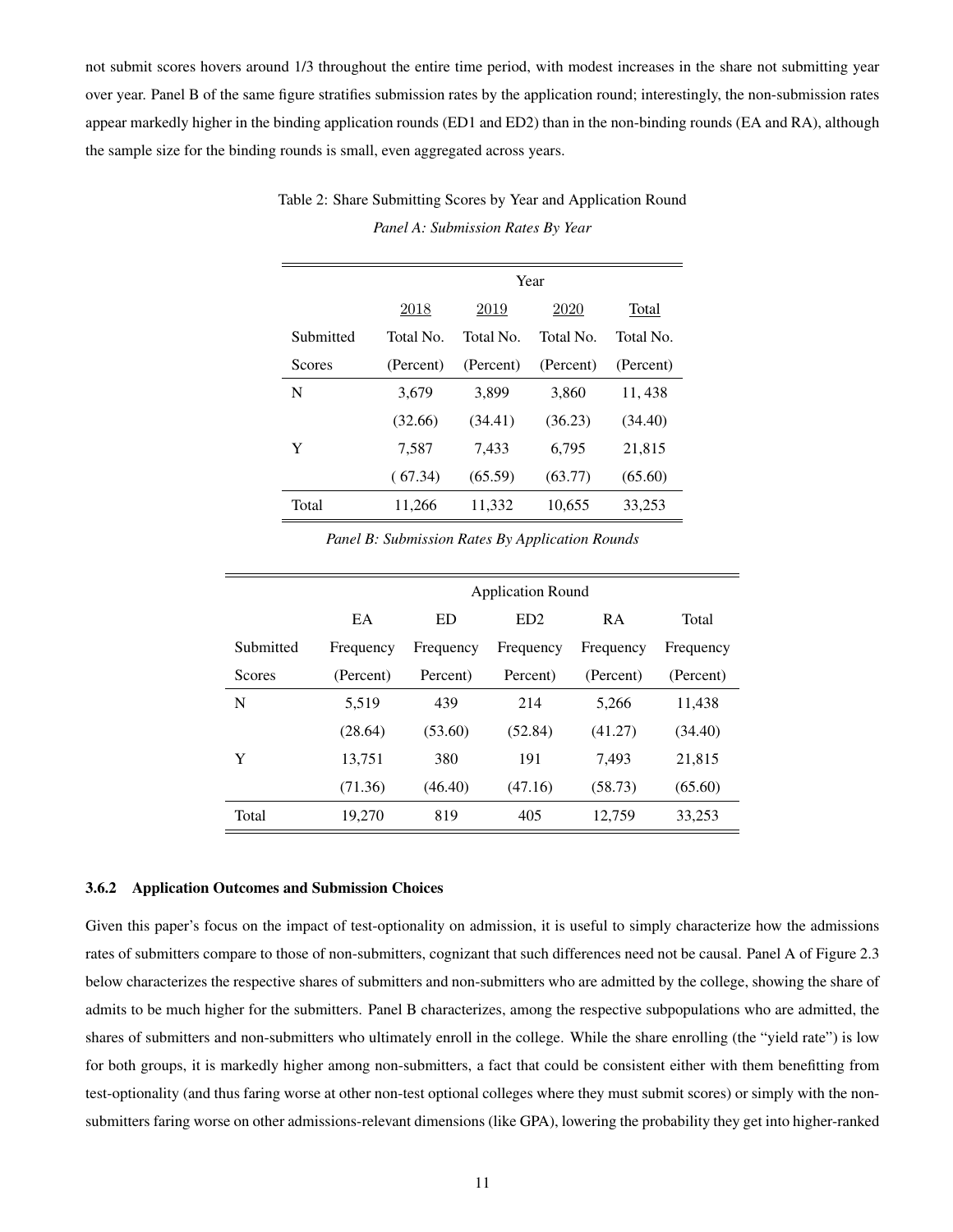|                         |                          | Panel A: Admit Rates,         |           |  | Panel B: Enrollment Rates, Admitted Submitters |                          |                 |           |  |
|-------------------------|--------------------------|-------------------------------|-----------|--|------------------------------------------------|--------------------------|-----------------|-----------|--|
|                         |                          | Submitters vs. Non-Submitters |           |  | <i>vs. Admitted Non-Submitters</i>             |                          |                 |           |  |
| <b>Submitted Scores</b> |                          |                               |           |  | <b>Submitted Scores</b>                        |                          |                 |           |  |
|                         | $\underline{\mathbf{N}}$ | $\underline{Y}$               | Total     |  |                                                | $\underline{\mathbf{N}}$ | $\underline{Y}$ | Total     |  |
|                         | Frequency                | Frequency                     | Frequency |  |                                                | Frequency                | Frequency       | Frequency |  |
| Admitted                | (Percent)                | Percent)                      | (Percent) |  | Enrolled                                       | (Percent)                | Percent)        | (Percent) |  |
| N                       | 7,070                    | 9,682                         | 16,752    |  | N                                              | 3,157                    | 10,242          | 13,399    |  |
|                         | (61.81)                  | (44.38)                       | (50.38)   |  |                                                | (72.28)                  | (84.41)         | (81.20)   |  |
| Y                       | 4,368                    | 12,133                        | 16,501    |  | Y                                              | 1,211                    | 1,891           | 3,102     |  |
|                         | (38.19)                  | (55.62)                       | (49.62)   |  |                                                | (27.72)                  | (15.59)         | (18.80)   |  |
| Total                   | 11,438                   | 21,815                        | 33,253    |  | Total                                          | 4,368                    | 12,133          | 16,501    |  |

#### Table 3: Share admitted and enrolling by admit status

#### <span id="page-12-0"></span>3.6.3 Academic Performance Variables and Submission Choices

Given the lower admissions rates among non-submitters, one may wonder how the non-submitters compare to their scoresubmitting counterparts. Panel A of Figure 2.4 below shows that the mean standardized test score, high school GPA, and curriculum score of the non-submitters are all lower than the respective means among submitters. Since the subsample of non-submitters with test scores contains a relatively larger share of admitted non-submitters relative to the overall set of nonsubmitters, it is perhaps more informative to investigate the means separately for the admitted and rejected students among both submitters and non-submitters, as shown in Panels B and C. Interestingly, the average test scores among the admitted nonsubmitters lie significantly below those of the rejected submitters. Given the extent of this deficit, one might expect that the admitted non-submitters would be those who "compensate" for low (imputed) test scores with high GPAs and curriculum scores. In fact, while the average GPA and curriculum score of admitted non-submitters exceeds those of the rejected non-submitters, they are nevertheless lower than those of the admitted submitters.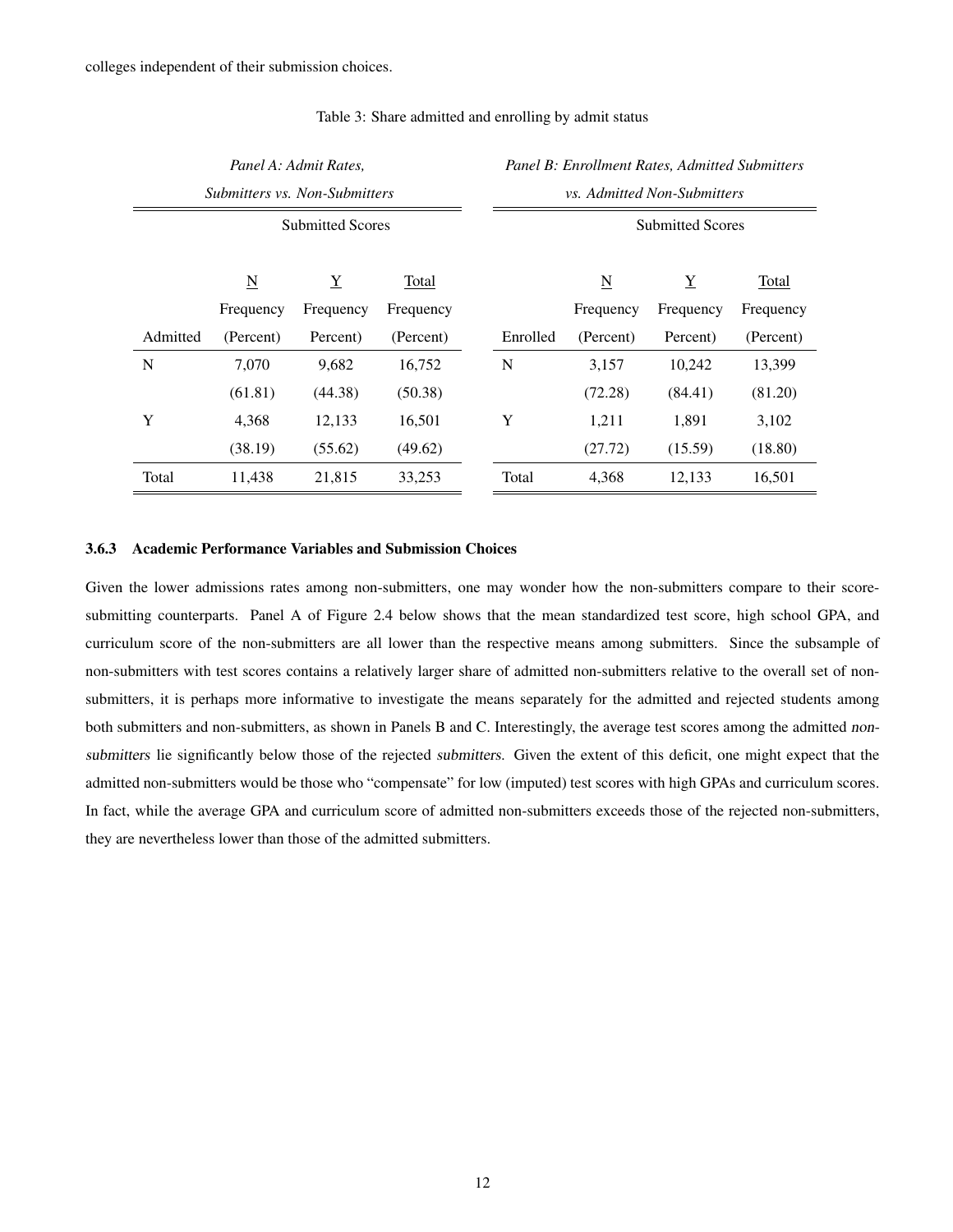#### Table 4: Academic variables by submission choice and application outcome

|                  | <b>Submitted Scores</b> |              |              |  |  |
|------------------|-------------------------|--------------|--------------|--|--|
|                  | N                       | Y            | Total        |  |  |
| Academic         | Mean                    | Mean         | Mean         |  |  |
| Metric           | (Std. error)            | (Std. error) | (Std. error) |  |  |
| test score       | 1110.8                  | 1293.7       | N/A          |  |  |
|                  | (2.557)                 | (0.798)      |              |  |  |
| <b>GPA</b>       | 3.239                   | 3.412        | 3.353        |  |  |
|                  | (0.00428)               | (0.00273)    | (0.00236)    |  |  |
| curriculum_score | 7.235                   | 7.881        | 7.659        |  |  |
|                  | (0.0117)                | (0.00844)    | (0.00706)    |  |  |

*Panel A: Academic Indicators, Submitters vs. Non-Submitters*

*Panel C: Academic Indicators, Admitted Submitters*

| <i>vs. Rejected Non-Submitters</i> |                          |                 |              |                  | <i>vs. Rejected Submitters</i> |                 |              |
|------------------------------------|--------------------------|-----------------|--------------|------------------|--------------------------------|-----------------|--------------|
|                                    |                          | Admitted        |              |                  |                                | Admitted        |              |
|                                    | $\underline{\mathbf{N}}$ | $\underline{Y}$ | Total        |                  | $\underline{\mathbf{N}}$       | $\underline{Y}$ | Total        |
| Academic                           | Mean                     | Mean            | Mean         | Academic         | Mean                           | Mean            | Mean         |
| Metric                             | (Std. error)             | (Std. error)    | (Std. error) | Metric           | (Std. error)                   | (Std. error)    | (Std. error) |
| test_score                         | 1067.3                   | 1155.1          | N/A          | test_score       | 1239.7                         | 1336.7          | 1293.7       |
|                                    | (3.820)                  | (2.916)         |              |                  | (1.194)                        | (0.898)         | (0.798)      |
| <b>GPA</b>                         | 3.051                    | 3.539           | 3.239        | <b>GPA</b>       | 3.136                          | 3.630           | 3.412        |
|                                    | (0.00533)                | (0.00419)       | (0.00428)    |                  | (0.00393)                      | (0.00232)       | (0.00273)    |
| curriculum_score                   | 6.804                    | 7.923           | 7.235        | curriculum_score | 7.169                          | 8.446           | 7.881        |
|                                    | (0.0135)                 | (0.0170)        | (0.0117)     |                  | (0.0110)                       | (0.00970)       | (0.00844)    |

#### <span id="page-13-0"></span>3.6.4 Student Demographics and Submission Choices

Given the focus within the public discourse on test-optionality on potential benefits or harms for historically underrepresented demographic groups, it is suggestive to examine how submission rates vary by race/ethnicity<sup>[6](#page-13-1)</sup> and gender. As documented in Table 16 in Appendix [Appendix A,](#page-42-0) historically underrepresented racial and ethnic groups appear to be overrepresented among the non-submitters relative to the submitters, and women appear overrepresented in the non-submitters (the application appears

<span id="page-13-1"></span><sup>&</sup>lt;sup>6</sup>I say "race/ethnicity" because the relevant variable in the data primarily reports race but also contains an option for Hispanic students of any race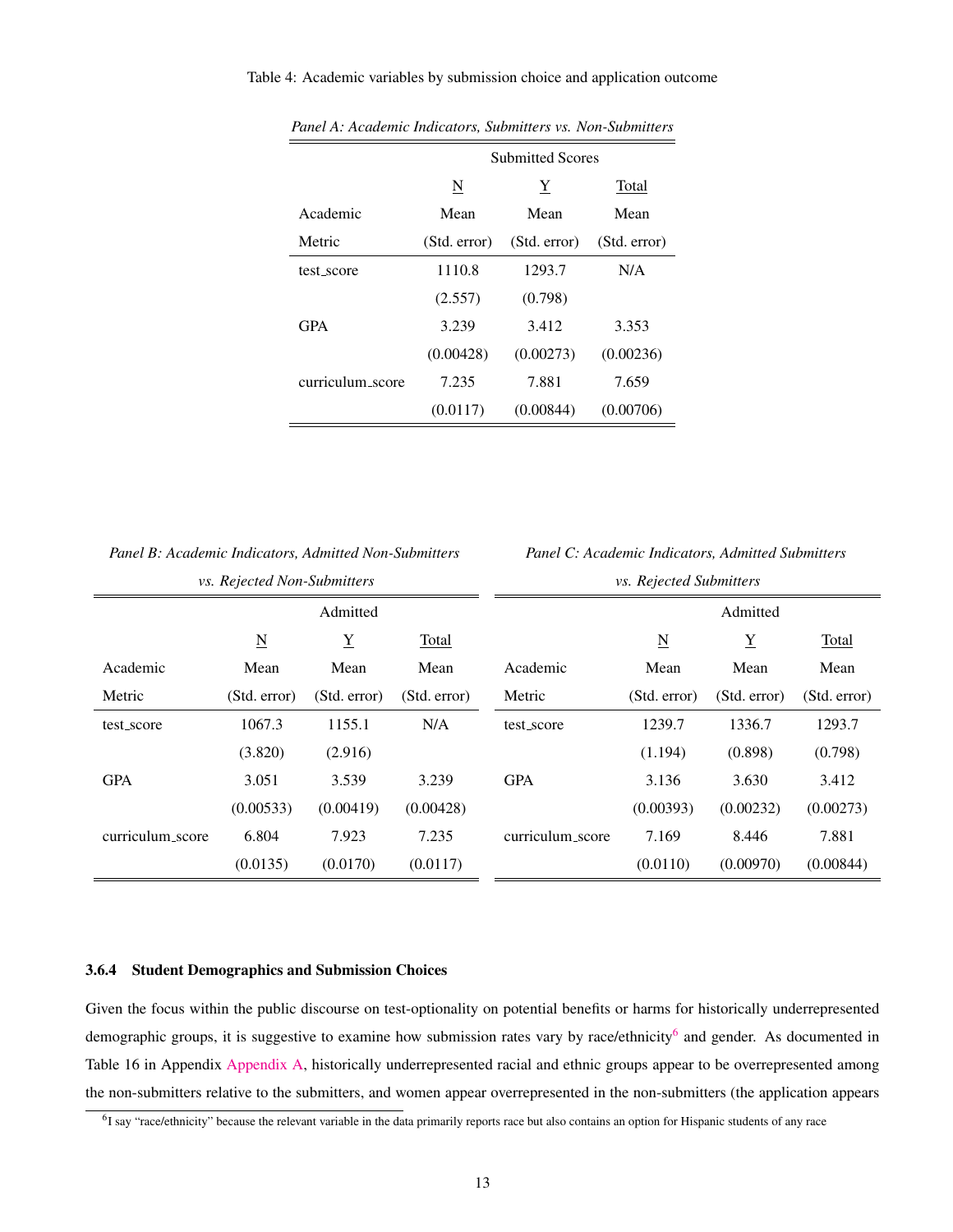## <span id="page-14-0"></span>4 Simulating Admissions Under Full Disclosure

In this section, I address the core question of this paper: *how many applicants would have the same admissions outcomes if all students were required to submit scores*? This task – comparing a test-optional equilibrium to one of full disclosure – is clearly relevant from a policy perspective: the answer may directly inform, for instance, whether a university decides to go (or stay) test-optional. I first characterize a general model of admissions and then lay out the key econometric assumptions under which one can estimate the impact of a switch from test-optionality to full disclosure using data from the test-optional status quo. I then apply this procedure to my data and present my main results.

#### <span id="page-14-1"></span>4.1 A General Model of Test-Optional Admissions

The environment is populated by one college and a unit mass of student indexed by  $i \in \mathcal{I}$ . Each applicant is endowed with a test score SAT<sub>i</sub>, which is a bounded random variable normalized to lie in [0, 1] with density  $f(\cdot)$ , and a vector  $\mathbf{X}_i \in \mathbb{R}_{++}^n$  of non-test score covariates observable to colleges; I will often collect these attributes in the vector  $\mathbf{Z}_i = \{SAT_i, \mathbf{X}_i\}$  for brevity. <sup>[7](#page-14-2)</sup>

Students who have taken the SAT can choose to submit scores or to withhold them, with no cost of submitting and no possibility of submitting a score that differs from their true one, i.e., they cannot lie. A priori, I take no further stance on the student's decision-making function on whether or not to submit, other than to assume they play a pure strategy, such that for each student we can define the function  $S_i = \mathbb{I}\{\text{student } i \text{ submitted test scores}\}.$ 

Students with  $S_i = 1$  (henceforth "submitters") are given a rating by the admissions committee determined by a function  $g(\mathbf{Z}_i)$  that reflects the payoff of the student being admitted from the point of view of the college. Non-submitters are evaluated according to a (possibly different) rating function  $h(SAT(\mathbf{X}_i), \mathbf{X}_i)$ . The function  $SAT(\mathbf{X}_i)$  denotes the value of students' imputed test scores; a priori, this need not be the conditional expectation of non-submitters' scores, but simply is a stand-in for the score that they are treated as if they have. This function can condition on the full vector of covariates and the choice not to submit, but must be the same for any two non-submitters with identical covariates. Admitting a student entails a constant marginal cost  $\kappa$ , and we assume that the college cannot admit all students because it has some capacity limit each year,  $C_t$ . I now characterize the core assumptions on the agents within our model.

#### College Preferences and Behavior

#### Assumption 1. *(The College's Problem)*

- *(i) The college's preferences for students are independent of which other students they admit.*
- (*ii*) At least one element of the covariate vector  $\mathbf{X}_i$  is continuously distributed.
- *(iii) The functions* g, h *have gradients that are nonzero in every argument over their entire respect supports.*

*(iv) The college is "selective" in the language of Kapor (2020). In other words, its capacity constraint binds and, in particular, it admits the measure of students up to which they have capacity in that year.*

Assumption essentially imposes that the college has a complete, independent ranking over applicant characteristics, which, combined with the continuity assumption in part (ii), implies that there exists a unique threshold score  $\pi$  such that to maximize

<span id="page-14-2"></span> $^{7}$ I refer to scores as SAT scores throughout for simplicity, in reality of course the model is agnostic about whether students submit the SAT or ACT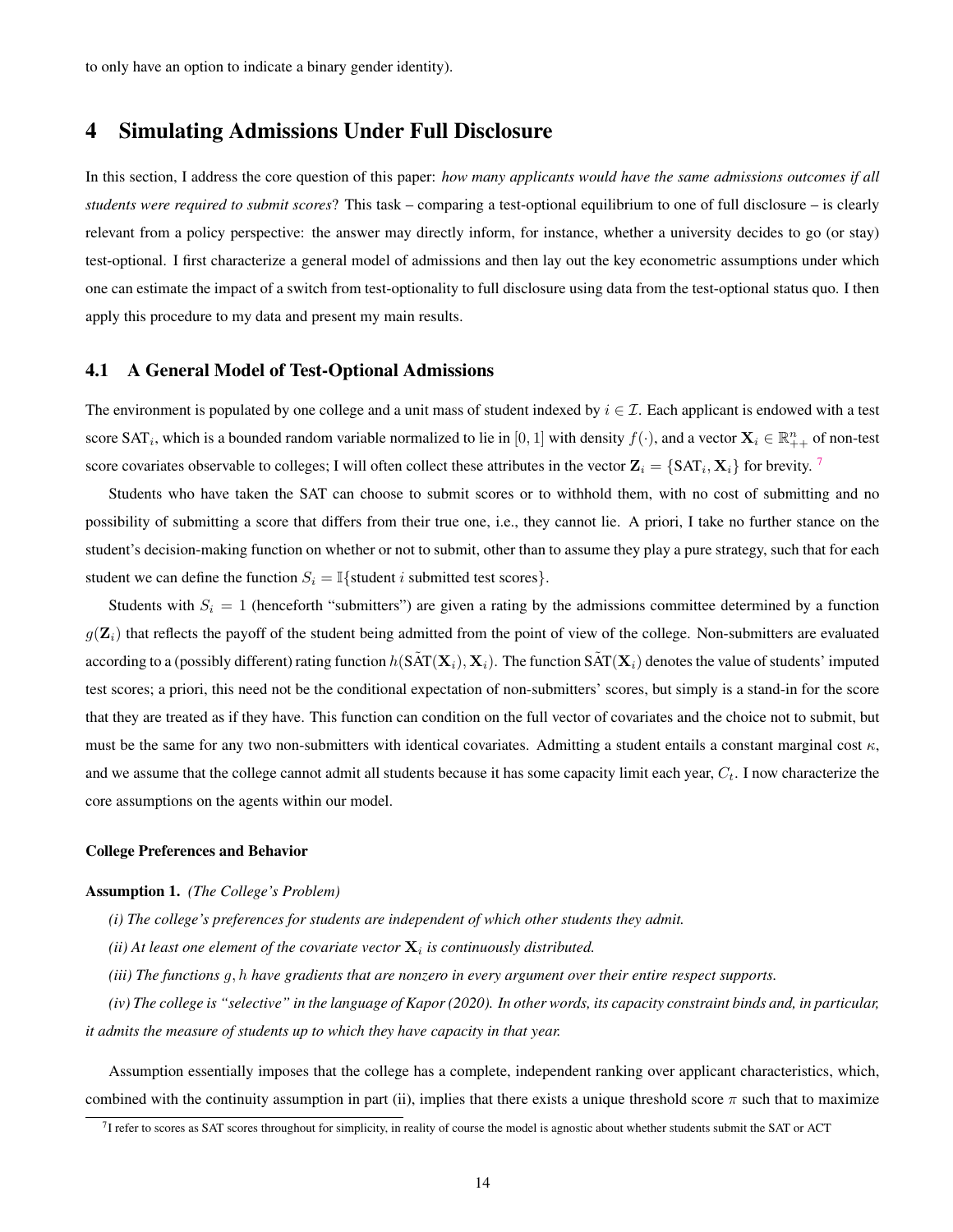the perceived quality of students, colleges admits students iff their rating  $r(SAT_i, X_i, S_i) = S_i g(\mathbf{Z}_i) + (1 - S_i)h(\tilde{SAT}(\mathbf{X}_i), \mathbf{X}_i)$ satisfies  $r(SAT_i, X_i, S_i) \geq \pi$  (since the functions g, h can always be adjusted to account for fixed preferences for submitters versus non submitters, it is without loss of generality to assume the same threshold is used).[8](#page-15-0)

Part (iv) of Assumption 1 could fail in two ways. First, it would fail if the college is in fact not selective: selective here refers not to a given admissions rate but rather to whether the capacity constraint binds; a non-selective college admits applicants until the marginal cost of admission outweighs the marginal benefit, with the marginally accepted applicant occuring before all beds are filled. This portion of the assumption is empirically testable: if the college were non-selective, then the year of application should have no impact on the probability of admission conditional on all the observable applicant covariates, assuming that there are no unobservable applicant covariates correlated with the year of application. The data plainly rejects this; when running a probit regression with all covariates, we can reject the null that the coefficients (and the average partial effects) of the year fixed effects are 0 at the 1% level.

The second way the assumption could fail is if colleges are not in fact admitting a given number of *admits* but rather of expected enrolled students. This latter possibility is what Kapor [\(2020\)](#page-40-8) assumes: in his model the capacity limit equals the total expected number of enrolled students. My differing assumption can be defended on at least four grounds. First, if enrollment is independent of applicant covariates conditional on admission, it is entirely without loss of generality to consider admits. Second, an admissions office may plausibly set a target for the number of admits in its own right rather than expected enrollment because colleges care about their selectivity (acceptance rate) as an input into their rankings, as explored by Blair and Smetters [\(2021\)](#page-40-10). Thirdly, admissions offices may find it preferable to constrain their number of admits rather than expected enrollment because of the inherently stochastic nature of the enrollment decision from colleges' point of view and the plausibly asymmetric costs of over versus under enrollment: because colleges may be much worse off if more students than expected enroll (since this could create a shortage of resources) than if fewer than expected do, they may find it preferable to simply admit a number of students equivalent to the capacity constraint. Fourthly, as a purely empirical matter, the year-to-year percent changes in the number of admitted students are lower than the analogous changes in the number of enrolled students, although both are small (on the order of a few percentage points). While in principle this could be explained by the capacity constraint and the yield rate happening to comove in opposite directions, that would be far from the most parsimonious explanation.

Student Preferences and Behavior Because colleges decision rules become deterministic conditional on covariates in this environment, students must perceive the admissions process with some noise to avoid the process being fully revealing. In particular, I assume that students perceive the score functions accurately but believe the threshold to be  $\pi + \varepsilon$ , where  $\varepsilon$  is some symmetrically distributed noise, i.i.d. across applicants, with infinite support. This implies that students believe their admissions chances to be  $F(r(SAT_i, X_i, S_i) - \pi) \in (0, 1)$ . The assumption that students do not know deterministically if they will be admitted can be defended on the grounds of introspection, and theoretically, as this would imply no students who are rejected ever apply. One might object to the less obvious assumption that the support of  $\varepsilon$  is infinite such that, for instance, even very strong applicants have only probabilistic knowledge of their admissions outcome ex ante. However, if this were the case, given even minute costs to submitting scores, we would expect a marked uptick in non-submission amongst very strong applicants, a pattern not borne out in the data.

<span id="page-15-0"></span>A stronger assumption I impose on student behavior is the following:

<sup>&</sup>lt;sup>8</sup>As Kapor [\(2020\)](#page-40-8) shows, if we instead assume the college is not capacity constrained/its constraint does not bind, it is still optimal for colleges to set a unique threshold  $\pi$ ; in particular the threshold would simply be the marginal cost  $\kappa$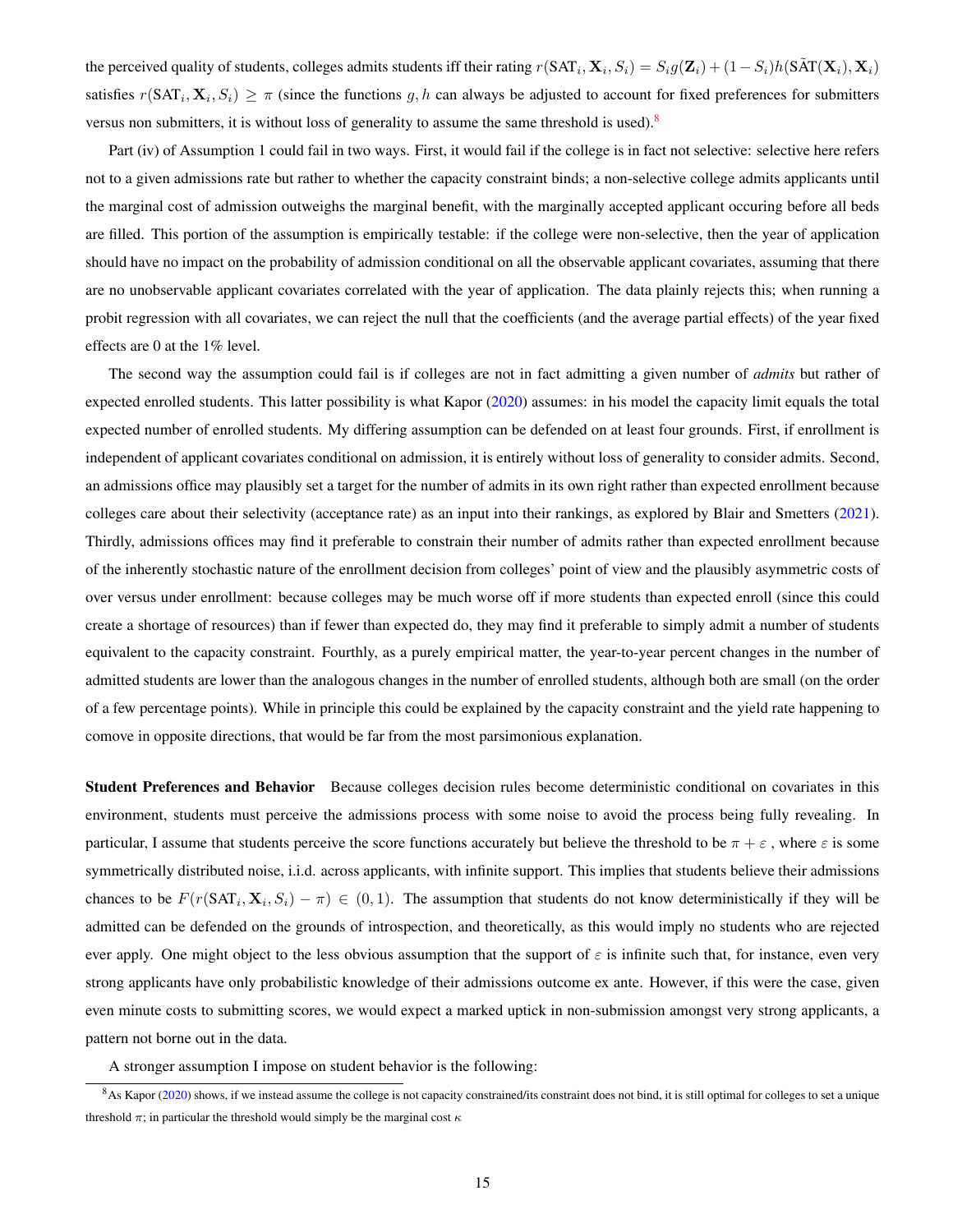Assumption 2. *(The Students' Problem): Students only care about the submission decision only to the extent it impacts their probability of admission. Ties are broken in favor of submitting scores.*

Much of Assumption 2 may appear to be already implied by the assumption that submission is costless; however, it does rule out further motives for non-submission such as shame at having a lower test score than one aimed for, even if the student believes the college would look upon that score favorably, or students withholding/submitting scores because of the potential impact it may have on their class placements conditional on admission and enrollment.

With this assumption in place, we can then define an equilibrium for our environment.

#### **Definition 1.** Given a ratings function  $r(SAT_i, X_i, S_i)$ , a **test-optional equilibrium** in year t is defined by

(i) The "imputation function"  $\tilde{SAT}(\mathbf{X}_i)$  for non-submitters.

(ii) The "admissions function(s)"  $r(SAT_i, X_i, S_i) = S_i g(Z_i) + (1 - S_i) h(SAT(X_i), X_i)$ 

(iii) The "submission function"  $S: \mathbf{Z}_i \to \{0,1\}$  such that  $S_i = 1$  iff  $r(SAT_i, \mathbf{X}_i, 1) > r(SAT_i, \mathbf{X}_i, 0)$ 

(iv) A threshold  $\pi_t$  such that the measure of students in the set  $\{i : r(SAT_i, X_i, 1) > \pi\} = C_t$ , the capacity constraint in that year.

### <span id="page-16-0"></span>4.2 Admissions under Full Disclosure

I next define the counterfactual object of interest: an admissions regime under which all applicants have to submit scores.

**Definition 2.** A **full-disclosure equilibrium** in year  $t$  is an equilibrium wherein students are required to submit scores and colleges admit an equivalent number of students as in the test-optional status quo in that year.

Note that under the assumption that college preferences over applicants are independent, the function  $q(\cdot)$  that is used to evaluate submitters in the status quo is the same function that would be used to evaluate *all* applicants under full-disclosure. However, in order to simulate students' counterfactual behavior, more structure is needed. In particular, I impose the following:

Assumption 3. *The same set of students apply to the college under test-optional and full-disclosure admissions.*

Effectively, Assumption 3 entails that

(i) All status-quo non-submitters in fact took the SAT/ACT, and thus applying is feasible for them under full-disclosure and

(ii) Applying is desirable under full-disclosure if and only if it is desirable under test-optionality, for submitters and nonsubmitters alike.

Part (i) of Assumption 3 can be defended on the grounds that, notwithstanding the rise in test-optional schools, the majority of 4-year public and not-for-profit colleges and universities still required standardized tests throughout the time period of my analysis, including almost all state university systems. Given the reasonably selective nature of the institution for which I have data, few applicants would have likely been content to limit themselves only to test-optional schools across their entire college portfolio.

Part (ii) of Assumption 3 is much stronger. In reality, there are both costs to applying to a school in the first place and to submitting scores; these costs, combined with potential changes in the probability of admission for submitting versus not submitting, could generate an equilibrium in which some students only apply under test-optionality or full-disclosure. However, there are three constraints that make it difficult in practice to assess impacts on the initial choice to apply in my setting. First, it is theoretically challenging to account for simultaneous application, submission, and admissions choices, all of which may be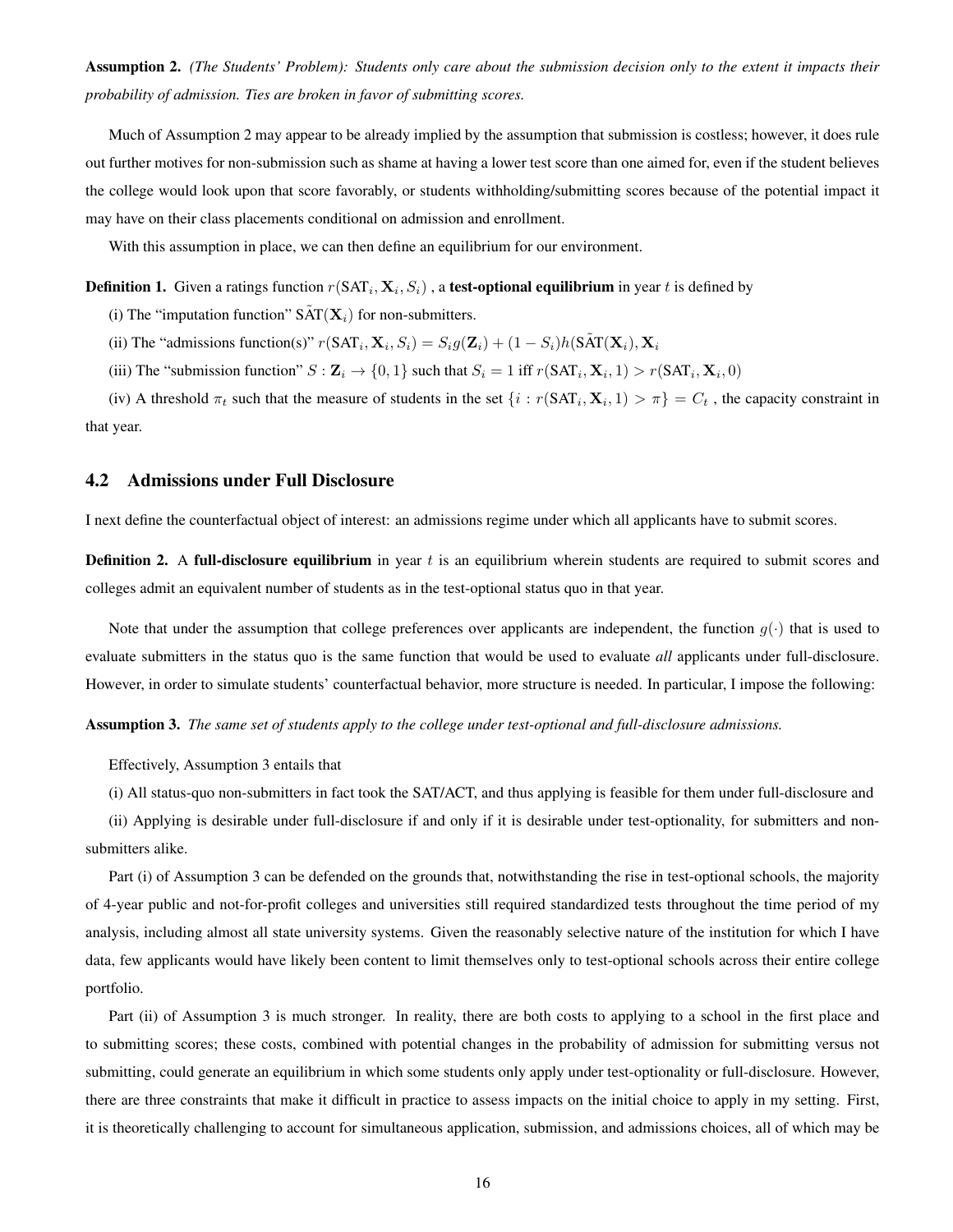codetermined in equilibrium. Second, at best my data could contain individuals who applied under test-optionality but may have not applied under full-disclosure, but any individuals who would have applied under full-disclosure but not test-optionality are necessarily not represented, since I only have data from years in which the college was test-optional. Thirdly, even assessing whether individuals who applied in the test-optional status quo would have applied under full-disclosure is empirically difficult, because the costs of applying and submitting scores are heterogeneous in ways that my data do not account for (for instance, some low-income applicants qualify for fee waivers, and the cost schedule for sending scores depends on how many other colleges a student has already sent them to). Therefore, I impose the assumption that the applicant pool is identical across the two policies throughout the paper, mindful of its limitations.

Based on our assumption that the college's capacity is constrained, our counterfactual simulation must account not only for non-submitters potentially facing different ratings under full disclosure but also for equilibrium adaptations necessary to maintain the same number of admits. Proposition 1 shows that this can be achieved simply through finding a new threshold for admission.

**Proposition 1.** Under the setup in section assumptions 4 and 5, there exists a unique threshold  $\pi'$  such that the number of *admitted students is maintained in full disclosure as under test-optionality, i.e.*

$$
\mu(i: g(\mathbf{Z}_i) > \pi') = \mu(\{i: S_i = 1 \land g(\mathbf{Z}_i) > \pi\}) + \mu(\{i: S_i = 0 \land h(\tilde{\text{SAT}}(\mathbf{X}_i), \mathbf{X}_i) > \pi\}) = C
$$

where  $\mu$  is the (product) measure defining the joint distribution of  $\mathbf{Z}_{i\cdot}$ 

*Proof.* Since the gradient of  $f(\cdot)$ , is nonzero in each component, and since an element of  $\mathbf{Z}_i$  is continuously distributed, the function  $\psi(\pi') = \mu(i : g(\mathbf{Z}_i) > \pi')$  is continuous and strictly decreasing; moreover,  $\psi(-\infty) \ge C$  (every student would be admitted), while  $\psi(\infty) \leq C$  (no student would be), so by the Intermediate Value Theorem a unique equilibrium exists such that  $\psi(\pi') = C.$  $\Box$ 

#### <span id="page-17-0"></span>4.3 Econometric Assumptions

In this section I lay out the core econometric assumptions for estimating a full-disclosure equilibrium. These are twofold: the assumptions necessary to infer the predicted rankings of non-submitters from data on the submitters, and the assumptions necessary to estimate the underlying test scores of those non-submitters for whom we do not have data. I lay out these assumptions in turn.

#### Assumption 4. *(Consistent Estimation of the Admissions Function)*

(i) The function determining the admissions score for a student with visible scores can be written as  $\beta' \mathbf{Z}_i + \varepsilon_i$  where  $\mathbf{Z}_i = \{SAT_i, \mathbf{X}_i\}$  is a vector of covariates visible to the econometrician, and  $\varepsilon_i \sim \mathcal{N}(0, 1)$ .

(*ii*) The error term  $\varepsilon_i$  in (1) is independent of the covariate vector  $\mathbf{Z}_i$  and students' submission choice  $S_i$ .

Part (i) of Assumption 4 imposes that the admission function is linear (in parameters) and allows for standard estimation via a probit regression which implies that, assuming the error term to be in fact normal, further assuming it to be a standard normal is without loss of generality so long as  $\mathbf{Z}_i$  contains a constant term. More substantial is part (ii) of Assumption 4. In addition to imposing independence of the regressors from the error term, we impose identical distribution of the error term for the submitters and non-submitters so that the predictions of admissions probabilities for non-submitters using coefficients from the regression on submitters will be consistent. While the assumption of independence of  $\varepsilon_i$  and  $\mathbf{Z}_i$  may appear restrictive, it may be plausible given the rich set of conditioning variables: while, for example, scores in and of themselves would likely be correlated with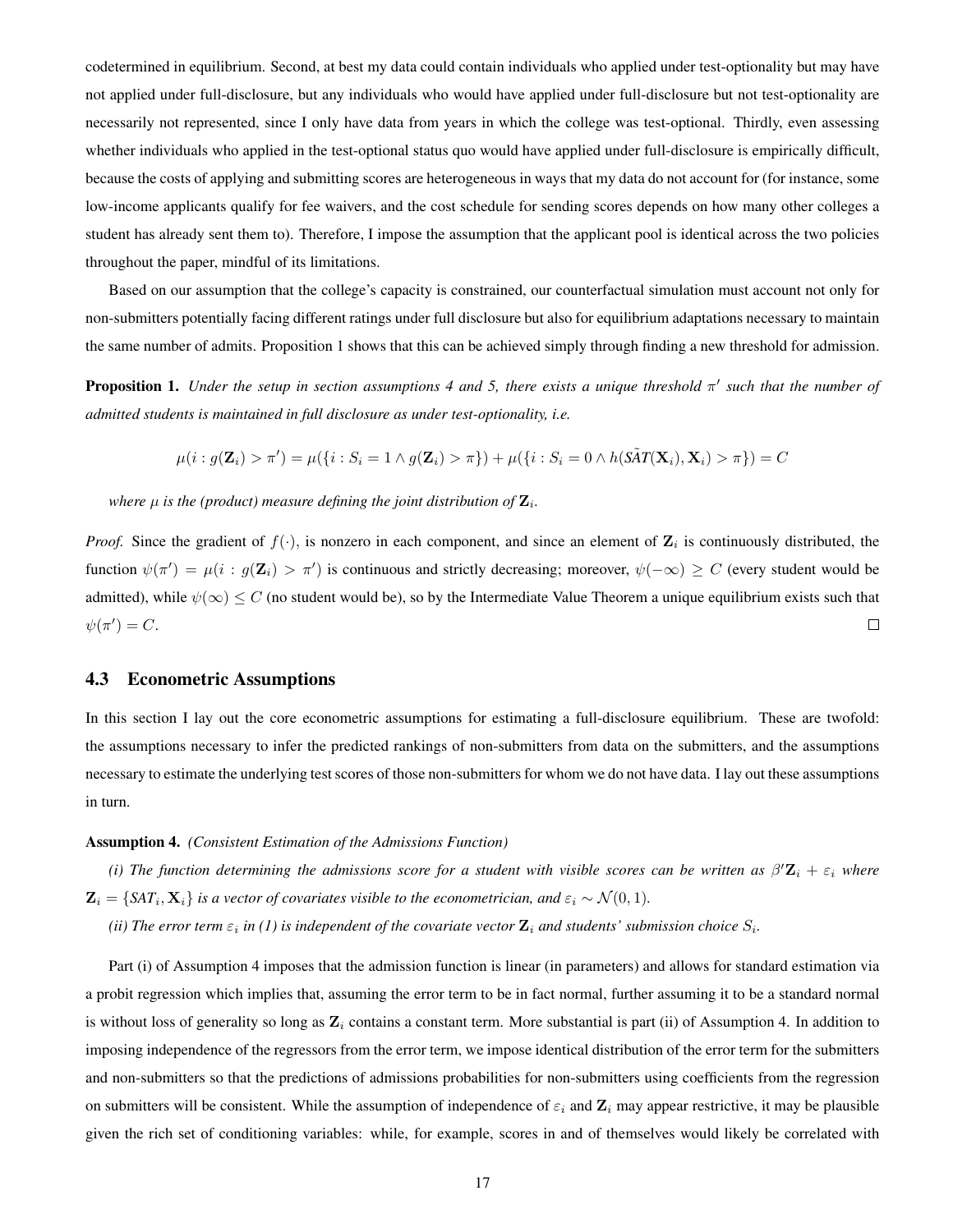unobservables such as essay strength, one may think that after further conditioning on GPA, curriculum score, and demographic variables, the strength of essays, extracurriculars, etc. are effectively random.

Of course, fitting predicted admissions probabilities using the coefficients from the regression on submitters will be challenged by the presence of non-submitters for whom test scores are missing. My approach to fill in the missing data is to first partition the non-submitters into groups that may be unobservably rather different from each other: the non-submitters who ultimately enrolled (E), who were admitted but did not enroll (ANE), and who were rejected (R). Let the function  $D(j)$ denote whether non-submitting applicant  $j$  has scores visible in the data.

#### Assumption 5. *(Imputing Missing Scores)*

*For each of the sets of nonsubmitters*  $J \in \{E, ANE, R\}$  *test scores*  $SAT_j$  *can be written as*  $SAT_j = \gamma' \mathbf{X}_j + \nu_j$  *for all*  $j \in J$ *where*

*(i)*  $\nu_j$  **X**<sub>*j*</sub> *is independent of*  $D(j)$ *.* 

*(ii)*  $\nu_j$  **X**<sub>*j*</sub> *is normally distributed with mean zero and variance*  $\sigma_{\nu_j}$  **x**<sub>*i*</sub>

Because our goal is simply to predict students' scores and not to perform causal inference on the parameter vector  $\gamma$ , it is not necessary to assume that the error term is uncorrelated with the regressors  $X_j$ , simply that this pattern of correlation is independent of whether or not data is visible, as described in part (i) of Assumption 5. This assumption is thus weaker than assuming the non-submitters with scores visible for each of the sets  $\{E, ANE, R\}$  are a representative subsample of those without scores visible in those sets. Nevertheless, this assumption could be violated if, even after conditioning on all the covariates, nonsubmitters with relatively lower or higher scores or more likely to have scores visible: for instance, this could occur because higher scoring non-submitters are more likely to initially send scores and then change their minds and tick the test-optional box, or because higher scoring enrolled non-submitters are more likely to take up the college's request to submit scores for placement, foreseeing more favorable placement. I test robustness to this assumption by conducting alternative imputations in [Appendix](#page-46-0) [B](#page-46-0) that are relatively more "optimistic" and "pessimistic" (i.e., tending to impute higher or lower average scores for the missing observations); these different specifications change the results very little from the baseline.

#### <span id="page-18-0"></span>4.4 Estimation Procedure

I turn now to discussing how to estimate a full disclosure equilibrium that maintains the same number of admits, as characterized in Proposition 1. From the point of view of the econometrician, I search for an equilibrium in which the number of students predicted to be admitted equals the actual number admitted in that year, where a student is predicted to be admitted if their estimated probability of admission within a full-disclosure equilibrium exceeds .5. Proposition 2 lays out the procedure for estimating such an equilibrium.

#### Proposition 2. *(Procedure for identifying the counterfactual admits)*

*Under assumptions 1–5 the following approach consistently estimates the students predicted to be admitted in a given year under full disclosure:*

- 1. Run a linear regression for each of the sets  $J \in \{E, ANE, R\}$  of SAT<sub>j</sub> on the vector of observables  $X_j$  for the subset of observations in  $J$  that have scores available
- 2. Use the estimated coefficients  $\hat{\gamma}$  from (1) to predict  $S\hat{A}T_j$  for those students in J who do not have scores available.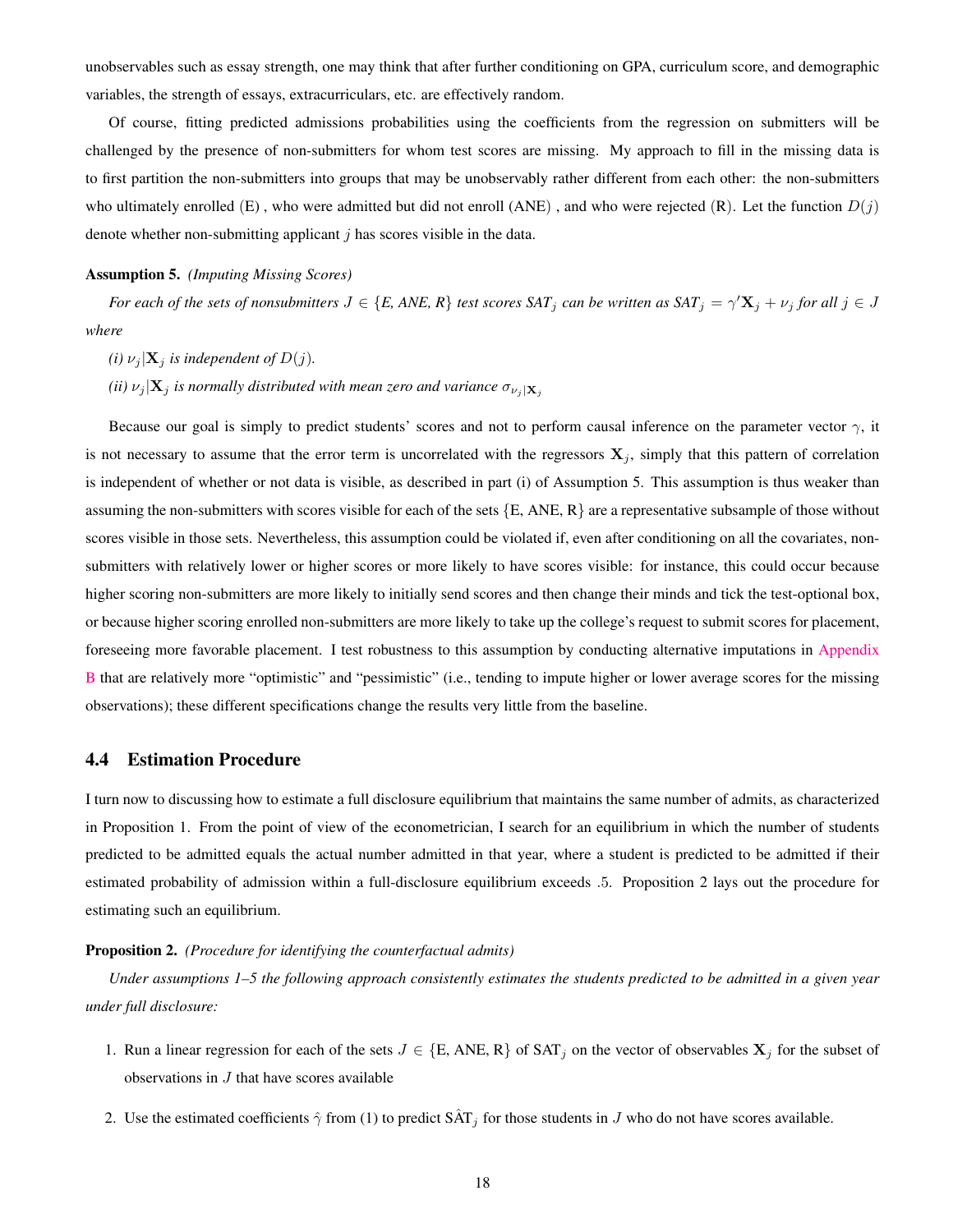- 3. Estimate the admissions function  $\beta' \mathbf{Z}_i$  by running a probit regression over the sample of students who submit their scores in that year.
- 4. Fit the predicted probabilities  $\Phi(\hat{\beta}' \mathbf{Z}_i)$  where  $\Phi(\cdot)$  is the normal cdf, and  $\hat{\beta}'$  are the estimated coefficients from step (3).
- 5. Count the number of students  $N$  who are actually admitted in that year.
- 6. Set p equal to the Nth-highest threshold value of  $\Phi(\hat{\beta}'\mathbf{Z}_i)$  among the applicants in that year, such that the number of observations with  $\Phi(\hat{\beta}'\mathbf{Z}_i) \geq p$  is as close as possible to the observed number of admitted students in that year.

 $\Box$ 

#### *Proof.* [Appendix C.](#page-47-0)

For my baseline specification, I impute the scores of non-submitters with missing SATs by regressing on GPA and curriculum score, as well as fixed effects for application round, gender, intended major, and year of application. The assumption that the function relating the covariates to test scores is unchanged year-to-year (up to a constant) is largely to economize on power given the low number of observations with scores in the relevant subpopulations. By contrast, I allow the admissions function to change all coefficients each year, and as such run a separately probit regression for each year of a student's admissions outcome on their test score as well as all the aforementioned covariates used for the test-score imputations step. Because the procedure described above introduces sampling uncertainty at a variety of junctures, I estimate all standard errors for the simulated moments via the bootstrap, running 1,000 replications over the entire procedure outlined in Proposition 2. The reported confidence intervals for all bootstrap estimated standard-errors are bias-corrected. A student is classified as an underrepresented minority (URM) if they are Black or African American, Hispanic of any race, Native American or Alaskan Native, or Native Hawaiian or Pacific Islander.

### <span id="page-19-0"></span>4.5 Results

#### <span id="page-19-1"></span>4.5.1 Main Results

Table 5 shows the main results of the simulation procedure described above. For each of the years in my sample, I compare four empirical moments over the set of admitted students to their predicted analogues under full disclosure: the share of admitted students who submitted scores, the average test score and GPA of the admits, and the share who are underrepresented minorities. Note that the years refer to the year in which prospective applicants would enter the college, i.e. 2018 refers to applicants seeking to begin college in Fall 2018.

The results suggest that the impacts of a switch to full disclosure would be remarkably minimal in terms of the aggregate composition of the admitted class. While we can reject the null of equality for the means of the share submitting test scores under test optionality and full disclosure in 2019 and 2020, the magnitude of the change is small, on the order of 1 to 3 percentage points. The latter two years also show greater increases in the average SAT score and average GPA when switching from test optionality and full disclosure. The positive comovement in these indicators is somewhat surprising, as one may expect that the marginally admitted students under test-optionality would have low scores but higher GPAs to compensate. Lastly, the fourth row shows that the impact on the change in enrollment of underrepresented minority students from switching to full disclosure is negative but never significant.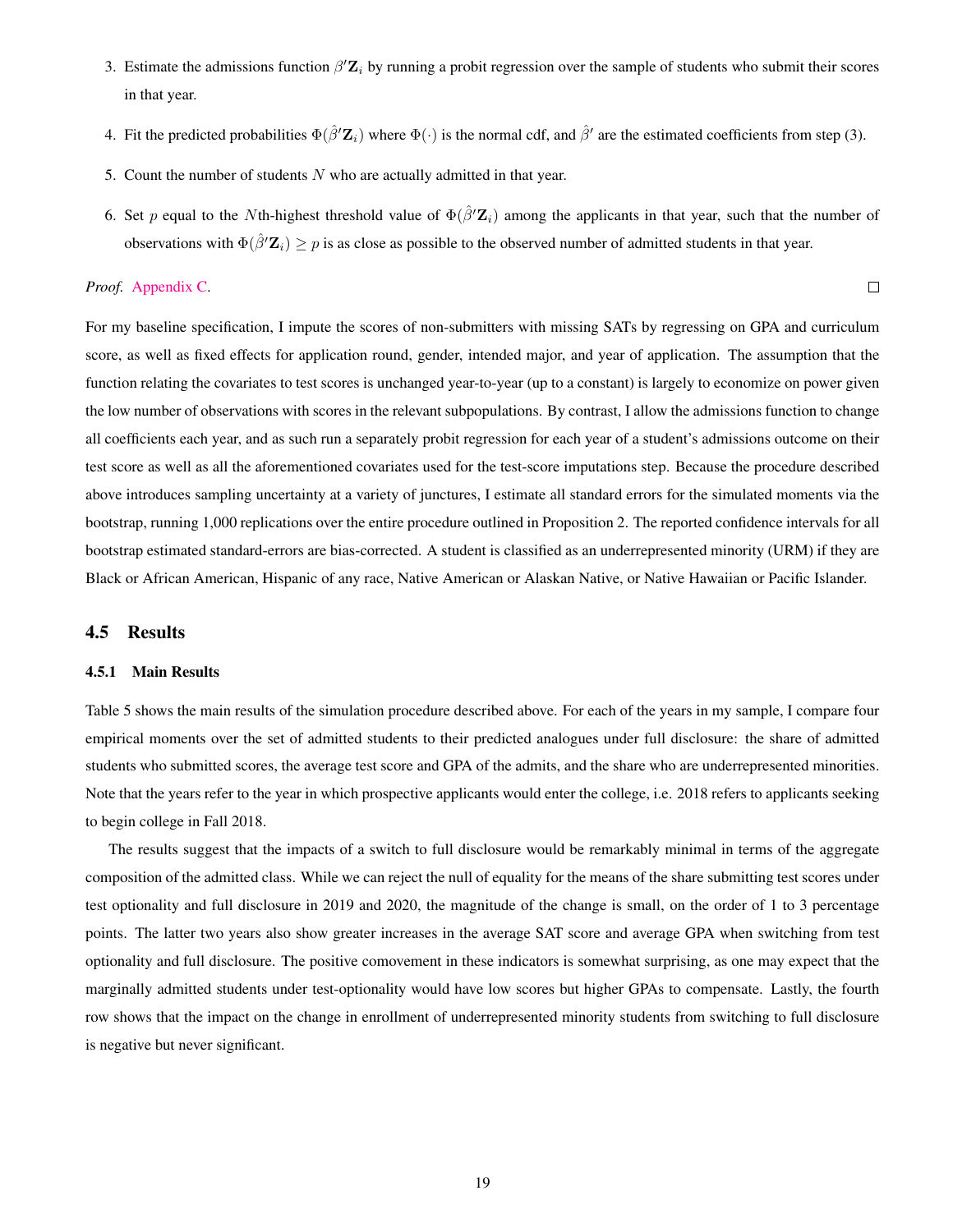|                         |                    | 2018               |                    | 2019               |                    | 2020               |
|-------------------------|--------------------|--------------------|--------------------|--------------------|--------------------|--------------------|
|                         | <u>TO</u>          | FD                 | <u>TO</u>          | FD                 | <u>TO</u>          | FD                 |
|                         | Mean               | Mean               | Mean               | Mean               | Mean               | Mean               |
|                         | 95% CI             | 95% CI             | 95% CI             | 95% CI             | 95% CI             | 95% CI             |
| <b>Share Submitting</b> | 75.21              | 76.66              | 75.42              | 77.79              | 70.16              | 73.21              |
|                         | (74.06, 76.35)     | (75.31, 77.91)     | (74.26, 76.57)     | (76.59, 79.21)     | (68.98, 71.35)     | (71.97, 74.54)     |
| Avg SAT Score           | 1299.16            | 1304.64            | 1297.51            | 1305.34            | 1281.77            | 1293.17            |
|                         | (1294.53, 1303.43) | (1299.58, 1308.44) | (1294.33, 1300.69) | (1300.80, 1310.16) | (1278.56, 1284.98) | (1288.96, 1297.02) |
| Avg HS GPA              | 3.60               | 3.62               | 3.62               | 3.64               | 3.60               | 3.64               |
|                         | (3.59, 3.61)       | (3.62, 3.63)       | (3.61, 3.62)       | (3.64, 3.65)       | (3.59, 3.61)       | (3.63, 3.65)       |
| Share URM               | 14.71              | 14.27              | 16.32              | 15.25              | 15.04              | 14.00              |
|                         | (13.77, 15.65)     | (13.17, 15.44)     | (15.33, 17.31)     | (14.31, 16.71)     | (14.11, 15.97)     | (12.76, 15.19)     |

Table 5: Simulated Composition of Admits under Full Disclosure

Notes: For each year in my sample, Table 5 shows the estimated quantities of interest in the test-optional status quo (column "TO") and in the simulated full-disclosure equilibrium (column "FD") The average SAT score in the test-optional status quo is calculated using actual scores when available and imputed scores, following the procedure described in steps (1) and (2) of Proposition 2. The 95% confidence intervals for all simulated full-disclosure moments and for the average SAT score in the test-optional status quo are the bias-corrected CIs obstained via the bootstrap using 1,000 replications, run over the entire procedure outlined in Proposition 2. The confidence intervals for the non test-score moments in the test-optional status quo are the standard parametric ones for sample means.

While Table 5 analyzes the impact on the share of admitted underrepresented minorities, one may be interested in a more granular demographic analysis. Figure 2 graphically compares, across all available racial/ethnic classifications, how the number of students admitted in the status quo compares to the number predicted to be admitted under full disclosure, showing the results to be minute across classifications. The graphs for 2019 and 2020 are very similar and can be found in [Appendix A.](#page-42-0)

One may also wonder not just whether some applicants are predicted to be newly admitted or rejected under full disclosure but by "how much": in this vein, Table 6 provides a probabilistic analogue to the deterministic results in Table 5. Here, the average empirical probabilities of non-submitting students and URM students being admitted respectively are compared to their simulated analogues under full disclosure. This calculation entails one technical complication not present in the simulated composition moments in Table 5 that I briefly sketch out here. The threshold probability  $p$  found by the procedure described in Proposition 2 can be inverted to yield the change in the actual admissions threshold,  $\pi' = \Phi^{-1}(p)$ . For the students with test scores observable in the data, I can then straightforwardly estimate the probability of admission under the new threshold by calculating  $\Phi(\hat{\beta}'\mathbf{Z}_i - \pi')$ . However, for the students with imputed test scores, more care must be taken; this is because the estimation step introduces addition variance that affects the computation of the probability, since in a probit model the coefficients  $\hat{\beta}'$  are only identified after normalizing the variance to 1. As shown in the Appendix, the correct probability for the imputed observations is Φ  $\int \beta_0 S \hat{A} T_i + \beta'_{-0} X_i - \pi'$  $\sqrt{1+\beta_0^2\sigma_{\nu|\mathbf{X}_i}^2+2\rho_{\mathbf{X}_i}\beta_0\sigma_{\nu|\mathbf{X}_i}}$  $\setminus$ where  $\rho_{\mathbf{X}_i} = \text{Cov}(\nu | \mathbf{X}_i, \varepsilon_i)$  This immediately introduces two ambiguities: how to model the conditional variance  $\sigma_{\nu|X_i}^2$ , and how to adjudicate the size of the correlation between the conditional error terms of the score-prediction regression  $\nu|X_i$  and the probit error term  $\varepsilon_i$ . In the baseline results below, I make the simplest possible assumptions, taking  $\nu|\mathbf{X}_i$  to be homoskedastic (so that I can simply estimate  $\sigma_\nu^2$  from the residuals of the prediction regressions)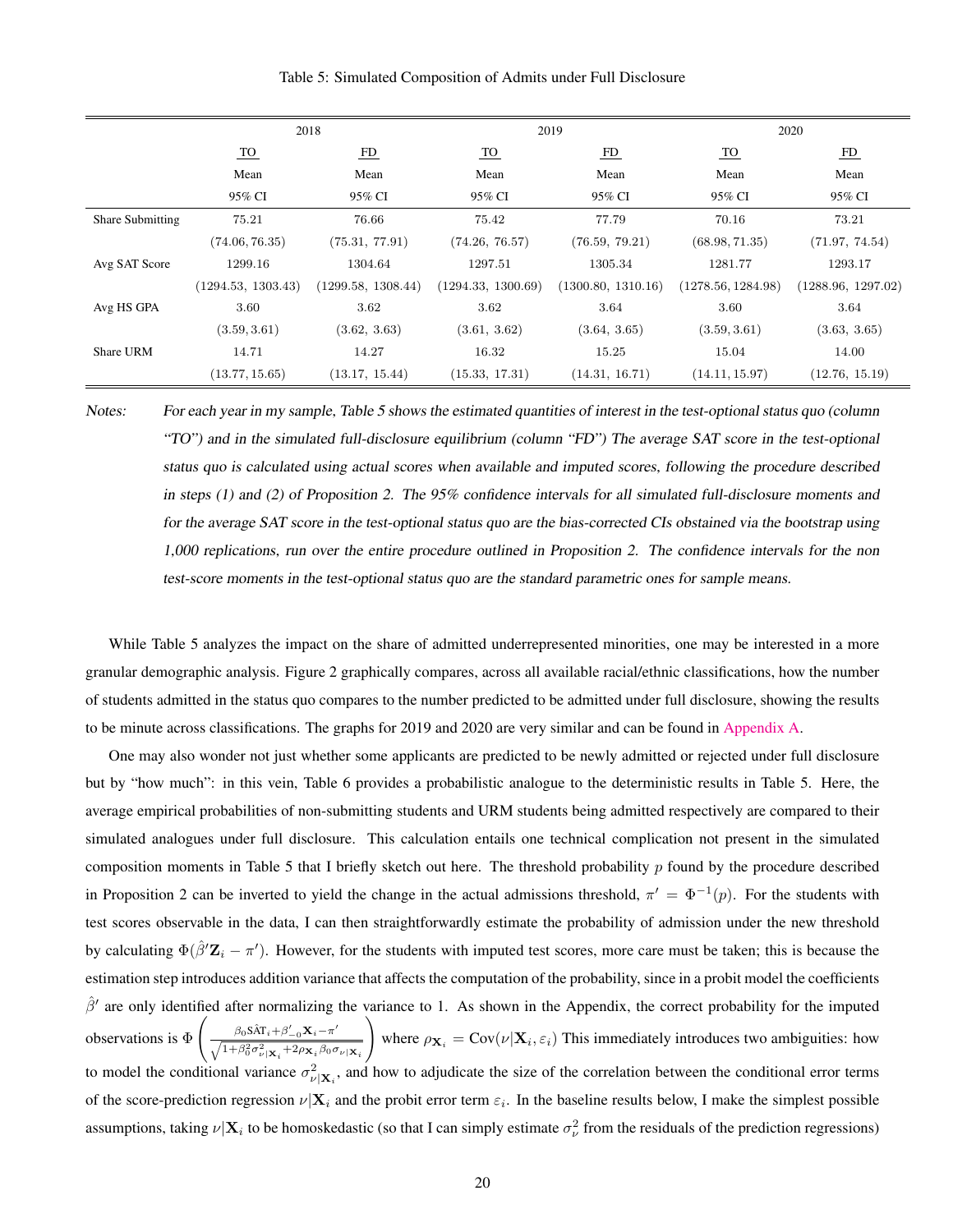

and  $\rho$  to be 0. The results in Table 6 reinforce those in Table 5: the average probability of a submitter/URM being admitted tends to decrease by about 1 to 2 percentage points in 2018 and 2019, the difference not being statistically significant at the 5% level. The changes in 2020 are larger, and statistically different from the status quo probabilities at the 5% level, but still relatively small in magnitude.

|             | 2018             |                | 2019                                                                                                                    |                | 2020             |                |
|-------------|------------------|----------------|-------------------------------------------------------------------------------------------------------------------------|----------------|------------------|----------------|
|             | TO               | FD             | <u>TO</u>                                                                                                               | FD             | <u>TO</u>        | FD.            |
|             |                  |                | Avg. Prob. Admitted Avg. Prob. Admitted Avg. Prob. Admitted Avg. Prob. Admitted Avg. Prob. Admitted Avg. Prob. Admitted |                |                  |                |
|             | 95% CI           | 95% CI         | 95% CI                                                                                                                  | 95% CI         | 95% CI           | 95% CI         |
| Submitters  | 0.3683           | .3536          | 0.3357                                                                                                                  | .3135          | 0.4415           | .4028          |
|             | (0.3527, 0.3839) | (.3365, .3695) | (0.3208, 0.3506)                                                                                                        | (.2983, .3297) | (0.4258, 0.4571) | (.3873, .4170) |
| <b>URMs</b> | 0.4270           | .4160          | 0.4099                                                                                                                  | .3975          | 0.4545           | .4289          |
|             | (0.4046, 0.4493) | (.3897, .4437) | (0.3890, 0.4309)                                                                                                        | (.3732, .4253) | (0.4320, 0.4770) | (4007, .4533)  |

Table 6: Simulated probabilities of admission under full disclosure counterfactual

### <span id="page-21-0"></span>4.5.2 Displacement Results

The finding that the *overall* share of admitted students who submitted scores changes little under full disclosure does not necessarily imply that few individuals see their admissions outcomes change. In the extreme, for instance, every single nonsubmitter who was admitted under test-optionality could be rejected under full disclosure, with an equivalent number of nonsubmitters rejected under test-optionality newly admitted. Moreover, the distributional effects of the changes in admissions are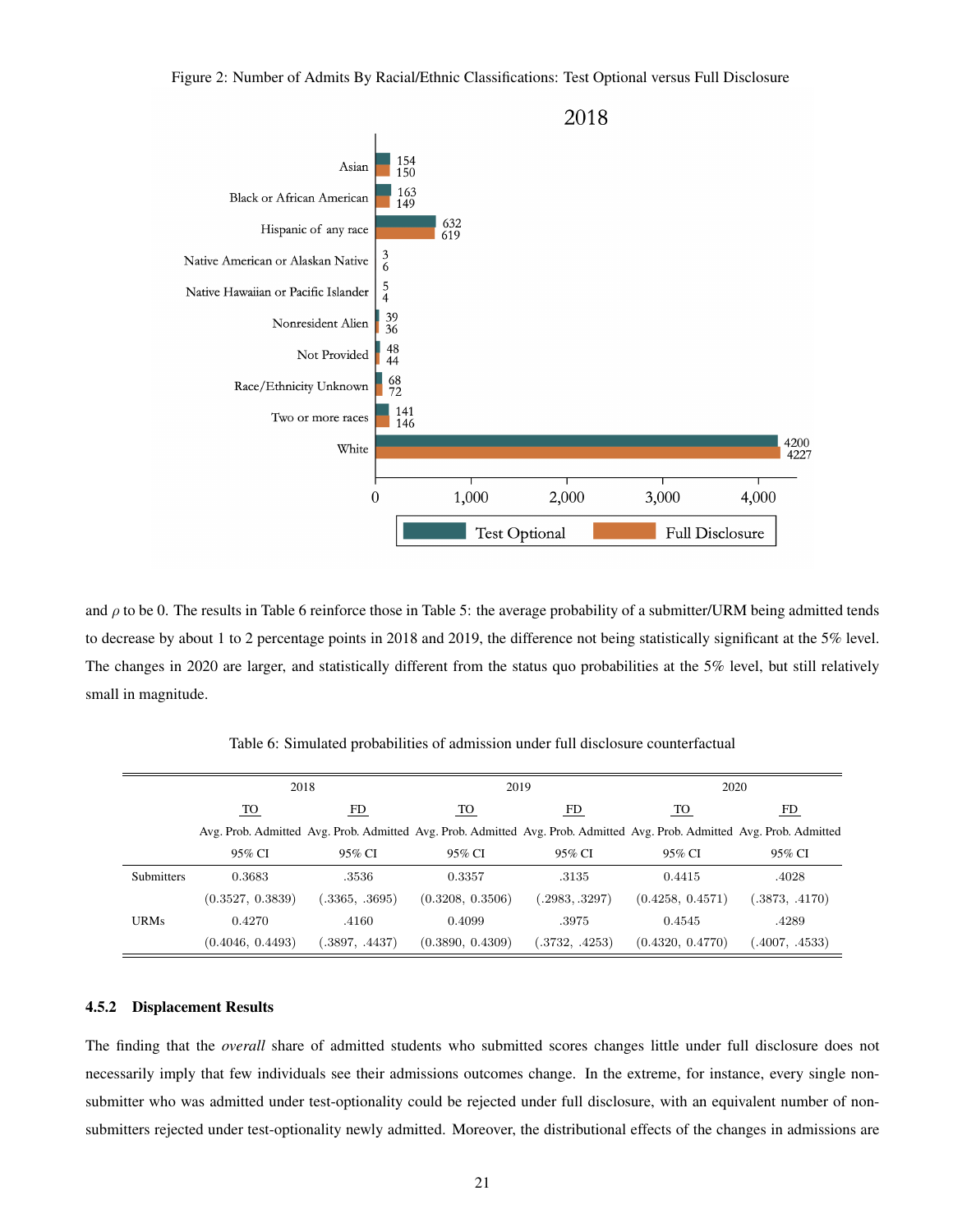presumably an important input into many people's welfare evaluations of such a policy.

Table 7 characterizes the "switchers": those students predicted to be admitted under full disclosure who are rejected in the status quo (the "switch ins") as well as the converse group (the "switch outs"). The results suggest an interesting pattern: nonsubmitters comprise a sizableshare of the "switch outs," suggesting some may not have been admitted under full disclosure. However, a decent portion of the "switch ins" are also non-submitters, dampening the overall effect towards the modest changes documented in Table 5. A similar dynamic appears possibly at play with the share of URM applicants. These results suggest that the marginal applicants between the two admissions regimes are broadly similar.

|                                           | 2018                | 2019                | 2020                |
|-------------------------------------------|---------------------|---------------------|---------------------|
|                                           | Mean                | Mean                | Mean                |
|                                           |                     |                     |                     |
|                                           | $(95\% \text{ CI})$ | $(95\% \text{ CI})$ | $(95\% \text{ CI})$ |
| <b>Total Share Switching Admit Status</b> | 11.91               | 11.89               | 14.85               |
|                                           | (11.32, 12.62)      | (11.21, 12.63)      | (14.05, 15.54)      |
| Share Submitting: Switch Ins              | 70.03               | 75.04               | 73.89               |
|                                           | (66.67, 75.34)      | (71.11, 80.00)      | (71.48, 79.81)      |
|                                           | 58.73               | 56.05               | 51.97               |
| Share Submitting: Switch Outs             | (54.78, 64.26)      | (50.64, 60.20)      | (48.22, 57.00)      |
|                                           | 1253.20             | 1267.76             | 1277.42             |
| Average SAT Score: Switch Ins             | (1241.20, 1262.32)  | (1258.35, 1279.52)  | (1269.06, 1289.36)  |
|                                           | 1208.19             | 1204.53             | 1194.57             |
| Average SAT Score: Switch Outs            | (1195.13, 1223.91)  | (1190.82, 1215.91)  | (1183.92, 1205.84)  |
|                                           | 3.51                | 3.53                | 3.55                |
| Average HS GPA: Switch Ins                | (3.49, 3.53)        | (3.51, 3.55)        | (3.53, 3.57)        |
|                                           | 3.32                | 3.31                | 3.26                |
| Average HS GPA: Switch Outs               | (3.30, 3.34)        | (3.28, 3.32)        | (3.24, 3.27)        |
|                                           | 18.67               | 15.25               | 10.32               |
| Share URM: Switch Ins                     | (15.94, 22.31)      | (12.56, 18.03)      | (7.61, 12.36)       |
|                                           | 22.44               | 21.38               | 17.96               |
| Share URM: Switch Outs                    | (18.06, 26.40)      | (18.22, 24.82)      | (15.32, 21.55)      |

Table 7: Characterizing the "Switchers"

#### <span id="page-22-0"></span>4.5.3 Assessing the Capacity Constraint

As noted in the introduction, a priori, the general equilibrium effects imposed by the assumption that colleges must maintain the same total number of admits could be an important consideration. Moreover, this would seem a plausible explanation for the muted overall effects of the policy, if large changes in the distribution of admissions ratings force large countervailing changes in the value of the threshold. This section suggests, however, that empirically, these effects are non substantial in my data. The results in Panel A of Table 8 simulate the composition of an admitted class where the threshold does not adapt; in other words, I now predict an applicant to be admitted if and only if their fitted probability from step 4 of the procedure in Proposition 2 exceeds .5. As Panel A shows, the results are overall very similar to those in Table 5, with the confidence intervals largely overlapping. Panel B of Table 8 shows that the overall number of students predicted to be admitted without imposing the capacity constraint is in general very close to the actual number of admits, with the 95% confidence interval on the simulated moment always containing the actual number of admitted students in that year. In a similar vein, Panel C provides the simulated thresholds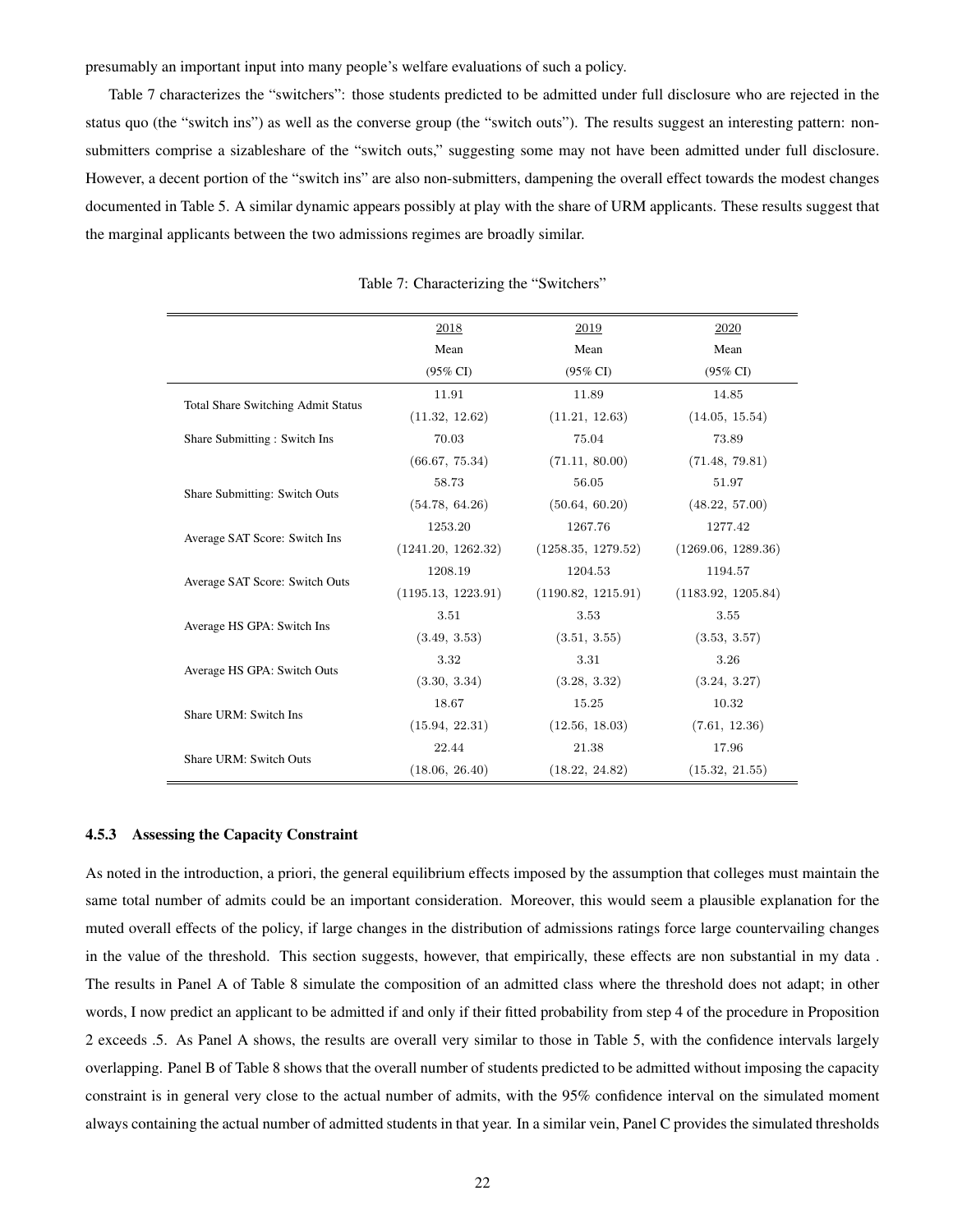from the simulations presented in Table 5, showing that they are in general close to .5, with their confidence intervals always overlapping with .5. In addition to assessing the impact of the general equilibrium effects on the composition of admits, these results can be read as a robustness check on the assumption of a binding capacity constraint, suggesting that the assumption of the college being capacity-constrained is not a major determinant of the results.

|                               | 2018               | 2019               | 2020               |
|-------------------------------|--------------------|--------------------|--------------------|
| Mean<br>Panel A : Composition |                    | Mean               | Mean               |
| without capacity constraint   | 95% CI             | 95% CI             | 95% CI             |
|                               | 76.87              | 77.75              | 73.27              |
| <b>Share Submitting</b>       | (75.59, 78.30)     | (77.19, 78.31)     | (72.51, 74.03)     |
|                               | 1305.78            | 1306.96            | 1294.21            |
| Avg SAT Score                 | (1300.82, 1310.72) | (1300.90, 1313.02) | (1292.74, 1295.67) |
|                               | 3.63               | 3.65               | 3.64               |
| Avg HS GPA                    | (3.62, 3.64)       | (3.64, 3.65)       | (3.63, 3.64)       |
| <b>Share URM</b>              | 14.13              | 15.55              | 14.05              |
|                               | (12.87, 15.35)     | (14.77, 16.33)     | (12.89, 15.22)     |
| Panel $B : H$ Admitted        |                    |                    |                    |
| without capacity constraint   |                    |                    |                    |
| # Predicted Admitted          | 5379               | 5260               | 5730               |
|                               | (5209, 5528)       | (5109, 5419)       | (5566, 5973)       |
| # Actually Admitted           | 5465               | 5325               | 5711               |
| Panel C: Threshold            |                    |                    |                    |
| with capacity constraint      |                    |                    |                    |
|                               | .4872              | .4888              | .5053              |
| Threshold                     | (.470, .505)       | (.4714, .5021)     | (.4902, .5215)     |

Table 8: Simulated Full Disclosure Admissions without Binding Capacity Constraint

#### <span id="page-23-0"></span>4.5.4 Assessing the Impact of Test Scores on Admissions

In addition to the offsetting effects of would-be test-optional students displacing one another, a further reason for the modest effects of a switch to full-disclosure may be that relative to other factors, test scores are simply not very determinate of who is admitted. Table 9 examines this possibility by simulating an extreme case: in each year, using the estimated coefficients from the probit regression on submitters in that year, I fit the predicted probabilities of admission for the non-submitters after changing their scores to be either the lowest among non-submitters in that year or the highest. I then compute, when all test-optional applicants are assessed as if they have the low score, how many of those who are admitted in the status quo are still predicted to be admitted (fitted probability above .5) , and conversely, when all applicants are rated as if they have the high score, how many of those who are rejected in the status quo are still predicted to be rejected (fitted probability below .5). The results show that even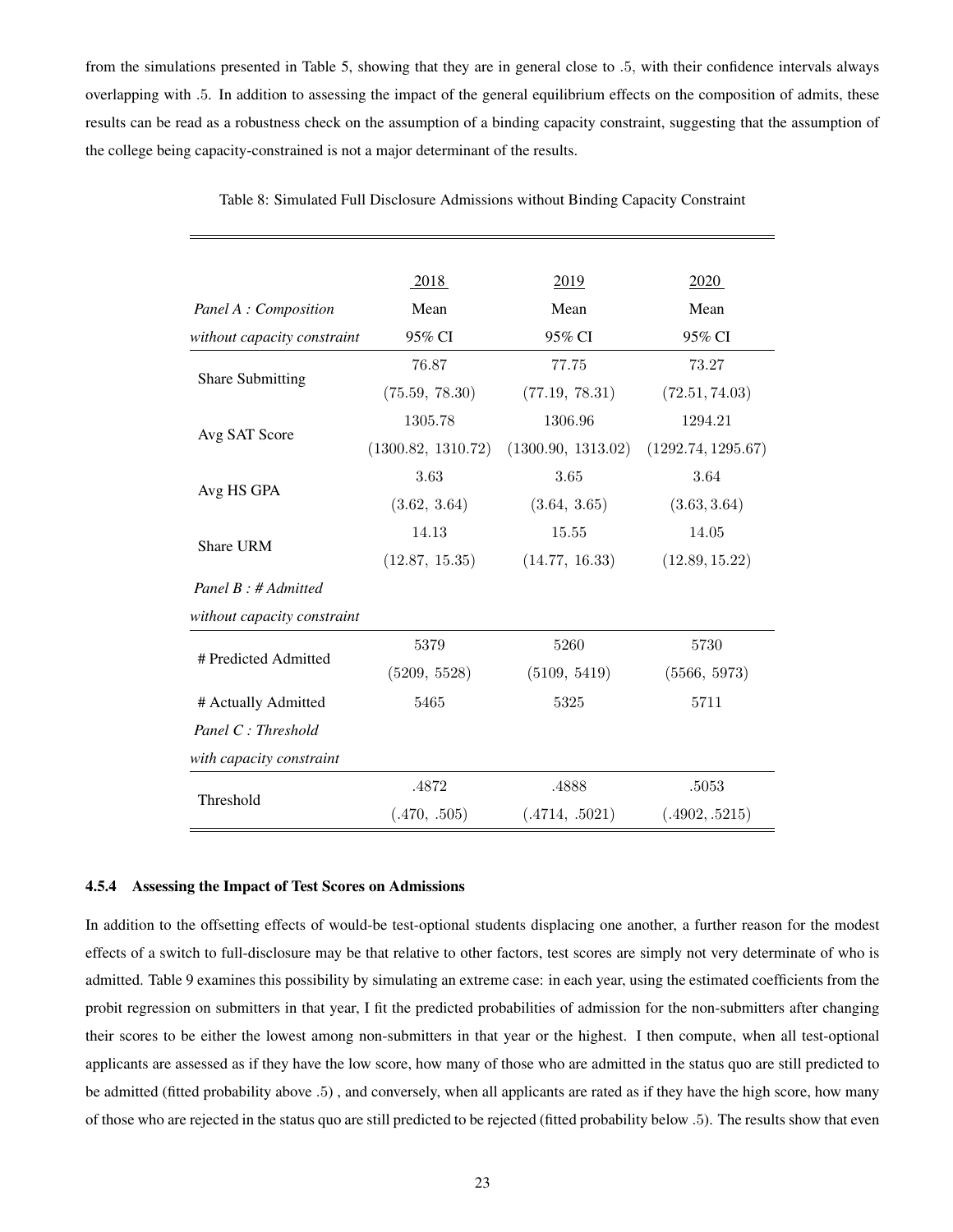when the maximum and minimum scores are extreme in magnitude, a sizable chunk of the admits/rejects have an admissions prediction in line with their status quo outcome.

|                               |                | Year           |                |
|-------------------------------|----------------|----------------|----------------|
|                               | 2018           | 2019           | 2020           |
| Highest score                 | 1460           | 1450           | 1600           |
| Share rejects still predicted | 84.29          | 84.71          | 75.42          |
| rejected at highest score     | (82.45, 86.63) | (82.24, 87.14) | (69.36, 80.80) |
| Lowest score                  | 790            | 490            | 630            |
| Share admits still predicted  | 81.33          | 47.67          | 66.26          |
| admitted at lowest score      | (67.87, 91.82) | (27.75, 60.61) | (50.55, 79.79) |

Table 9: Admissions Under Extreme Scores

A potential explanation for the results in Table 9 can be found in two sets of statistics. The first are those documented in section [3.6.3,](#page-12-0) showing that the admitted non-submitters tend to fare much better than the rejected non-submitters along other academic dimensions, such as GPA and curriculum score. The second is documented in Table 10 below: after converting test scores to be on the same scale as GPA, the average marginal effect of higher test scores on the probability of admission for the submitters is much lower than that for GPA, suggesting the latter is more important for admissions under either regime. One potential concern is that these results simply suggest that I am underestimating the full impact of test scores on admissions probabilities, with the underlying function being perhaps nonlinear. However, adding in higher-order test-score terms to the regression consistently yields insignificant coefficient estimates and barely increases the model fit.

Table 10: Marginal Effects of Test Score vs GPA on Admission

|                   |                | Year          |               |
|-------------------|----------------|---------------|---------------|
|                   | 2018           | 2019          | 2020          |
| <b>Test Score</b> | .0655          | .106          | .079          |
|                   | (.0344, .0964) | (.0733, .138) | (.0428, .115) |
| <b>GPA</b>        | .665           | .630          | .595          |
|                   | (.645, .685)   | (.609, .651)  | (.571, .619)  |

Notes: Test score has been divided by 400 to be on the same scale as GPA.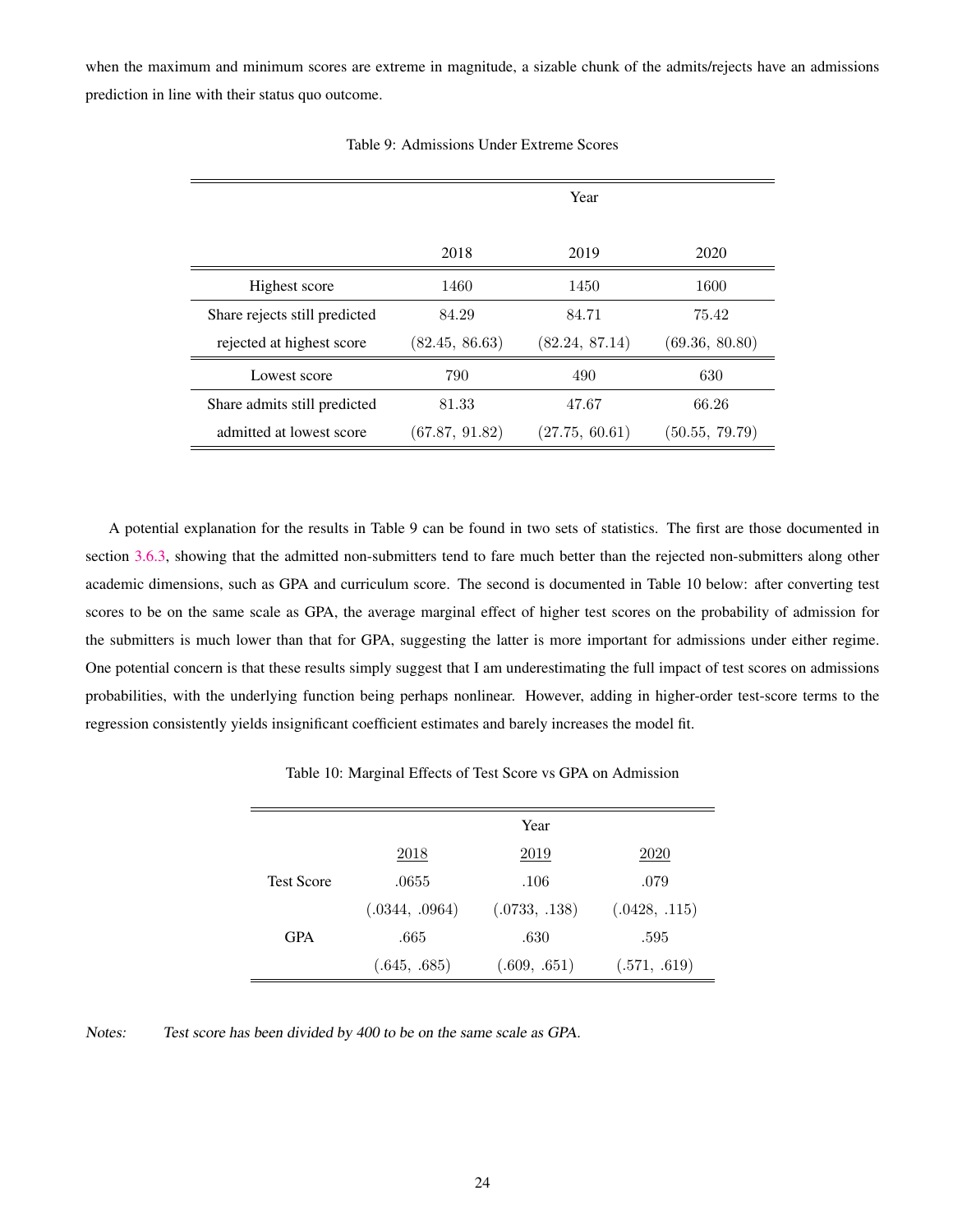## <span id="page-25-0"></span>5 Testing Models of Test-Optionality

As highlighted in the preceeding section, a key advantage of my approach to simulating a full-disclosure equilibrium is that it bypasses the need to take a stance on how admissions operates in a test-optional environment. Nevertheless, understanding precisely which mechanisms are at play under test-optionality may be useful for evaluating the external validity of my results along at least two dimensions. First, it may help explain how the results would (or would not) generalize across colleges; for instance, if sensitivity to rankings appears to be a major factor in admissions, then the impacts of test-optionality may vary depending on how sensitive a given school is to its rankings, while if "cursed" behavior (i.e. irrationaity on the part of student and/or admissions officers) seems like a major explanation, the comparative sophistication of those actors across schools may be a key source of cross-sectional variation. Second, decomposing the channels through which test-optionality operates could help explain how the results would (or would not) generalize over time, as the policy landscape surrounding test-optional admissions changes. For instance, the impact of rankings may change due to responses on the part of rankings organizations: the US News and World Report historically had designed its formula to partially penalize test-optional schools, but it lessened the penalty during the COVID-1[9](#page-25-2) pandemic due to the higher expected share of students exercising test-optional policies.  $9\degree$  Even without external policy changes, the outcomes of test-optional admissions could evolve over time if the applicant pool or admissions officers learn from historical performance; for instance, perhaps colleges are initially cursed, neglecting to consider that nonsubmission indicates lower scores, but eventually examine the underlying scores of admitted non-submitters versus submitters and revise their behavior towards a rational expectations equilibrium.

## <span id="page-25-1"></span>5.1 A Very Simple Model

I first explore arguably the simplest possible model of test-optionality, and show that it generates "full unraveling": all but the lowest-scoring students submit, even given the choice not to. The point of this model is not to be realistic – the prediction of full unraveling is flatly rejected by the descriptive statistics in section [3.6.1–](#page-10-2) but to narrow down by contrapositivity the set of assumptions of which at least one must fail for the empirical results to hold.

This model involves overlaying three more assumptions on the baseline setup (Assumption 1–3) from section [4.1.](#page-14-1) First, I impose further assumptions on the college's rating function.

#### Assumption 6. *(College preferences and behavior)*

(i) The ratings functions  $g(SAT_i, X_i)$ ,  $h(\tilde{SAT}(X_i), X_i)$  are strictly increasing in their respective first arguments, the (actual *or imputed) SAT scores.*

*(ii) The college cares about scores only as a metric of student caliber, therefore, if a student chooses not to submit, colleges form an imputed test score based off their non-submission choice and their covariates.*

*(iii) The college is are risk-neutral with respect to student's test score, i.e., they do not weight the application components of non-submitters and submitters any differently.*

Part (i) of Assumption 6 may appear innocuous in that colleges would seem to naturally prefer higher-caliber students; it does, however, rule out dynamics such as "yield protection" in which colleges reject high-scoring applicants who they worry will end

<span id="page-25-2"></span> $^{9}$ In particular, as documented [here,](https://feed.georgetown.edu/access-affordability/sat-act-u-s-news-makes-minor-changes-study-shows-who-submitted-test-scores-last-year/) "A change for the 2022 edition  $-$  if the combined percentage of the fall 2020 entering class submitting test scores was less than 50 percent of all new entrants, its combined SAT/ACT percentile distribution value used in the rankings was discounted by 15 percent. In previous editions, the threshold was 75 percent of new entrants. The change was made to reflect the growth of test-optional policies through the 2019 calendar year and the fact that the coronavirus impacted the fall 2020 admission process at many schools."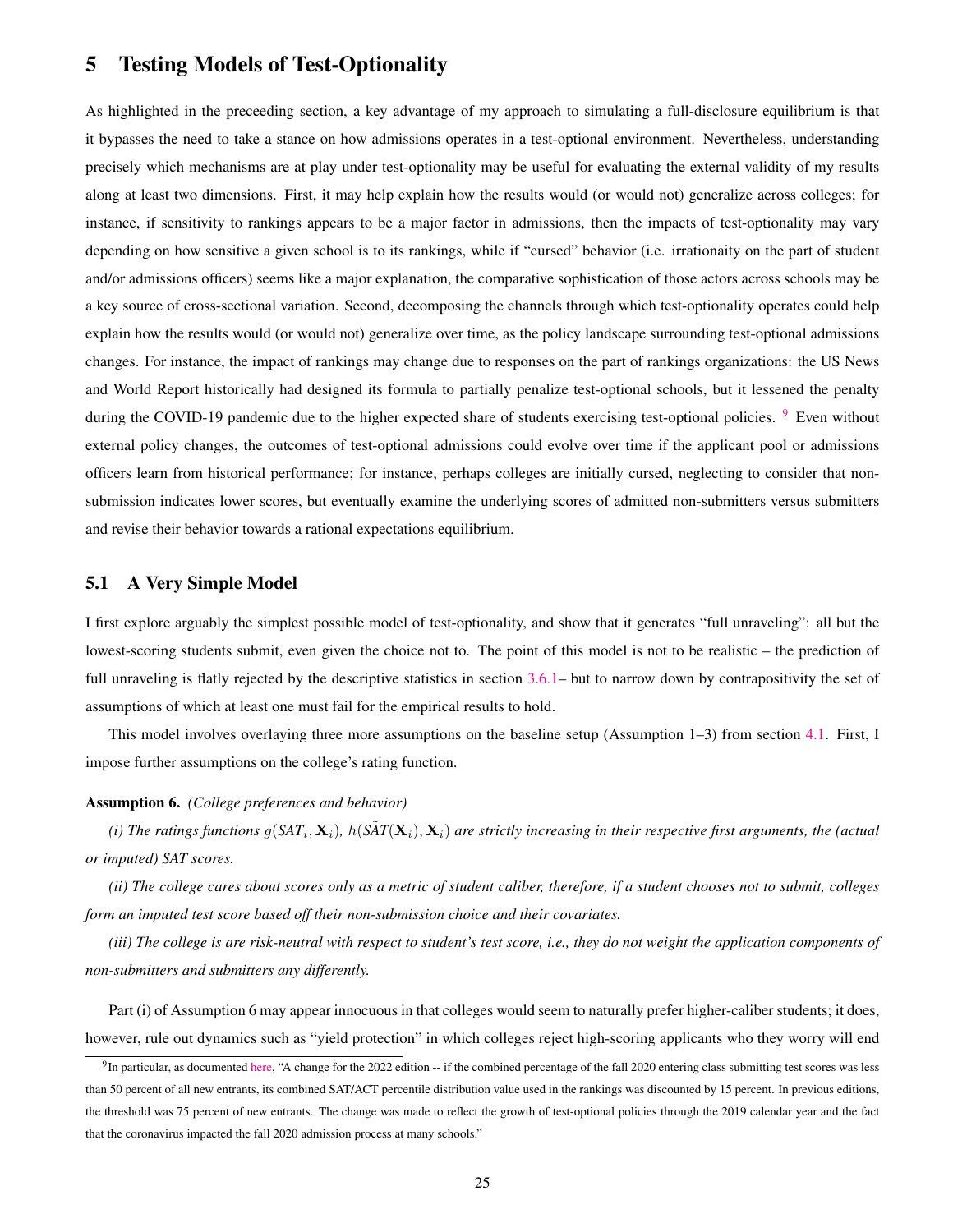up being admitted to higher-ranked schools and enrolling there instead, lowering the college's yield rate. Part (ii) imposes that colleges care about scores only as a metric of caliber and not, for instance, to maximize rankings that depend on the average scores of submitters (in this sense, assuming part (ii) makes part (i) yet more plausible, since colleges presumably care about maximizing their yield rate only for its effect on rankings). Part (iii) rules out reweighting, i.e., that the imputed scores of non-submitters are weighted less in the admissions function than the observed scores of submitters, with other components weighted more heavily to compensate; this follows under risk-neutrality because the college's imputed scores are conditional expectations of students' scores given their covariates and choice not to submit, which ensures that the imputed score equals the expected score among those applicants, leaving the college indifferent between the two metrics. This lack of reweighting along with the assumption in part (ii) that the college cares only about scores as a metric of caliber implies that  $h(\tilde{SAT}(X_i), X_i) = g(\tilde{SAT}(X_i), X_i)$ , i.e., the functional form is identical across submitters and non-submitters, with the only difference being whether scores are evaluated at their actual or imputed values.

Next, I make a technical assumption on the distribution of test scores:

#### Assumption 7. *(Full Support)*

For each possible value  $X_i$  of the covariate vector X, the conditional probability distribution  $f(SAT|X_i)$  has the same *support as the unconditional distribution* f(*SAT*)*, and both are non-trivial (i.e., they are not singletons).*

Assumption 7 rules out that there are any classes of students for whom the probability of some scores is precisely 0 or that all students have the same single score; of course, the probability of certain scores may be arbitrarily small. Lastly, I define the informational environment and equilibrium concept.

#### Assumption 8. *( Equilibrium Concept )*

*Students' and the college's behavior as described in Assumptions 1–3 and 6 are common knowledge, and all parties are rational. Therefore, the solution concept is a rational expectations equilibrium with students and the college taking each others' behavior into account.*

Under these assumptions, the following holds:

#### Theorem 1. *The unique caliber-only test-optional equilibrium is for all but the lowest possible score types to submit*

*Proof.* Consider a given value of the covariate vector  $X_i$ . Suppose towards a contradiction that that among the applicants A for whom  $X = X_i$ , there are at least two distinct scores  $SAT = j, k \in N(X_i)$ , where  $N(X_i)$  is the set of non-submitters for that type, with  $j < k$  without loss of generality. Conditional on  $i \in N(\mathbf{X}_i)$ ,  $f(j|i \in N(\mathbf{X}_i), \mathbf{X}_i)$  and  $f(k|i \in N(\mathbf{X}_i), \mathbf{X}_i)$  are each strictly positive by assumption 8, which implies that  $j < \mathbb{E}[SAT|SAT \in N(\mathbf{X}_i), \mathbf{X}_i] < k$ . Thus student  $k$  prefers to submit, a contradiction. Thus  $N(\mathbf{X}_i)$  must be a singleton. Suppose, again towards a contradiction, that  $N(\mathbf{X}_i) = \{k\}$  where  $k \neq 0$ . Then the college would infer a mass point for non-submitters at this score, i.e.  $f(k|i \in N(\mathbf{X}_i), \mathbf{X}_i)$ . But then all students with scores  $j < k$  would find it profitable to deviate to not submitting, so this cannot be an equilibrium. Thus the unique equilibrium non-submission set for any  $X_i$  is the singleton set  $\{k\}$  where no students have scores below k: SAT = 0.  $\Box$ 

I conclude this section with two brief remarks on this result.

*Remark* 1*.* If the distribution of scores were continuous, the lowest possible scores would occur with measure zero, making the equilibrium generically one of full submission. In reality, scores are discretely distributed, but the lowest possible score types tend to be extremely rare, such that Theorem 1 would predict the vast majority of students to submit.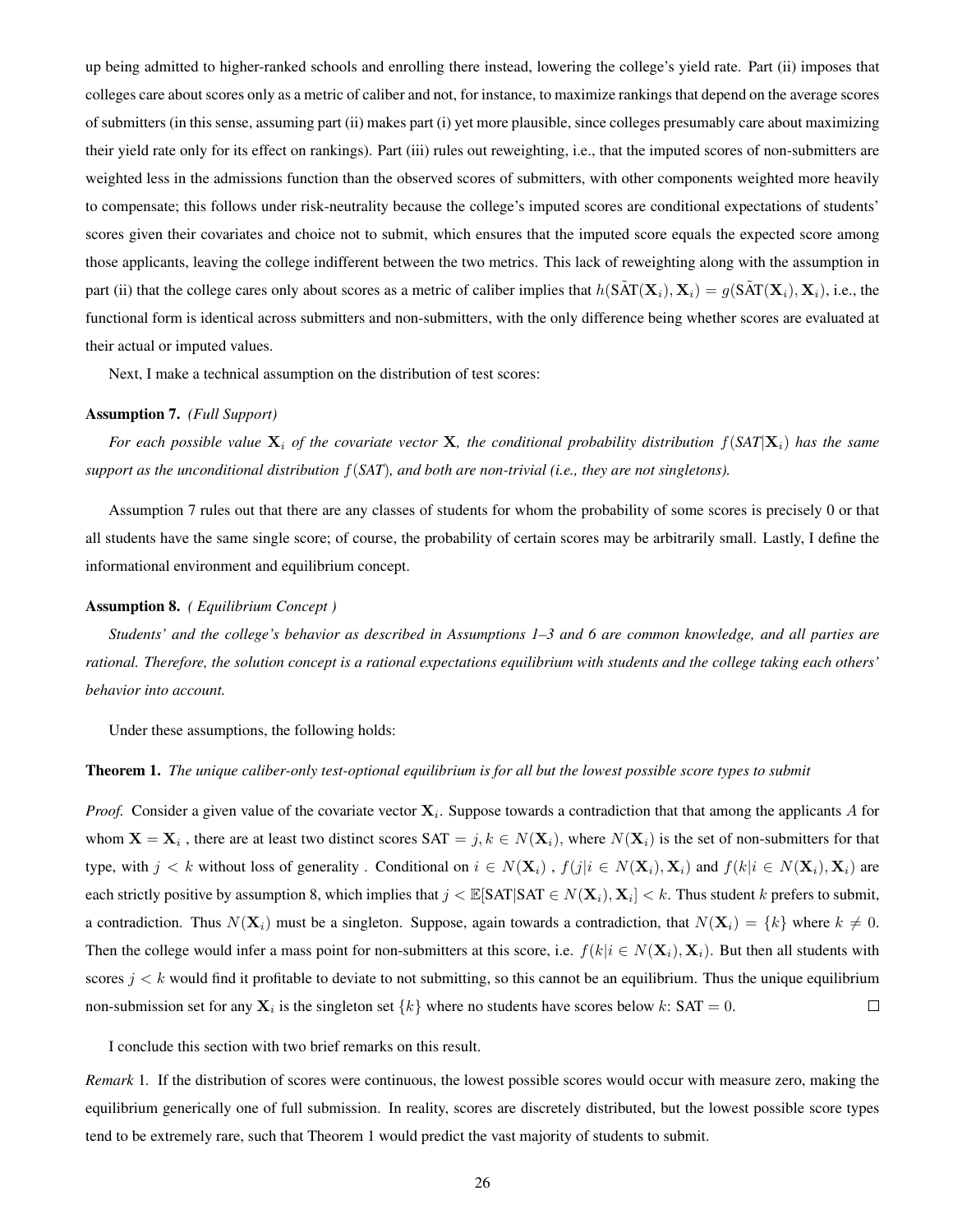*Remark* 2. It is not necessary for colleges to form the correct conditional distributions  $f(SAT|X)$  over scores or for students to believe they do; so long as the distribution satisfies the full support assumption for each  $\mathbf{X}_i$ , the proof will go through identically.

## <span id="page-27-0"></span>5.2 Models of Partial Non-Submission

Theorem 1 is an "unraveling" result in the spirit of Akerlof [\(1970\)](#page-40-12), except unraveling is the only possible outcome because there are no prices/costs (literal or otherwise), i.e. no market mechanism to potentially abate the adverse selection; in this respect it mirrors the costless signaling results in Grossman [\(1981\)](#page-40-13). Theorem 1 relies on strong assumptions, and there are many possible ways that relaxing these assumptions could alter the result. In this section, I briefly discuss three modifications to the assumptions underlying the theorem that could plausibly generate the result borne out in the descriptive statistics: some, but not all, students choosing not to submit, i.e. partial non-submission. The point of this section is not to thoroughly model all possible explanations for partial non-submission; in reality, there are likely many other possible explanations, including combinations of the models described below. Rather, the purpose of this section to identify some testable predictions within the data which can allow us to at least narrow down the set of realistic models, ultimately with the aim of strengthening the generalizability of the results in Section [4.](#page-14-0)

#### <span id="page-27-1"></span>5.2.1 Differential Weights

One simple explanation for partial non-disclosure lies in relaxing the assumption that the college is risk-neutral with respect to student test scores. If the college were instead risk-averse, it may naturally lower the weight placed in the admissions function on the imputed test scores of non-submitters relative to other, correlated factors like GPA. Maintaining the assumption of full rationality, this would in turn incent those with relatively lower scores to not submit for a given value of the covariate vector  $\mathbf{X}_i$ . The balance between the incentive for low-scorers to shift towards a function that weights their non-score components more highly and the fact that this generates adverse selection that lowers the imputed score of non-submitters could then, in principle, generate an interior equilibrium.

An alternative to microfounding why colleges may reweight the components of the admissions function for non-submitters is to simply take at face value the stated approach of many test-optional schools, which suggest they engage in a particularly extreme form of reweighting that ignores imputed scores entirely. Consider the counsel offered by Yale University to prospective applicants:

"For applicants without scores, the Admissions Committee places greater weight on other parts of the application, such as high school transcripts, recommendation letters, and essays."<sup>[10](#page-27-2)</sup>

Even more explicitly, 567 test-optional schools signed on to a statement during the COVID-19 pandemic titled "Test-Optional Means Test-Optional" promising that "they will not penalize students for the absence of a standardized test score." <sup>[11](#page-27-3)</sup>

Such statements motivate a basic model for how test-optional applicants might be treated. For simplicity, I model the underlying admissions functions as linear and, without loss, normalize the coefficient on  $SAT<sub>i</sub>$  to 1. Students are then evaluated according to

<span id="page-27-3"></span><span id="page-27-2"></span> $10$ This quote can be found [here.](https://admissions.yale.edu/standardized-testing)

 $11$ The link to this statement and the list of signatories is available [here.](https://www.nacacnet.org/news--publications/newsroom/test-optional-means-test-optional/)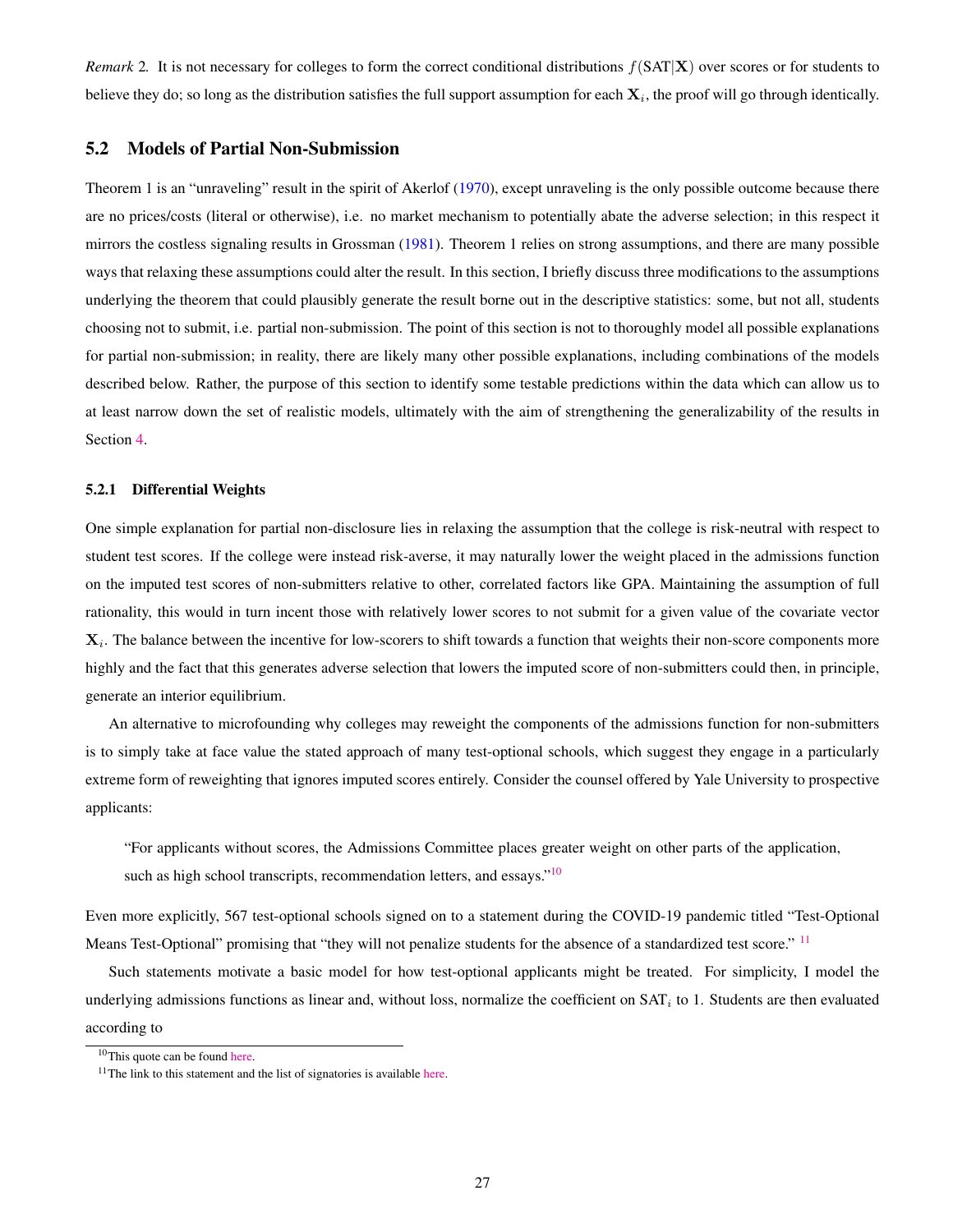<span id="page-28-1"></span>
$$
r(SAT_i, \mathbf{X}_i, 0) = \begin{cases} SAT_i + \beta' \mathbf{X}_i & S_i = 1 \\ \theta + \beta^{H'} \mathbf{X}_i & S_i = 0 \end{cases}
$$
(5.1)

where  $\beta^H \gg \beta$  (i.e.,  $\beta^H$  is greater in each component). In other words, all test-optional applicants are effectively treated as if they have some shadow score  $\theta$ , with no attempts by universities to statistically discriminate along their observables, and have their remaining covariates  $X_i$  evaluated at a greater weight. Under Equation [5.1,](#page-28-1) students will clearly find it optimal to submit according to

$$
S_i = \mathbb{I}\{\text{SAT}_i > \theta + (\beta^{H'} - \beta')\mathbf{X}_i\};
$$

for proper choice of  $\theta$ ,  $\beta^{H'}$  , it is easy to see how this could generate an interior equilibrium; moreover, the equilibrium would satisfy the finding in the descriptive statistics that higher scorers tend to submit.

#### <span id="page-28-0"></span>5.2.2 Cursed Equilibrium

An alternative hypothesis that could generate partial non-submission considers instead the extent to which the involved parties in fact form rational inferences. Intuitively, the assumption that in games of incomplete information agents correctly understand how other parties' actions indicate their hidden information may appear to demand extreme sophistication; applied to our setting, it would require for instance that students correctly hazard that colleges will impute their scores conditional on their choice not to submit, and that in equilibrium, this imputation must result in a score lower than the one they have at any potential threshold, with an analogous mode of higher-order reasoning on the part of the college. Eyster and Rabin [\(2005\)](#page-40-14) formalize the intuition that such rationality might be psychologically unrealistic by defining a "cursed equilibrium" wherein agents underestimate how other parties' actions (in this context, the choice to submit scores) reveal their types (in this context, the underlying test score). Applied to my setting there are at least two different ways in which a cursed equilibrium could play out: for the college and for students.

Cursed College The college is "fully cursed" in the language of Eyster and Rabin if it neglects to consider the informational signal of the non-submission choice, i.e., if for any non-submitter of type  $X_i$  , the college form their imputed score as

$$
\tilde{\mathrm{SAT}}(\mathbf{X}_i) = \mathbb{E}[\mathrm{SAT}|\mathbf{X}_i],
$$

the unconditional average score of that type. In such an environment, students of type  $X_i$ , whether because they themselves neglect the informational content of their signals, or because they are rational but correctly conjecture that colleges are cursed, will submit iff  $\tilde{SAT}(X_i) > SAT_i$ . Since  $\mathbb{E}[SAT|X_i] \in (0,1)$  for all types by Assumption 5, an interior share of each applicant types submits under this model. Furthermore, every applicant's rating is weakly greater under cursed equilibrium than under full disclosure, with strict inequality for at least some applicants.

Cursed Students An alternative possibility is that students behave as if colleges are cursed, but colleges in fact are not and instead form rational inferences. This could occur if either (i) students are aware that colleges would rationally impute scores based off their non-submission choice, but incorrectly conjecture that the college is cursed, or (ii) students themselves neglect to consider that their submission choices carry information regarding their scores, and thus think that the rational behavior of the college is to form expectations unconditional on disclosure. Then, students of type  $i$  will submit iff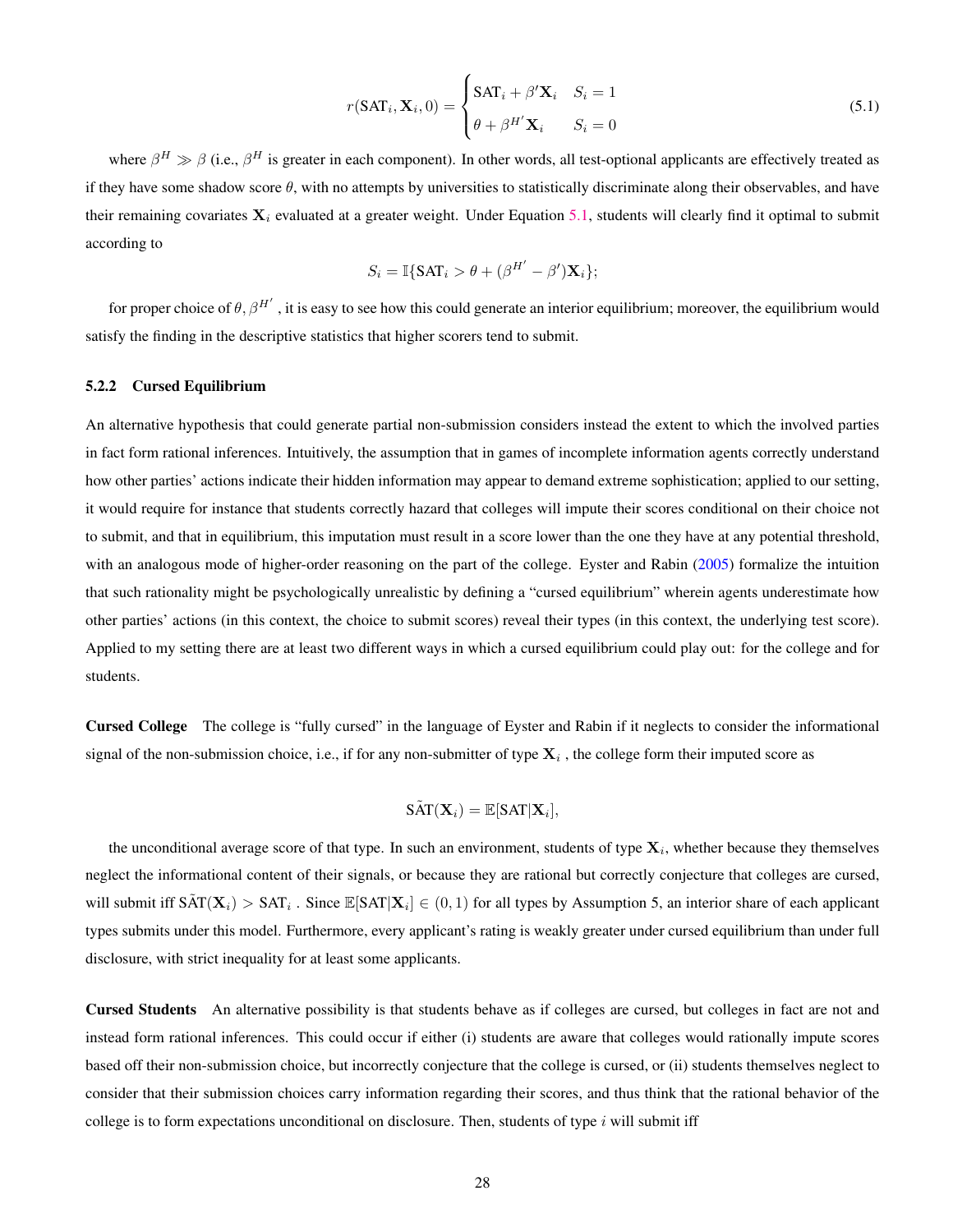$$
\mathsf{SAT}_i < \mathbb{E}[\mathsf{SAT}|\mathbf{X}_i],
$$

and receive imputed scores by the college:

$$
\tilde{\text{SAT}}(\mathbf{X}_i) = \mathbb{E}[\text{SAT}|\text{SAT} < \mathbb{E}[\text{SAT}|\mathbf{X}_i]; \mathbf{X}_i].
$$

For instance, if for a given  $X_i$ ,  $SAT_i \sim U[0, 1]$ , students with scores below .5 will not submit, and their imputed score will be .25 . In general, Assumption 5 implies that an interior share of each applicant types submits, but now the impact on ratings is ambiguous; with some non-submitters students necessarily receiving higher ratings and others necessarily receiving lower ones.

#### <span id="page-29-0"></span>5.2.3 Rankings Maximization

A final potential explanation I consider for the fact that in equilibrium some students choose not to submit – as well as a (cynical) explanation for why colleges may go test-optional in the first place – lies in the role of college rankings systems, such as the US News and World Report's annual list. Universities are generally taken to care greatly about these metrics, as evidenced by recent high-profile accusations that Columbia University falsified its data to boost its ranking. Moreover, the average test score *among matriculating students who submitted scores* comprises roughly 5% of the US News and World Report's ranking system,  $^{12}$  $^{12}$  $^{12}$  providing a direct incentive for colleges to care differentially about the (actual) scores of submitters and (imputed) scores of non-submitters.

To formalize this, suppose now that the admissions functions are given by

$$
\begin{cases}\n\alpha\text{SAT}_i + \beta(\text{SAT}_i - \text{SAT}_{\text{max}}) + m(\mathbf{X}_i) & S_i = 1 \\
\alpha\text{SAT}(\mathbf{X}_i) + m(\mathbf{X}_i) & S_i = 0\n\end{cases}
$$

for some function  $m(\cdot)$ , i.e., for both submitters and non-submitters, the admissions function is additively separable in (imputed) test score and the other covariates. For submitters, colleges care about both the score as a signal of caliber, with weight  $\alpha$ , and the downward effect on rankings with weight  $\beta$ , but for non-submitters, only the caliber effect matters. Note that if  $\alpha = 0$ , no students but the very highest scorers would submit; I thus impose that both  $\alpha$  and  $\beta$  are strictly positive. Since the colleges do care about the true score of the non-submitters as a caliber metric, they form the rational imputation

$$
\tilde{\text{SAT}}(\mathbf{X}_i) = \mathbb{E}[\text{SAT}|S_i=0;\mathbf{X}_i]
$$

Optimal student behavior is thus given by  $S_i = \mathbb{I}\{\alpha \text{SAT}_i + \beta(\text{SAT}_i - \text{SAT}_{max}) > \alpha \text{SAT}(X_i)\}\)$ . This characterization can be sharpened with the following lemma:

#### Lemma 1. *(Single-Crossing)*

*Optimal submission behavior for each*  $X_i$  is given by a threshold score  $SAT^*(X_i) ∈ [0,1]$  such that students of type  $X_i$  $submit$  iff  $SAT_i > SAT^*(\mathbf{X}_i)$ .

*Proof.* Recall that submission is determined by a map  $S : \mathbb{Z}_i \to [0,1]$  such that  $S_i = 1$  iff  $\alpha \text{SAT}_i + \beta (\text{SAT}_i - \text{SAT}_{\text{max}}) >$  $\alpha$ SÃT( $\mathbf{X}_i$ ). For a given SÃT( $\mathbf{X}_i$ ), let SAT<sup>\*</sup>( $\mathbf{X}_i$ ) =  $\inf_{\text{SAT}_i \in [0,1]} \{ \text{SAT}_i : \alpha \text{SAT}_i + \beta (\text{SAT}_i - \text{SAT}_{\text{max}}) > \alpha \text{SAT}( \mathbf{X}_i ) \ge \alpha \text{SAT}( \mathbf{X}_i ) \}$ 

<span id="page-29-1"></span><sup>&</sup>lt;sup>12</sup>The entire ranking formula is documented [here.](https://www.usnews.com/education/best-colleges/articles/how-us-news-calculated-the-rankings)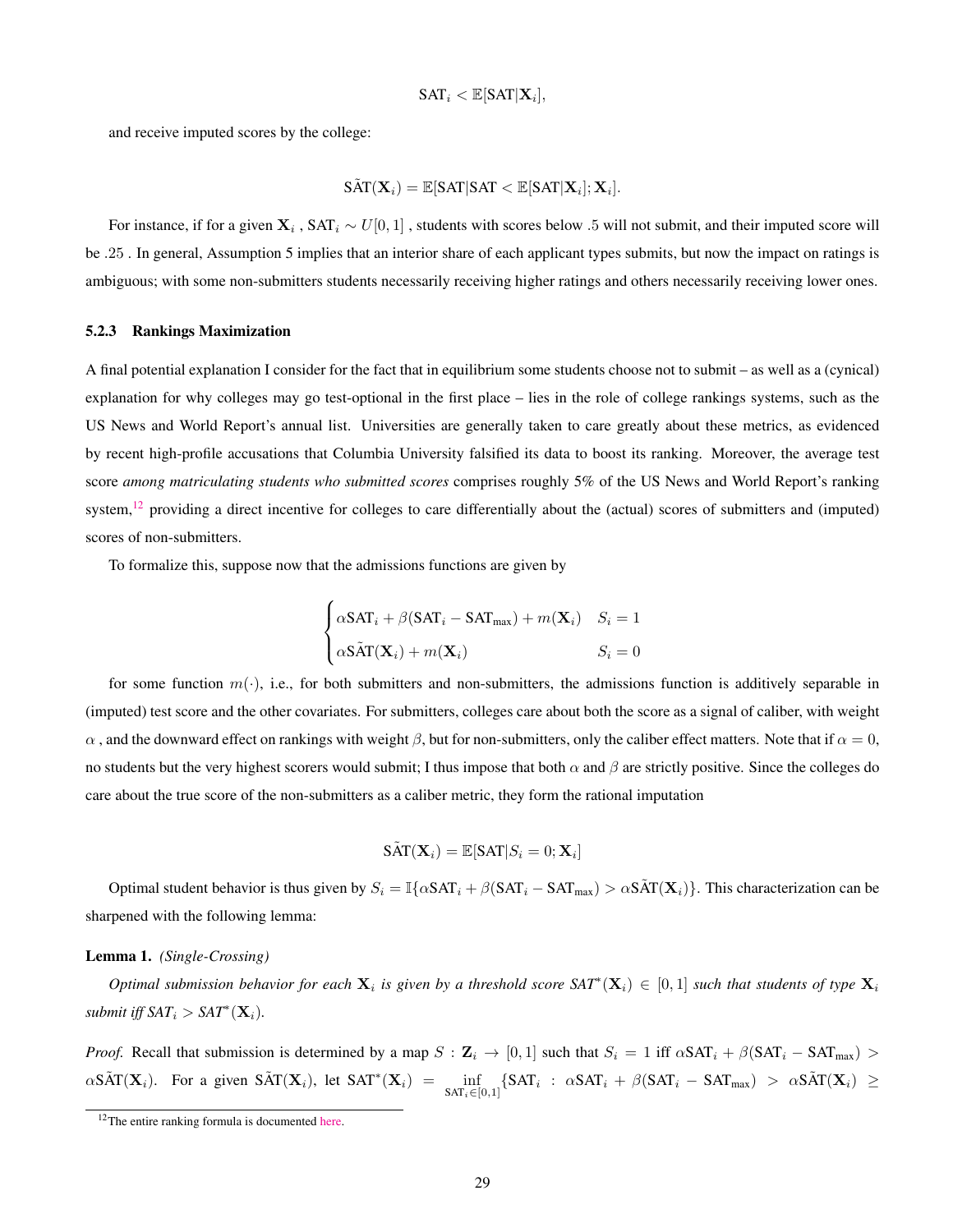$g(\tilde{SAT}(X_i), X_i)$ . Since the LHS is increasing in SAT, every student of type  $X_i$  with a score above SAT<sup>\*</sup> $(X_i)$  wants to submit, and by definition of infimum, no student of type  $\mathbf{X}_i$  with a score below  $SAT^*(\mathbf{X}_i)$  wants to submit.  $\Box$ 

If the distribution of scores is continuous, this lemma directly implies that at an interior equilibrium, the equation

$$
(\alpha+\beta)\mathsf{SAT}^*_i - \beta \mathsf{SAT}_{\max} = \alpha \mathbb{E}[\mathsf{SAT}|\mathsf{SAT}_i < \mathsf{SAT}^*(\mathbf{X}_i); \mathbf{X}_i]
$$

is satisfied. Example 1 shows with a simple parametrization how such an equilibrium could exist.

Example 1. Assume that  $\alpha = 2, \beta = 1$ , and SAT  $\sim U[0, 1]$ . Assume that students differ only in their test scores and thus *this is the only argument of the admissions function (or equivalently, that all other covariates are independent of the test score distribution) . The rational expectations equilibrium is then given by the threshold score SAT*<sup>∗</sup> *such that* 3*SAT*<sup>∗</sup> − 1 = *SAT*<sup>∗</sup> , *i.e.*  $SAT^* = \frac{1}{2}$ .

#### <span id="page-30-0"></span>5.3 Testing Models of Partial Non-Submission

### <span id="page-30-1"></span>5.3.1 Testing for Full Reweighting

Recall Equation [5.1](#page-28-1) derived in Section [5.2.1,](#page-27-1) the admissions functions that would obtain under many universities' stated behavior of not drawing inferences on underlying test scores and instead fully reweighting towards other variables:

$$
r(SAT_i, \mathbf{X}_i, 0) = \begin{cases} \beta_0 SAT_i + \beta'_{-0} \mathbf{X}_i & S_i = 1 \\ \theta + \beta_{-0}^{H'} \mathbf{X}_i & S_i = 0 \end{cases}
$$

Equation [5.1](#page-28-1) motivates a simple test for whether this school behaves in the manner many universities describe: namely, running probit regressions on the set of observable covariates for submitters and non-submitters and comparing the coefficients on the non test-score academic variables. If schools are behaving as prescribed by Equation [5.1,](#page-28-1)  $\theta$  will simply be soaked up into the constant term for the regression for non-submitters. Table 11 below shows the results of these regressions. Note that the coefficients in Table 11 are the raw output of the probit regressions, not the average marginal/partial effects; as such, they lack any structural interpretation, but are still useful for comparing signs and magnitudes.

The results give reason to be suspect of the validity of the model described by Equation [5.1.](#page-28-1) While the coefficient on curriculum score is greater for non-submitters than submitters, the difference is not significant. Conversely, GPA, which we would imagine would be weighed much more heavily in the absence of test scores, actually has a (statistically) significantly higher coefficient among the submitters than the non-submitters. An obvious concern is that we do not have access to the full set of covariates universities observe (i.e., essays, letters of recommendation, extracurriculars), and these omitted variables will also be weighed more heavily for non-submitters if we take universities' statements at face value. This could inflate the variance of the residual in the non-submitters' regression relative to the submitters', attenuating the estimated coefficients towards zero in the canonical manner that can occur in nonlinear models (Yatchew and Griliches [\(1985\)](#page-41-3)). However, I nonetheless tentatively take the lower coefficient on GPA for the non-submitters as evidence against the model described in [5.1](#page-28-1) for two reasons. First, greater weight on the omitted variables of the non-submitters may also bias the estimates on GPA upwards if GPA is positively correlated with these omitted variables, counteracting the attenuation bias. Second, even if the change in weight placed on the omitted variables for non-submitters versus submitters is large, we may expect that the change in weight placed on GPA is even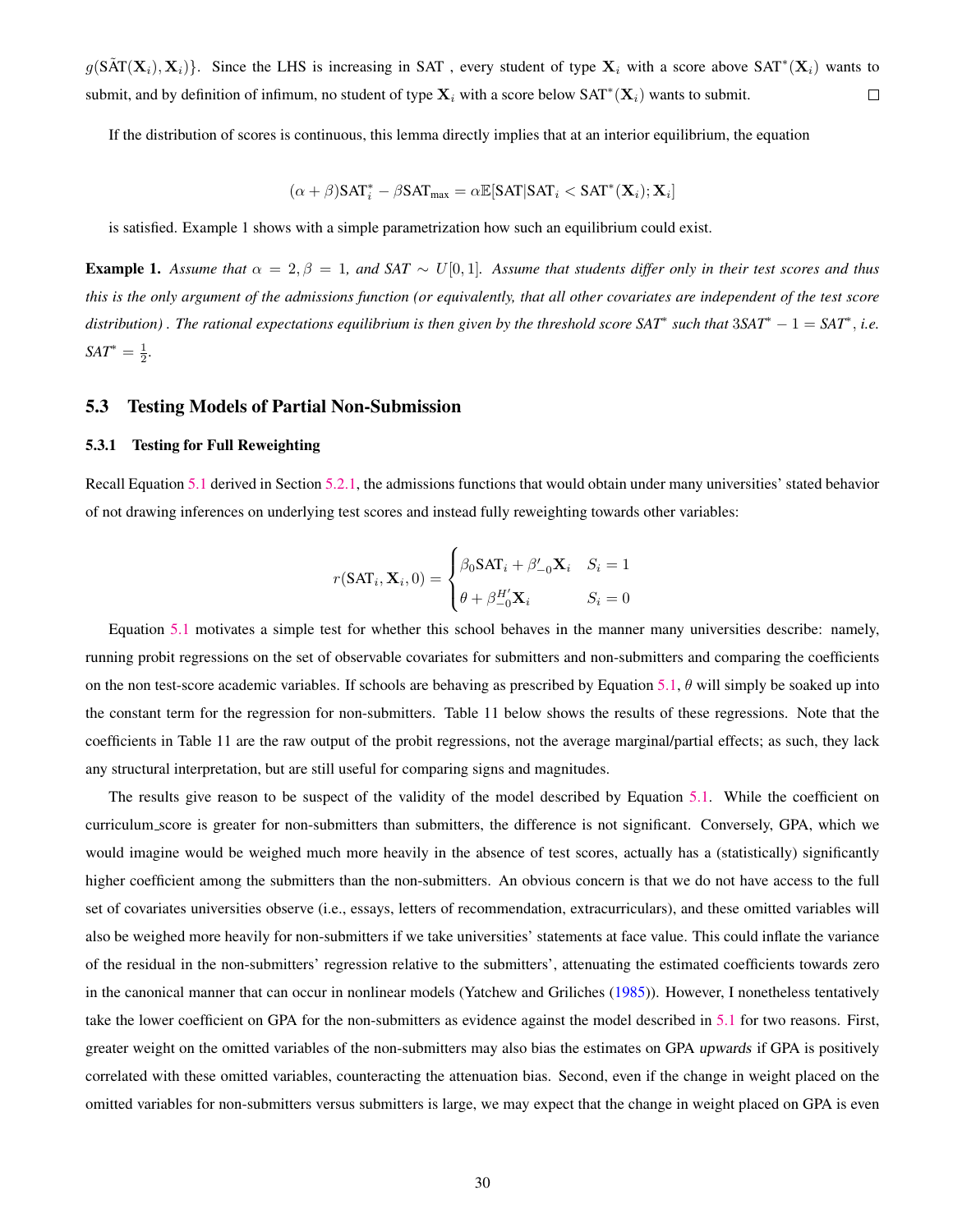|                                        | Non-Submitters     | Submitters          | Non-Submitters     | Submitters             |
|----------------------------------------|--------------------|---------------------|--------------------|------------------------|
| <b>VARIABLES</b>                       | admitted           | admitted            | admitted           | admitted               |
| test_score                             |                    | $0.111***$          |                    | $0.127***$             |
|                                        |                    | (0.000852, 0.00137) |                    | $(0.000997 - 0.00154)$ |
| <b>GPA</b>                             | $3.090***$         | 3.338 ***           | 3.298***           | 3.559***               |
|                                        | (2.960, 3.221)     | (3.237, 3.439)      | (3.156, 3.440)     | (3.451, 3.668)         |
| curriculum_score                       | $0.526***$         | $0.488***$          | $0.588***$         | $0.512***$             |
|                                        | (0.494, 0.558)     | (0.463, 0.513)      | (0.553, 0.624)     | (0.485, 0.539)         |
| Constant                               | $-12.20***$        | $-14.17***$         | $-15.42***$        | $-16.48***$            |
|                                        | $(-12.78, -11.63)$ | $(-14.68, -13.66)$  | $(-17.04, -13.80)$ | $(-17.18, -15.78)$     |
| Year FE                                | Yes                | Yes                 | Yes                | Yes                    |
| Race FE                                | Yes                | Yes                 | Yes                | Yes                    |
| Gender FE                              | Yes                | Yes                 | Yes                | Yes                    |
| <b>Application Round FE</b>            | Yes                | Yes                 | Yes                | Yes                    |
| Major FE                               | Yes                | Yes                 | Yes                | Yes                    |
| <b>State and Country Fixed Effects</b> | No                 | N <sub>o</sub>      | Yes                | Yes                    |
| Observations                           | 11,293             | 21,738              | 11,019             | 21,485                 |
| $05\%$ CI in paraprhesses              |                    |                     |                    |                        |

95% CI in parentheses

\*\*\* p<0.01, \*\* p<0.05, \* p<0.1

*Notes: Test scores are divided by 100 for ease of interpreting the coefficients.*

larger; intuitively, it would seem the variable most closely correlated with SAT score and thus the nearest substitute towards which admissions offices would reweight the most.

Note that this test does not rule out that the college engages in reweighting: they may still weight other components of the application more, but also weight the imputed test score, rather than assigning an identical stand-in value  $\theta$  for all nonsubmitters. Testing for such reweighting is fundamentally harder as it requires a specification of the imputed score. Nevertheless, these results can refine our understanding by suggesting that at least for this school, if reweighting is the motive for partial non-submission, such reweighting likely still involves students' imputed scores, opening up the door for adverse selection and statistical discrimination.

#### <span id="page-31-0"></span>5.3.2 Testing for Cursedness

The cursed equilibrium described in section [5.2.2](#page-28-0) offers its own testable implications in the data. However, at least two comments are in order regarding what kinds of "cursedness" can be tested. First, it is difficult to separately test for students themselves being cursed versus students correctly assuming that colleges are cursed, although the first explanation would seem the more parsimonious. Secondly, it is challenging to test directly for cursedness with respect to submitting scores, i.e., whether or not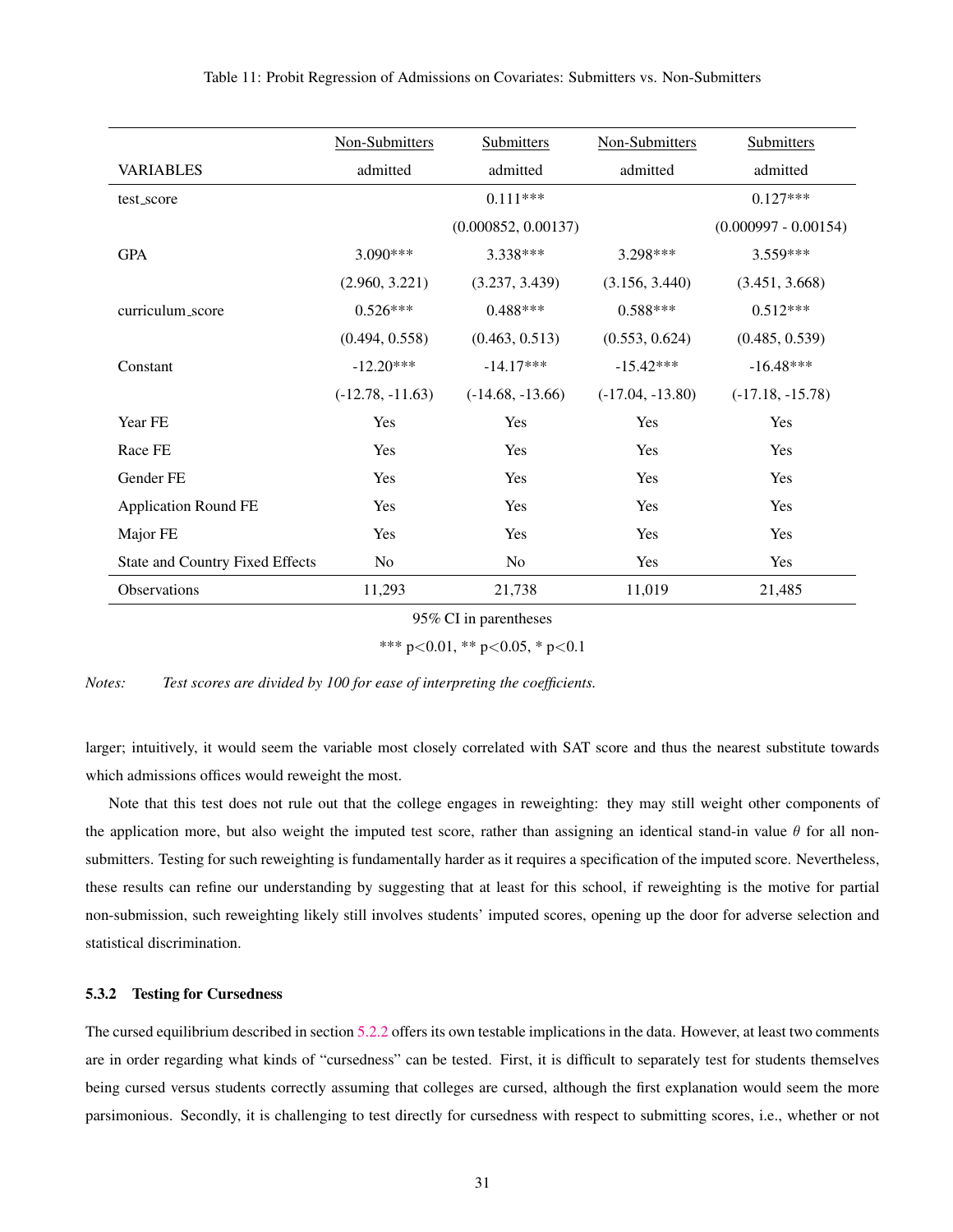students rationally internalize the degree to which their submission choices inform colleges of the distribution of their true score. Rather, this section will test for cursedness on other dimensions, i.e., whether students internalize that other covariates than their submission decision (like GPA) also likely inform the conditional distribution of their scores, and thus the imputed scores colleges would rationally form.

The test for this form of cursedness is simple: I analyze the determinants of SAT scores and how these comove with students' submission choices. The idea is as follows: in a rankings-maximization model, if higher values of a covariate are associated with higher (lower) expected scores, then, conditional on students' test scores, they should be less (more) likely to submit as that covariate increases. Formally, let  $X_i = x_i$  (i.e. there is only one non-test score covariate) and let  $\mathbb{E}[\text{SAT}|\text{SAT} \leq \text{SAT}^*(x_i); x_i]$ be increasing in  $x_i$  (i.e, the imputed score for non-submitters is increasing in  $x_i$ ).<sup>[13](#page-32-0)</sup> Then, the following holds:

$$
(\alpha + \beta) SAT_i^* - \beta SAT_{max} \leq \mathbb{E}[SAT|SAT \leq SAT^*(x_i); x_i] \implies
$$

$$
(\alpha + \beta) \text{SAT}_{i}^{*} - \beta \text{SAT}_{\text{max}} \leq \mathbb{E}[\text{SAT}|\text{SAT} \leq \text{SAT}^{*}(x'_{i}); x'_{i}], \forall x'_{i} > x_{i}
$$

i.e. any score such that types  $x'_i$  would submit is a score where types  $x_i$  would submit, but not vice versa. In reality, with multiple covariates, this implies that, integrating over the other covariates to yield the total share of students with a given covariate equal to  $x_i$  who submit, this share will increase in  $x_i$ . One would expect a similar result to hold in any model of partial nonsubmission in which students and colleges are rational and colleges care about non-submitters' true scores, such that they are assessed according to an imputed score. Conversely, in a cursed equilibrium, if students are cursed regarding the information content of a covariate  $x_i$ , the coefficient on a regression on  $x_i$  from a probit regression of submission choices on test scores and  $X_i$  should be insignificant: because students neglect that variable's informational content, the only manner in which  $x_i$  affects submission choices is through its possible correlation with test scores, which is controlled for.

Table 12 below shows which variables we should expect students to be sensitive to in their submission choices across a range of specifications. Perhaps unsurprisingly, academic variables like GPA and curriculum score are associated with large increases in expected test scores. Note that in this regression, I use only those students with observed scores rather than imputing scores for some non-submitters, since the focus is no longer on simulating the general equilibrium effects of the policy. Additionally, note that is it not necessary for the covariates to be exogenous, since the importance of these correlations is for estimating the process by which universities may statistically discriminate, not the causal impact on test scores. Instead, the requisite condition is that the regressors are uncorrelated with application components that are observable to the admissions office but not to the econometrician. While it is possible that variables like essay strength and extracurriculars are correlated with test scores, one would expect this correlation to be weaker than with the actual academic variables.

<span id="page-32-0"></span><sup>&</sup>lt;sup>13</sup>A sufficient condition for this property to hold for the conditional expectation is if the conditional distribution of scores given  $x_i'$  hazard-rate dominates that for  $x_i$  whenever  $x'_i > x_i$ .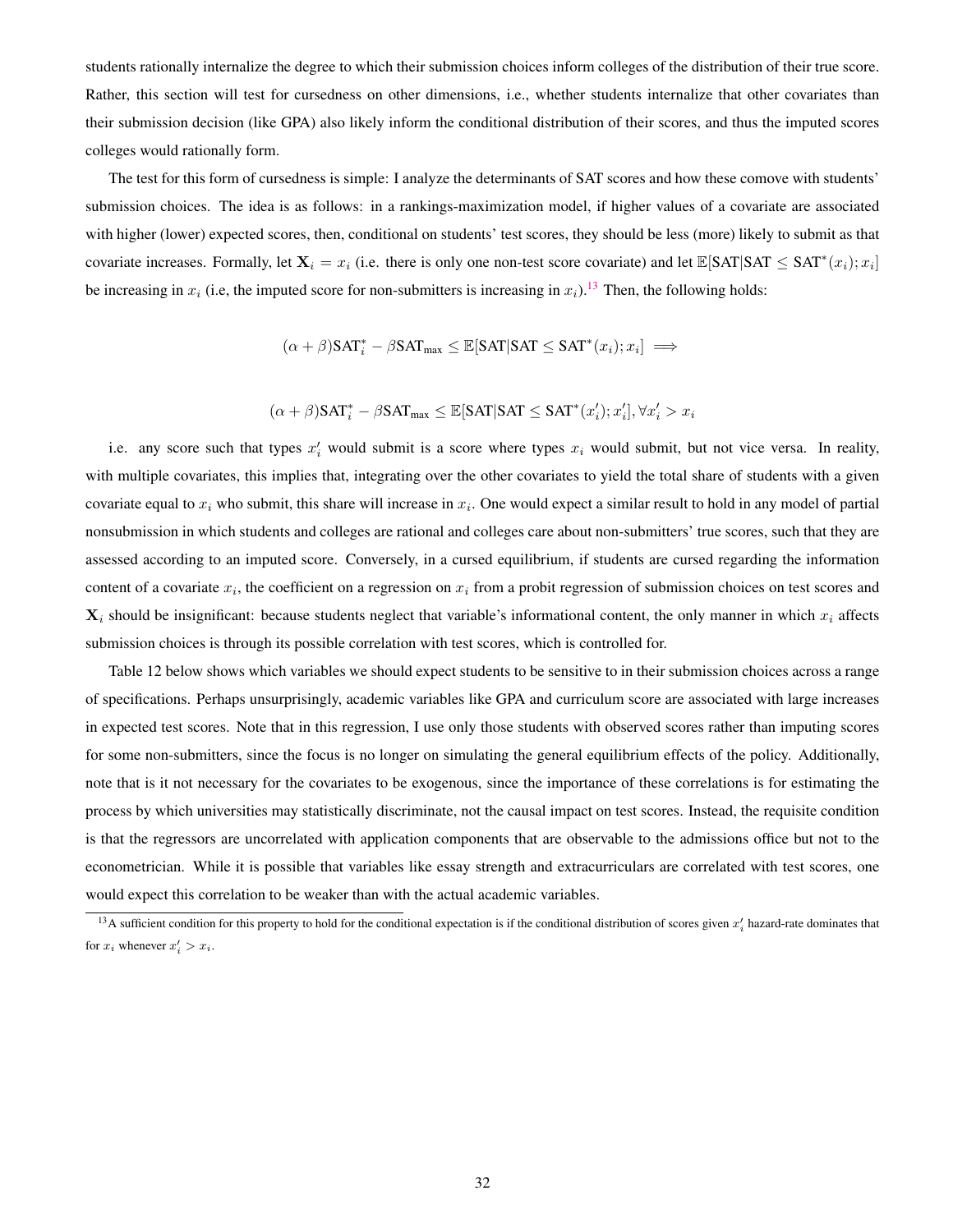|                              | (1)            | (2)            | (3)            | (4)            |
|------------------------------|----------------|----------------|----------------|----------------|
| VARIABLES                    | test_score     | test_score     | test_score     | test_score     |
|                              |                |                |                |                |
| <b>GPA</b>                   | 96.78***       | 86.59***       | 88.22***       | 85.30***       |
|                              | (92.19, 101.4) | (82.60, 90.59) | (84.35, 92.08) | (81.47, 89.12) |
| curriculum_score             | 34.91***       | 34.89***       | 35.36***       | $34.10***$     |
|                              | (33.48, 36.35) | (33.61, 36.18) | (34.15, 36.58) | (32.90, 35.31) |
| Constant                     | 682.2***       | 700.1***       | $665.0***$     | 700.3***       |
|                              | (668.7, 695.8) | (683.2, 717.0) | (646.7, 683.2) | (602.3, 798.2) |
| Year FE                      | Yes            | Yes            | Yes            | Yes            |
| <b>Application Round FE</b>  | N <sub>0</sub> | <b>Yes</b>     | Yes            | <b>Yes</b>     |
| Race FE                      | N <sub>0</sub> | N <sub>0</sub> | Yes            | <b>Yes</b>     |
| Gender FE                    | N <sub>0</sub> | N <sub>0</sub> | Yes            | Yes            |
| Major FE                     | N <sub>0</sub> | N <sub>0</sub> | N <sub>0</sub> | <b>Yes</b>     |
| <b>State and Country FEs</b> | N <sub>0</sub> | N <sub>0</sub> | No             | Yes            |

Table 12: Test Scores by Covariates

Robust 95% CIs in parentheses

\*\*\* p<0.01, \*\* p<0.05, \* p<0.1

*Notes: Test scores are divided by 100 for ease of interpreting the coefficients.*

Table 13 below shows how students' submission choices vary with these covariates after conditioning for test score. The results suggest that students are not cursed along the academic dimensions, with consistently negative signs for GPA and curriculum score. The results on the demographic variables are more mixed. As shown in Tables 17 and 18 in [Appendix A](#page-42-0) (the detailed versions of Tables 12 and 13 respectively), many of the race and gender dummies are highly significant in the regression of test scores on covariates, yet do not have significant coefficients in the regression of submission choices on test scores and those covariates, although the signs are generally opposite between the two regressions, as the theory would predict.

The results in Table 13 could be biased if submission choices are influenced by unobserved factors, however note that (i) this would simply shift the non-cursedness onto these variables, with students not submitting because of better essays, extracurriculars and the like, and (ii) as previously mentioned, one would expect these factors to be far less informative for imputing scores than the academic variables. An alternative hypothesis that is more difficult to rule out is that differential submission owe to different behavioral patterns (i.e. different rates of "cursedness") which are correlated with students' covariates.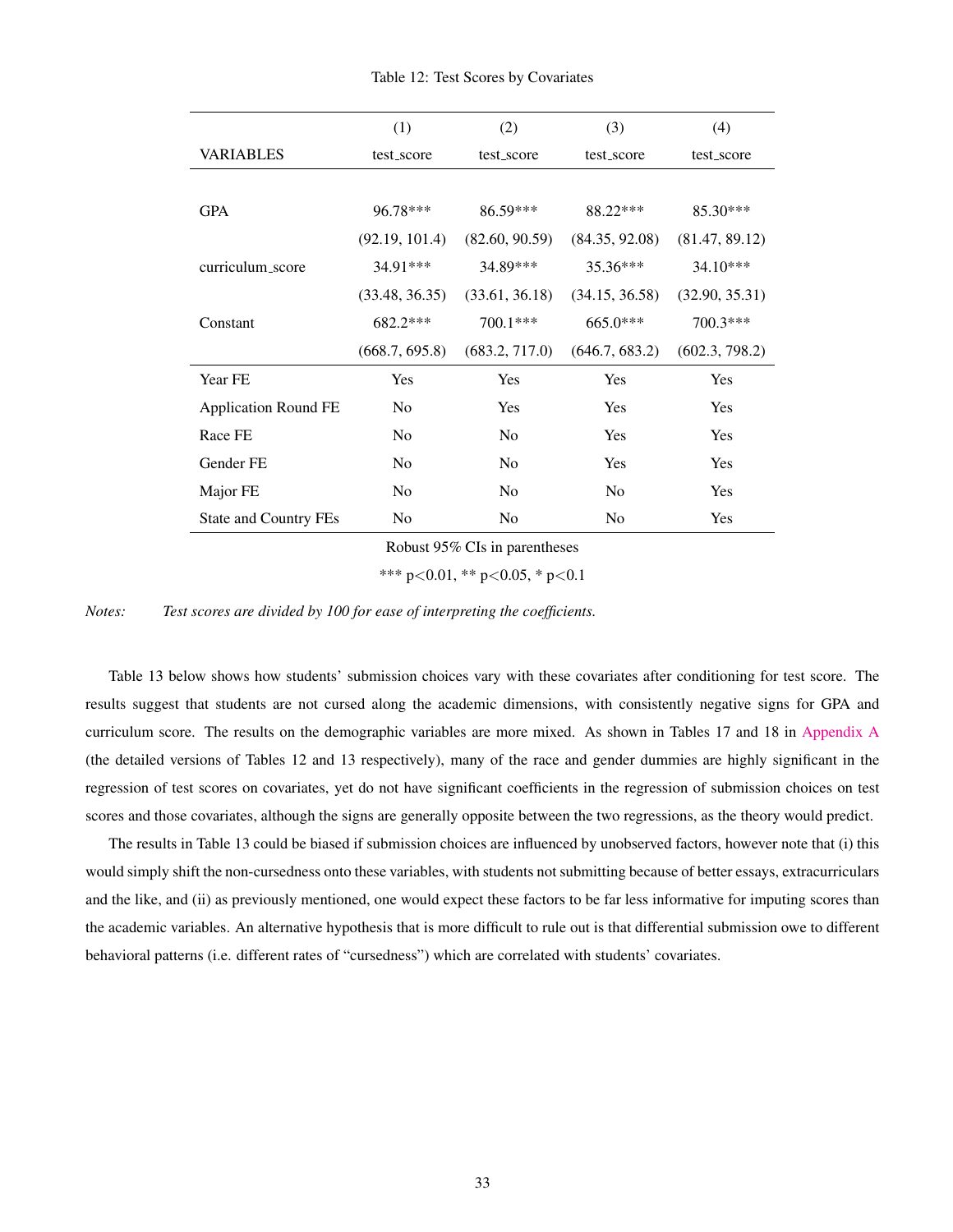|                              | (1)                | (2)                  | (3)                 | (4)                  |
|------------------------------|--------------------|----------------------|---------------------|----------------------|
| <b>VARIABLES</b>             | submitted_scores   | submitted_scores     | submitted_scores    | submitted_scores     |
|                              |                    |                      |                     |                      |
| test_score                   | $0.665***$         | $0.696***$           | $0.699***$          | $0.714***$           |
|                              | (0.00637, 0.00693) | (0.00671, 0.00721)   | (0.00672, 0.00727)  | (0.00685, 0.00743)   |
| <b>GPA</b>                   | $-0.514***$        | $-0.483***$          | $-0.479***$         | $-0.516***$          |
|                              | $(-0.588, -0.439)$ | $(-0.557, -0.409)$   | $(-0.555, -0.403)$  | $(-0.595, -0.437)$   |
| curriculum_score             |                    | $-0.0743***$         | $-0.0770***$        | $-0.0702$ ***        |
|                              |                    | $(-0.0993, -0.0493)$ | $(-0.102, -0.0515)$ | $(-0.0968, -0.0436)$ |
| Constant                     | $-4.919***$        | $-5.528***$          | $-5.618***$         | $-6.339***$          |
|                              | $(-5.198, -4.641)$ | $(-5.854, -5.201)$   | $(-5.989, -5.248)$  | $(-7.072, -5.606)$   |
| Year FE                      | Yes                | Yes                  | Yes                 | Yes                  |
| <b>Application Round FE</b>  | N <sub>0</sub>     | Yes                  | N <sub>0</sub>      | N <sub>0</sub>       |
| Race FE                      | N <sub>0</sub>     | No                   | Yes                 | Yes                  |
| Gender FE                    | N <sub>0</sub>     | N <sub>0</sub>       | Yes                 | Yes                  |
| Major FE                     | No                 | N <sub>0</sub>       | N <sub>0</sub>      | Yes                  |
| <b>State and Country FEs</b> | N <sub>0</sub>     | N <sub>0</sub>       | N <sub>o</sub>      | Yes                  |

Table 13: Submission Choices by Covariates and Test Score

95% CIs in parentheses

\*\*\* p<0.01, \*\* p<0.05, \* p<0.1

*Notes: Test scores are divided by 100 for ease of interpreting the coefficients.*

#### <span id="page-34-0"></span>5.3.3 Testing for Rankings Maximization

In this section, I analyze the last model discussed in Section [5.2,](#page-27-0) in which concern for rankings on the part of the college results in partial non-submission. I first summarize the existing approach of Conlin, Dickert-Conlin, and Chapman [\(2013\)](#page-40-1) and show how it can be formalized as the result of the model in Section [5.2.3,](#page-29-0) before turning to an issue with their approach and promoting a robustness check that extends their methodology, finding broadly similar results.

Summary and Replication of the Conlin, Dickert-Conlin, and Chapman [\(2013\)](#page-40-1) Approach Conlin, Dickert-Conlin, and Chapman [\(2013\)](#page-40-1), who have micro data from a (presumably different) college assume that a student's latent admissions rating  $y_i^*$ is given by

$$
\begin{cases} y_i^* = \delta_s + \delta_a \text{SAT}_i + \mathbf{X}_i \delta + \varepsilon_i & S_i = 1 \\ y_i^* = \delta_{ns} + \delta_p \text{SAT}(\mathbf{X}_i) + \mathbf{X}_i \delta + \varepsilon_i & S_i = 0 \end{cases}
$$

with admissions  $\varepsilon_i \sim \mathcal{N}(0, 1)$  and admissions given by admit<sub>i</sub> =  $\mathbb{I}\{y_i^* \geq 0\}$ . They then assume that  $\tilde{SAT}(\mathbf{X}_i) = SAT_i, \forall i$ , i.e., colleges perfectly impute the missing scores of non-submitters. Under this assumption, they regress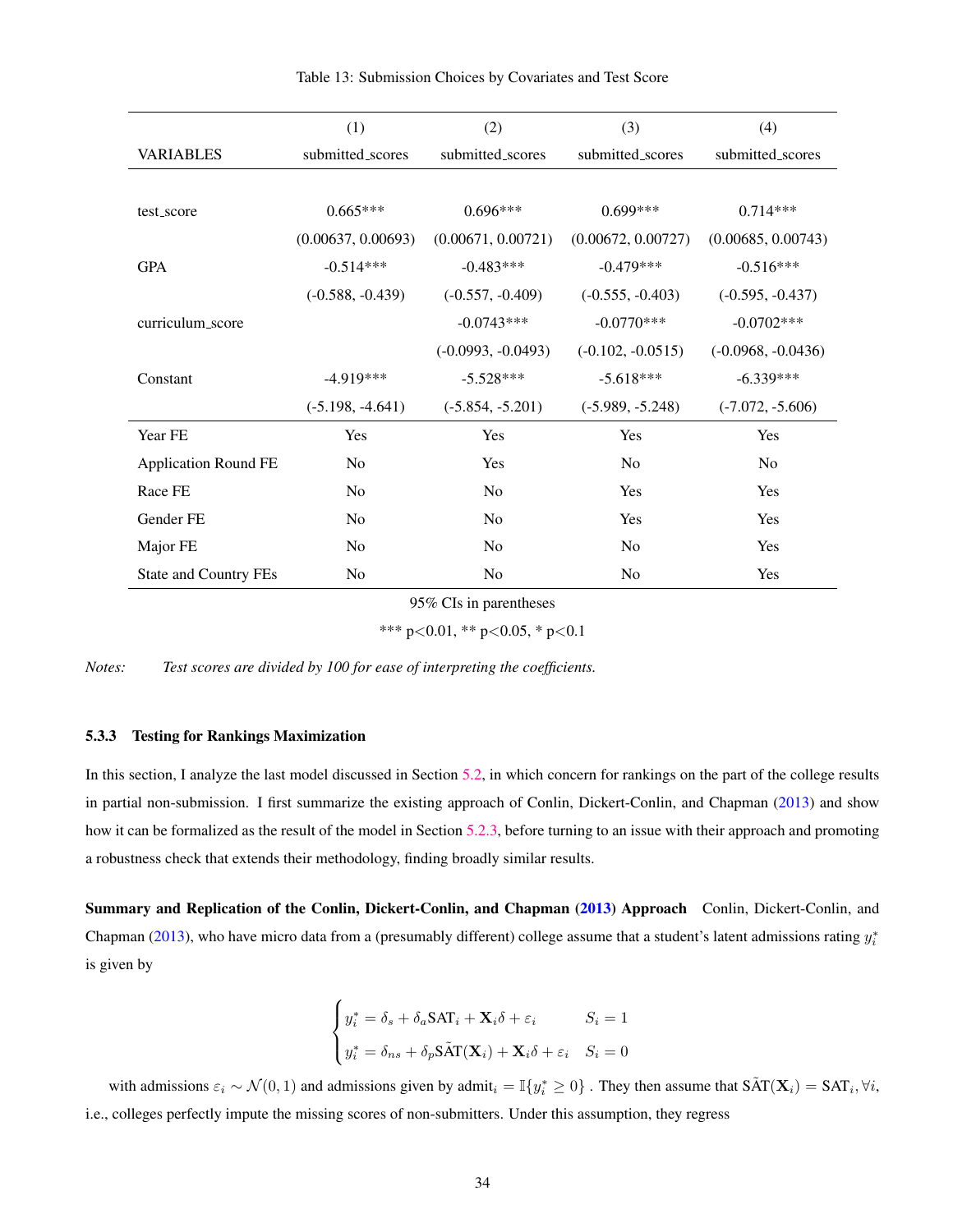$$
y_i = \delta_s \times S_i + \delta_{ns} \times (1 - S_i) + \delta_a \text{SAT}_i \times S_i + \delta_p \text{SAT}_i \times (1 - S_i) + \mathbf{X}_i \delta + \varepsilon_i
$$

and find that  $\delta_a > \delta_p$ ,  $\delta_{ns} > \delta_s$ , which they take as a sign of colleges' sensitivity to rankings. Table 14 below replicates their approach and finds a similar pattern in my data: the fixed effect for being a submitter is negative, while the coefficient on test scores is significantly greater for non-submitters.

|                                                                     | (1)                 |  |  |
|---------------------------------------------------------------------|---------------------|--|--|
| <b>VARIABLES</b>                                                    | admitted            |  |  |
|                                                                     |                     |  |  |
| $\mathbb{I}\{\text{submitted\_scores=1}\}\$                         | $-1.318***$         |  |  |
|                                                                     | $(-2.051, -0.584)$  |  |  |
| $\mathbb{I}\{\text{submitted\_scores=0}\}\times \text{test\_score}$ | 0.0335              |  |  |
|                                                                     | $(-0.0271, 0.0941)$ |  |  |
| $\mathbb{I}\{\text{submitted\_scores=1}\}\times \text{test\_score}$ | $0.115***$          |  |  |
|                                                                     | (0.0896, 0.141)     |  |  |
| <b>GPA</b>                                                          | 3.312***            |  |  |
|                                                                     | (3.217, 3.407)      |  |  |
| CurriculumScore                                                     | $0.486***$          |  |  |
|                                                                     | $(0.462 - 0.509)$   |  |  |
| Constant                                                            | $-12.68***$         |  |  |
|                                                                     | $(-13.46, -11.90)$  |  |  |
| Year FE                                                             | Yes                 |  |  |
| Race FE                                                             | Yes                 |  |  |
| Gender FE                                                           | Yes                 |  |  |
| <b>Application Round FE</b>                                         | Yes                 |  |  |
| Major FE                                                            | Yes                 |  |  |
| 95% CIs in parentheses                                              |                     |  |  |
| *** p<0.01, ** p<0.05, * p<0.1                                      |                     |  |  |

Table 14: Testing for Ranking Sensitivity: Perfect Imputation

*Notes: Test scores are divided by 100 for ease of interpreting the coefficients.*

Microfounding and Extending the Conlin, Dickert-Conlin, and Chapman [\(2013\)](#page-40-1) Approach There are at least two reasons why one might take issue with this approach. The first is that, while it makes intuitive sense that rankings-sensitivity may lead to the pattern documented above, one may wonder if it in fact follows directly from a model where colleges care about rankings. Here, I show it to follow from the model in section [5.2.3.](#page-29-0) In particular, we can rewrite the model from that section as

$$
y_i^* = \beta_0 S_i + \beta_0 (1 - S_i) + \beta_1 \text{SAT}_i(S_i) + \beta_1 \text{SAT}(\mathbf{X}_i)(1 - S_i) + \gamma (\text{SAT}_i - \text{SAT}_{\text{max}}) \times S_i + \mathbf{X}_i \beta + \varepsilon_i \tag{5.2}
$$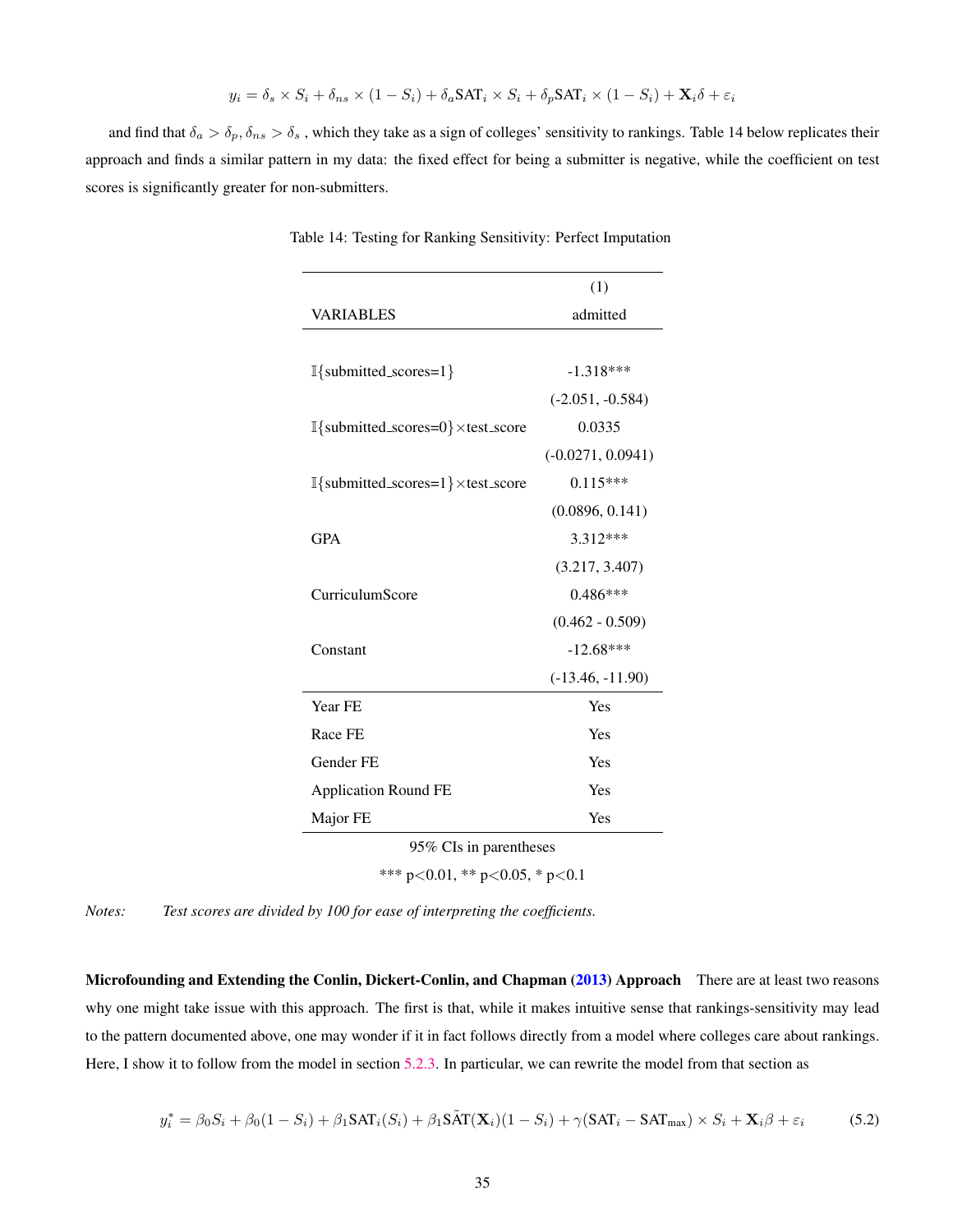A priori, the coefficient on terms 3 and 4 is identical because colleges care equally about scores as a metric of student caliber regardless of whether they are observed or inferred. The intercept term  $\beta_0$  is also a priori identical for the two classes of students (independent of scores and other covariates, there is no reason colleges prefer one class of students to the others). The fifth term reflects the difference between a submitting student's score and the highest possible submitters; this is the rankings maximization term that reflects the negative effect on rankings imposed by students with imperfect scores. We assume that  $\beta_1$ ,  $\gamma > 0$ . Now, regrouping like terms , we arrive at

$$
y_i^* = (\beta_0 - \gamma \mathsf{SAT}_{\max}) S_i + \beta_0 (1-S_i) + (\beta_1 + \gamma) \mathsf{SAT}_i(S_i) + \beta_1 \mathsf{SAT}(\mathbf{X}_i) (1-S_i) + \mathbf{X}_i \beta + \varepsilon_i
$$

Or equivalently

$$
y_i^* = \delta_s S_i + \delta_{ns} (1 - S_i) + \delta_a \text{SAT}_i(S_i) + \delta_p \text{SAT}(\mathbf{X}_i) (1 - S_i) + \mathbf{X}_i \delta + \varepsilon_i
$$

where

$$
\delta_s = \beta_0 - \gamma \mathsf{SAT}_{\max}, \delta_{ns} = \beta_0;
$$

$$
\delta_p = \beta_1, \delta_a = \beta_1 + \gamma;
$$

$$
\delta = \beta
$$

A second, and arguably greater, concern with their approach lies in the assumption that colleges can perfectly impute the underlying score of students. This assumption would seem suspect both empirically and theoretically. Empirically, there may be considerable variation in scores even accounting for the rich set of covariates at colleges' disposal; my regressions of test scores on observables tend to have maximum  $R^2$  values less than .5. Theoretically, if colleges could in fact perfectly estimate the scores of non-submitters, everyone but the highest score types would choose not to submit: the imputed score and actual score would obtain the same value in the ratings function, with all scores less than  $SAT<sub>max</sub>$  incurring a penalty from the rankings component; the rankings model relies on the trade-off between the adverse selection of not submitting and the penalty for imperfect scores for submitting to generate an interior equilibrium.

I propose an admittedly heuristic extension to the Conlin, Dickert-Conlin, and Chapman [\(2013\)](#page-40-1) approach by providing a few different specifications of how admissions officers might impute the scores of non-submitters; in particular, I provide a minimal imputation function wherein they use few variables to form their conditional expectations, a medium one wherein they use some but not all, and a maximal one in which they use almost all. For each of these specifications, I regress students' scores on the specified predictor variables  $\Gamma_i$ , each interacted with the indicator for whether students submitted or not, and then fit the predicted values for the non submitters. To make the results as directly comparable to Table 14 as possible, I only impute scores for non-submitters who in fact have test scores, since those are the observations for which the regression in Table 14 is feasible. Unfortunately, there is a key constraint on the ability to model the imputation function as fully as would be rational for the college to do: if admissions officers conditioned on all possible information, they would form separate estimates for every possible interaction of all the non test-score covariates; however, in my data, there are enough covariates that this would result in a huge number of observations uniquely identified by such an interaction. As such, going from relatively fewer to more terms in the parametrization of the imputation function is an admittedly imperfect proxy for college behavior, assuming it is fully rational.

Table 15 summarizes the results from the three different models of the imputation function, with the variables  $\Gamma_i$  used for the respective imputation listed below the coefficient estimates in each column. The results suggest some movement in the coefficient when going from the minimal to medium imputation functions, but little from going to medium to maximal. Moreover, the basic pattern of Table 14 holds: a significant negative coefficient on the fixed effect for submitters, and a significantly greater coefficient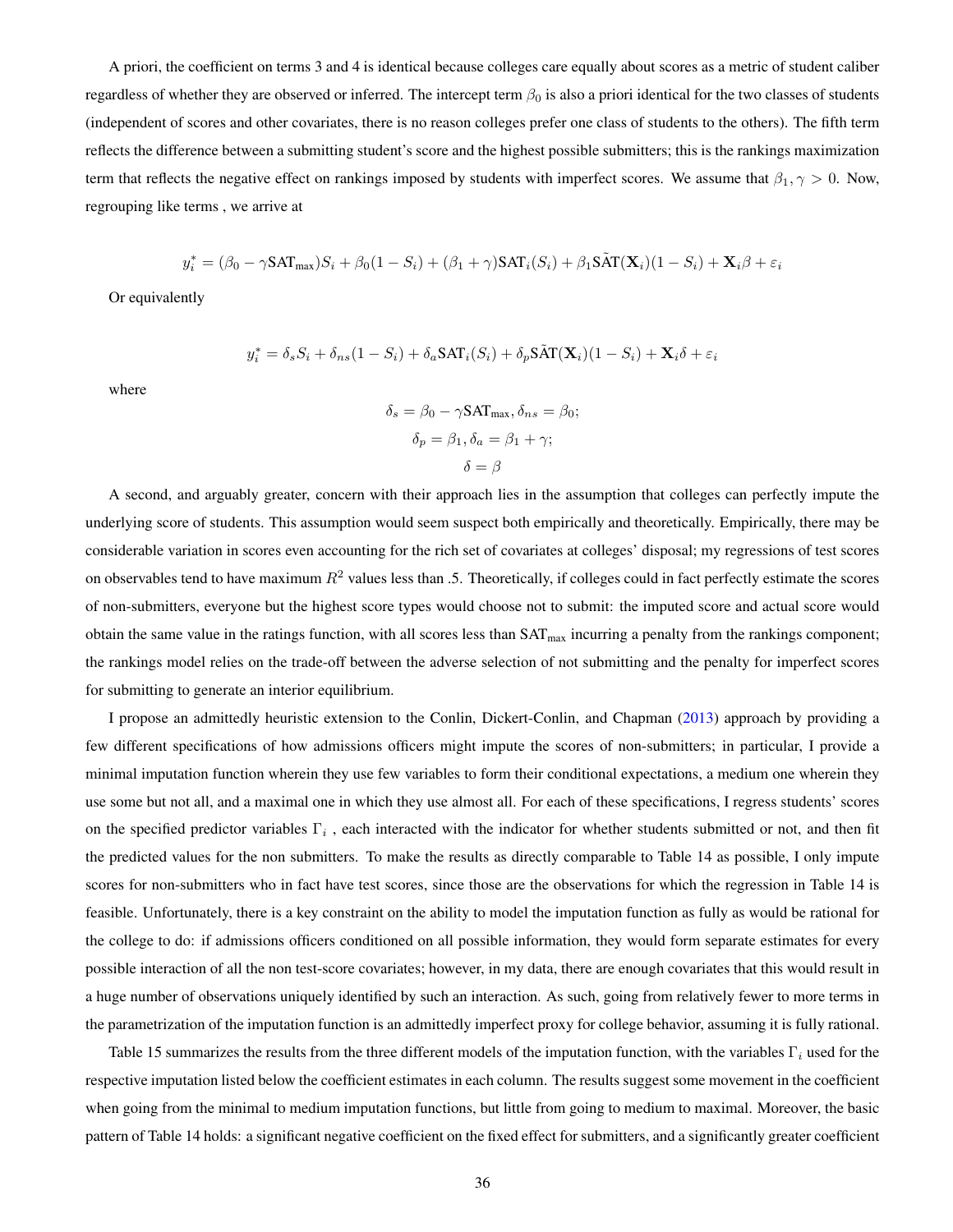for test scores of the submitters than for the (imputed) test score of the non-submitters. Again, while this is a necessarily imperfect approach to proxying for colleges imputations, it provides tentative support for the hypothesis that rankings-sensitivity determines some of the difference in behavior under test-optionality.

|                                                                     | (1)                 | (2)                | (3)                |
|---------------------------------------------------------------------|---------------------|--------------------|--------------------|
| <b>VARIABLES</b>                                                    | admitted            | admitted           | admitted           |
|                                                                     |                     |                    |                    |
| I{submitted_scores=1}                                               | $-3.437***$         | $-2.462***$        | $-2.451***$        |
|                                                                     | $(-5.247, -1.628)$  | $(-3.795, -1.128)$ | $(-3.693, -1.209)$ |
| I{submitted_scores=0} × test_score                                  | $-0.160*$           | $-0.0722$          | $-0.0714$          |
|                                                                     | $(-0.321, 0.00208)$ | $(-0.191, 0.0472)$ | $(-0.182, 0.0395)$ |
| $\mathbb{I}\{\text{submitted\_scores=1}\}\times \text{test\_score}$ | $0.111***$          | $0.111***$         | $0.111***$         |
|                                                                     | (0.0852, 0.136)     | (0.0855, 0.137)    | (0.0852, 0.137)    |
| <b>GPA</b>                                                          | 3.334 ***           | 3.324 ***          | $3.324***$         |
|                                                                     | (3.238, 3.431)      | (3.228, 3.419)     | (3.228, 3.419)     |
| curriculum_score                                                    | $0.492***$          | $0.490***$         | $0.490***$         |
|                                                                     | (0.468, 0.516)      | (0.466, 0.514)     | (0.466, 0.514)     |
| Constant                                                            | $-10.65***$         | $-11.57***$        | $-11.57***$        |
|                                                                     | $(-12.40, -8.896)$  | $(-12.89, -10.24)$ | $(-12.82, -10.32)$ |
| Year FE                                                             | Yes                 | Yes                | Yes                |
| Race FE                                                             | Yes                 | Yes                | Yes                |
| Gender FE                                                           | Yes                 | Yes                | Yes                |
| <b>Application Round FE</b>                                         | Yes                 | Yes                | Yes                |
| Major FE                                                            | Yes                 | Yes                | Yes                |
| <b>Imputation Variables</b>                                         |                     |                    |                    |
| <b>GPA</b>                                                          | Yes                 | Yes                | Yes                |
| Curriculum_Score                                                    | Yes                 | Yes                | Yes                |
| Year                                                                | Yes                 | Yes                | Yes                |
| Race                                                                | No                  | Yes                | Yes                |
| Gender                                                              | N <sub>0</sub>      | Yes                | Yes                |
| $Race \times Gender$                                                | No                  | No                 | Yes                |
| <b>Application Round</b>                                            | No                  | No                 | Yes                |
| Observations                                                        | 24,330              | 24,330             | 24,330             |
|                                                                     |                     |                    |                    |

Table 15: Testing for Ranking Sensitivity: Imperfect Imputation

95% CIs in parentheses

\*\*\* p<0.01, \*\* p<0.05, \* p<0.1

*Notes:* Test scores are divided by 100 for ease of interpreting the coefficients. The variable test\_score is equal to a student's *actual test score if they submitted, and otherwise is equal to their imputed score following the imputation scheme specificed by the bottom panel of this table.*

## <span id="page-37-0"></span>6 Conclusion

This paper examines the equilibrium effects of test-optional admissions policies on the composition of admitted students. Using proprietary data from a test-optional college, I simulate the effect of a switch to full-disclosure, finding that little would change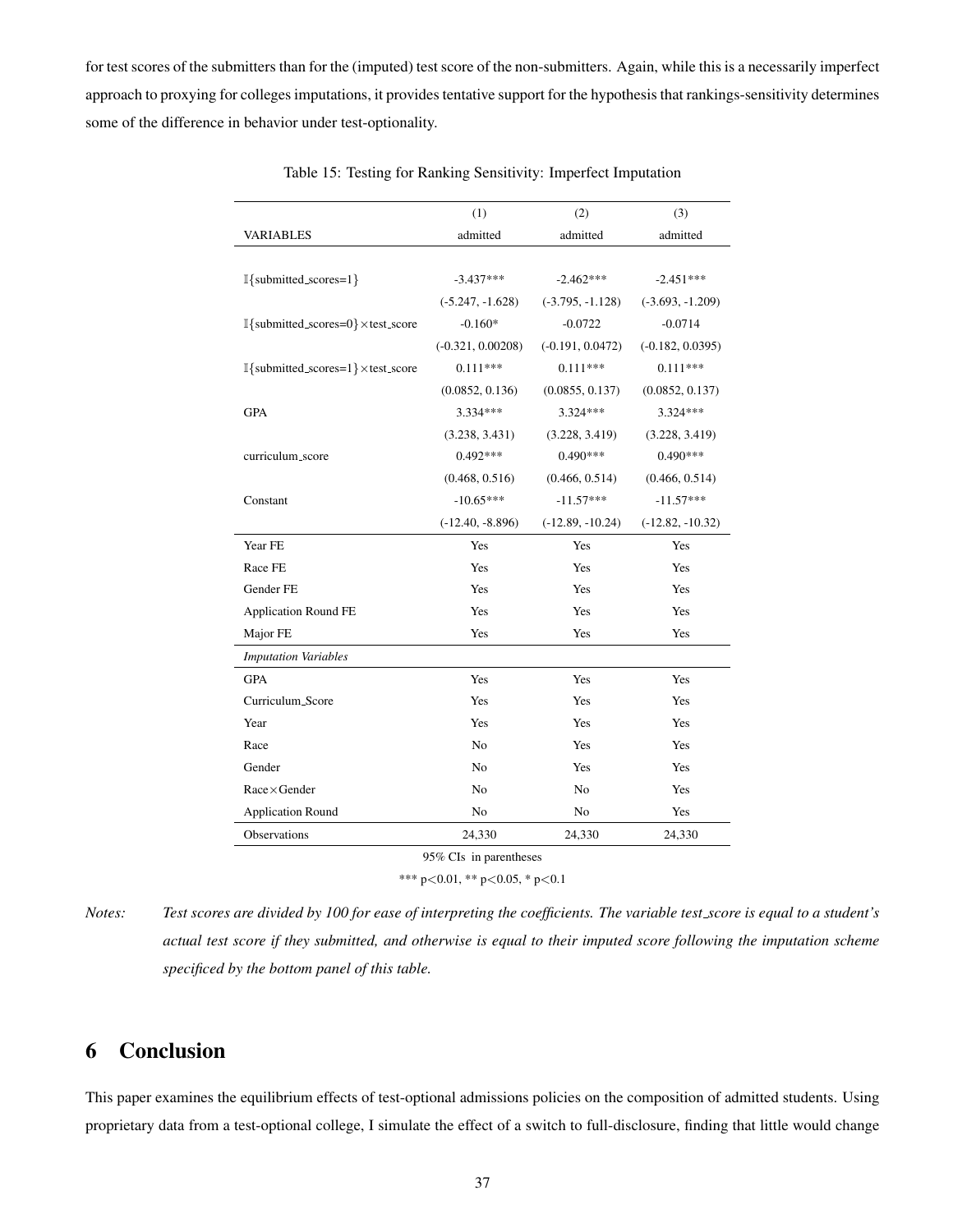on aggregate in terms of the share of URM students and the share of students who choose not to submit in the test-optional status quo. My findings suggest two explanations for these small effects: (i) "canceling out" whereby demographics which are well-represented among the students admitted under test-optionality but not full disclosure are also well-represented among the students admitted under full-disclosure but not test-optionality, and (ii) low sensitivity of the admissions function to test scores in general, making other dimensions along which students vary more determinate of their admissions outcome under either regime. One may wish to go further and ask precisely how universities behave under test-optionality to understand the effects of the simulated policy change; while I show that modeling test-optional admissions is non-trivial (and unnecessary for the counterfactual exercise), I test some admittedly strong models to narrow down what we can say about test-optional behavior. Firstly, I note that we can reject a very basic model of test-optional admissions that would predict full unraveling from simple descriptive statistics documenting a sizable share of non-submitting applicants. I then consider some stylized models that can account for such a phenomenon of partial non-submission. My results suggest that (i) contrary to the stated policy of many universities, the college for which I had dada did not simply reweight admissions entirely towards other components for the nonsubmitters, (ii) applicants to this college are not "cursed" in terms of neglecting the informational content of their high school academic performance, and (iii) the college may be sensitive to rankings that rely on the scores of submitting matriculants only, potentially driving some of the behavior under test-optionality.

The strongest assumption throughout the paper – and the one likely most fruitful to relax – is that students' choices of whether to initially apply to a college is invariant to test-optional policy. Examining departures from this assumption could help assess the robustness of the results in this paper. However, such an analysis would be both theoretically and empirically challenging. Theoretically, introducing a first stage of the model in which applicants choose whether or not to decide would create a complex dynamic problem, since application choices are presumably affected by perceived admissions probabilities, and admissions probabilities in turn depend on the equilibrium distribution of applicants. Empirically, one could imagine two ways of assessing the impact of application choices, neither of which is straightforward: the first would be if a researcher had access to micro data from a college before and after a switch to or from test-optionality, and then specified a structural model of application choices depending on variables like the cost of sending scores, the overall cost of applying, and predicted probabilities of admission conditional on applying. In principle, one could then examine which of the applicants who applied in one admissions regime are predicted to still apply in the other, and then analyze their predicted admissions probability in that regime conditional on applying. However, relevant variables such as effective application costs for students may not be observable in the data, since students qualify for fee waivers heterogeneously, and specifying such a model introduces many of the aforementioned theoretical complications. A second approach would be a differences-in-differences style analysis that examines applicants in test-optional versus full disclosure school(s) before and after the policy change relative to similar school(s) that did not switch their policies. As discussed however, differences-in-differences regarding test-optional admissions that rely on publicly available aggregate data tend to be underpowered and require parallel trends assumption that may be suspect in this setting. One could alternatively run such an analysis using micro data from multiple schools over the same periods, only some of which switched their testing policies; given the difficulty of acquiring any microdata sets on college applicants however, this would be logistically challenging.

Beyond the assumption of unchanged application choices, my paper suggests a number of potential other extensions on both theoretical and empirical dimensions. Theoretically, the models of college behavior under test-optionality explored in Section [5](#page-25-0) could be extended in a number of ways. First, one could consider whether the implications of allowing multiple forces considered in this paper to interact, e.g., if colleges are rankings-sensitive and either students or colleges are to some degree cursed. Second, one could consider other models that predict partial non-submission; for instance, models where students are sensitive to the costs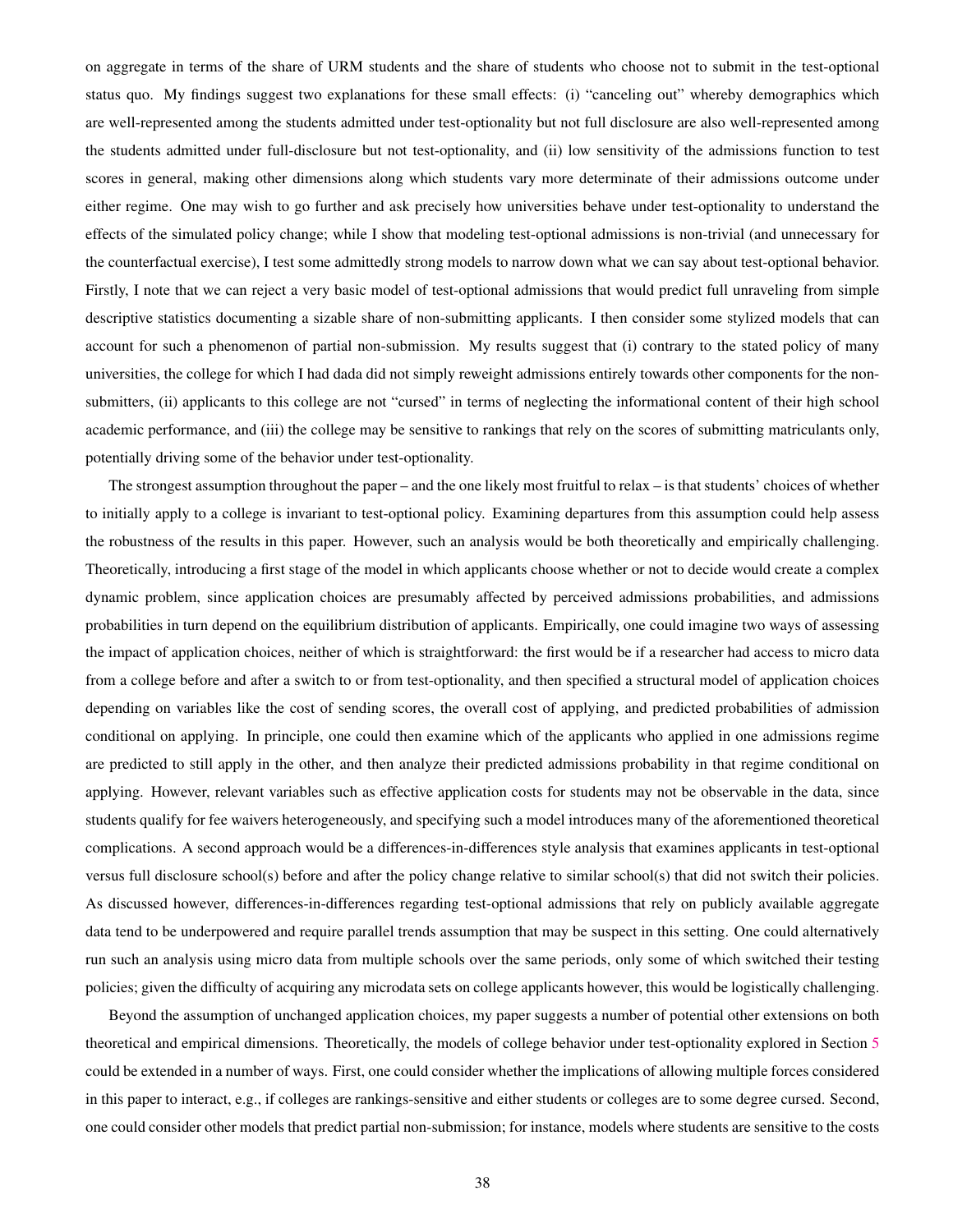of sending scores. Third, one could examine the implications of further dimensions of heterogeneity among applicants beyond their admissions-relevant covariates. For instance, perhaps applicants are heterogeneously cursed, with some neglecting the informational content of their non-submission choice (or their non-test-score observables) more than others; this could introduce potentially novel strategic channels: for example, if some students are fully cursed while the remaining applicants are entirely rational and aware of their peers' cursedness, these rational students may nevertheless find it strategic to not submit, since the action of the cursed students effectively "shades" the imputed scores of the non-submitters towards the unconditional average.

Empirically, the framework laid out in Section [4](#page-14-0) could be applied by any researcher with microdata on all applicants to a given college. While my data are remarkably comprehensive, there are some further desirable features that could make such an analysis more straightforward: for instance, if one had access to scores for all non-submitters (say, via merging with data from the College Board or ACT Corporation), they could bypass the imputation step in my procedure. Furthermore, if one had data where a college provides a complete ranking of applicants (such that the researcher effectively observes the latent variable in the binary choice model), one could avoid the necessary complications regarding the variance and normality assumptions that the probit model (or any alternative model such as logit) necessitates. Lastly, if one had data on not just admissions decisions but further outcome variables on enrolled students such as college GPAs or postgraduate earnings, they could further examine the implications of test-optional admissions. Such an analysis would perhaps be another relevant input into policy makers' normative evaluations of test-optionality.

Lastly, note that this paper has compared test-optional policies to full-disclosure admissions under the logic that the former is rapidly increasing its foothold as an alternative to the latter, the historical status quo. However, an interesting question for future research is to examine other potential policies regarding standardized tests in admissions. For instance, "test-blind" policies such as those recently adopted by the University of California system (in which colleges do not consider standardized tests for any applicants) would heighten any effects of reweighting towards other metrics in the absence of scores, but would eliminate any potential adverse selection effects present in test-optionality. Alternatively, expansion of fee waivers would mirror the potential cost-reducing effects of test-optionality. In general, few or sometimes no institutions may have introduced such alternative policies of interest, but given the rapidly changing landscape of college admissions, we may expect new admissions policies with their own uncertain effects to proliferate in coming years.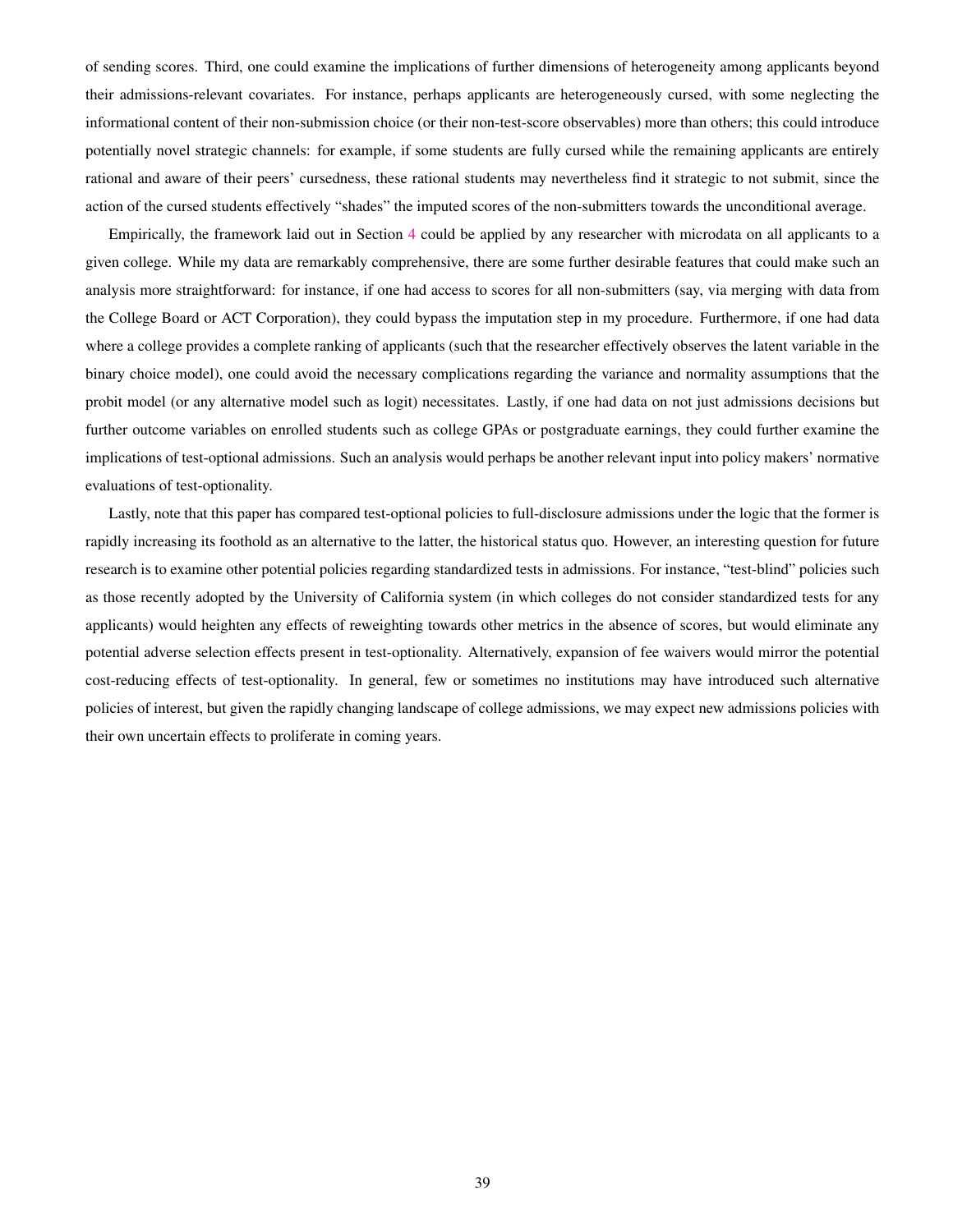## **References**

- <span id="page-40-12"></span>Akerlof, George. 1970. "The Market for "Lemons": Quality Uncertainty and the Market Mechanism". *Quarterly Journal of Economics* 84 (3): 488–500.
- <span id="page-40-3"></span>Belasco, Andrew S., Kelly O. Rosinger, and James C. Hearn. 2015. "The Test-Optional Movement at Americaas Selective Liberal Arts Colleges: A Boon for Equity or Something Else?" *Educational Evaluation and Policy Analysis* 37 (2): 206–223.
- <span id="page-40-4"></span>Bennett, Christopher T. 2022. "Untested Admissions: Examining Changes in Application Behaviors and Student Demographics Under Test-Optional Policies". *American Educational Research Journal* 59 (1): 180–216.
- <span id="page-40-10"></span>Blair, Peter Q, and Kent Smetters. 2021. *Why Donât Elite Colleges Expand Supply?* Working Paper, Working Paper Series 29309. National Bureau of Economic Research.
- <span id="page-40-9"></span>Bleemer, Zachary. 2021. *Top Percent Policies and the Return to Postsecondary Selectivity*. Working Paper.
- <span id="page-40-6"></span>Callaway, Brantly, and Pedro H.C. Sant'Anna. 2021. "Difference-in-Differences with multiple time periods". Themed Issue: Treatment Effect 1, *Journal of Econometrics* 225 (2): 200–230.
- <span id="page-40-11"></span>Chade, Hector, Gregory Lewis, and Lones Smith. 2014. "Student Portfolios and the College Admissions Problem". *Review of Economic Studies* 81 (3): 971–1002.
- <span id="page-40-2"></span>Conlin, Michael, and Stacy Dickert-Conlin. 2017. "Inference by college admission departments". *Journal of Economic Behavior & Organization* 141 (C): 14–28.
- <span id="page-40-1"></span>Conlin, Michael, Stacy Dickert-Conlin, and Gabrielle Chapman. 2013. "Voluntary disclosure and the strategic behavior of colleges". *Journal of Economic Behavior Organization* 96:48–64.
- <span id="page-40-17"></span>Dynarski, Susan, et al. 2021. "Closing the Gap: The Effect of Reducing Complexity and Uncertainty in College Pricing on the Choices of Low-Income Students". *American Economic Review* 111 (6): 1721–56.
- <span id="page-40-14"></span>Eyster, Erik, and Matthew Rabin. 2005. "Cursed Equilibrium". *Econometrica* 73 (5): 1623–1672.
- <span id="page-40-7"></span>Goodman-Bacon, Andrew. 2021. "Difference-in-differences with variation in treatment timing". Themed Issue: Treatment Effect 1, *Journal of Econometrics* 225 (2): 254–277.
- <span id="page-40-13"></span>Grossman, Sanford J. 1981. "The Informational Role of Warranties and Private Disclosure about Product Quality". *The Journal of Law Economics* 24 (3): 461–483.
- <span id="page-40-16"></span>Hoxby, Caroline, and Christopher Avery. 2012. *The Missing "One-Offs": The Hidden Supply of High-Achieving, Low Income Students*. NBER Working Papers 18586. National Bureau of Economic Research, Inc.
- <span id="page-40-8"></span>Kapor, Adam. 2020. *Distributional Effects of Race-Blind Affirmative Action*. Working Paper.
- <span id="page-40-15"></span>Pallais, Amanda. 2015. "Small Differences that Matter: Mistakes in Applying to College". *Journal of Labor Economics* 33 (2): 493–520.
- <span id="page-40-0"></span>Robinson, Michael, and James Monks. 2005. "Making SAT scores optional in selective college admissions: a case study". *Economics of Education Review* 24 (4): 393–405.
- <span id="page-40-5"></span>Roth, Jonathan. 2022. "Pre-test with Caution: Event-Study Estimates after Testing for Parallel Trends ". *American Economic Review: Insights* Forthcoming.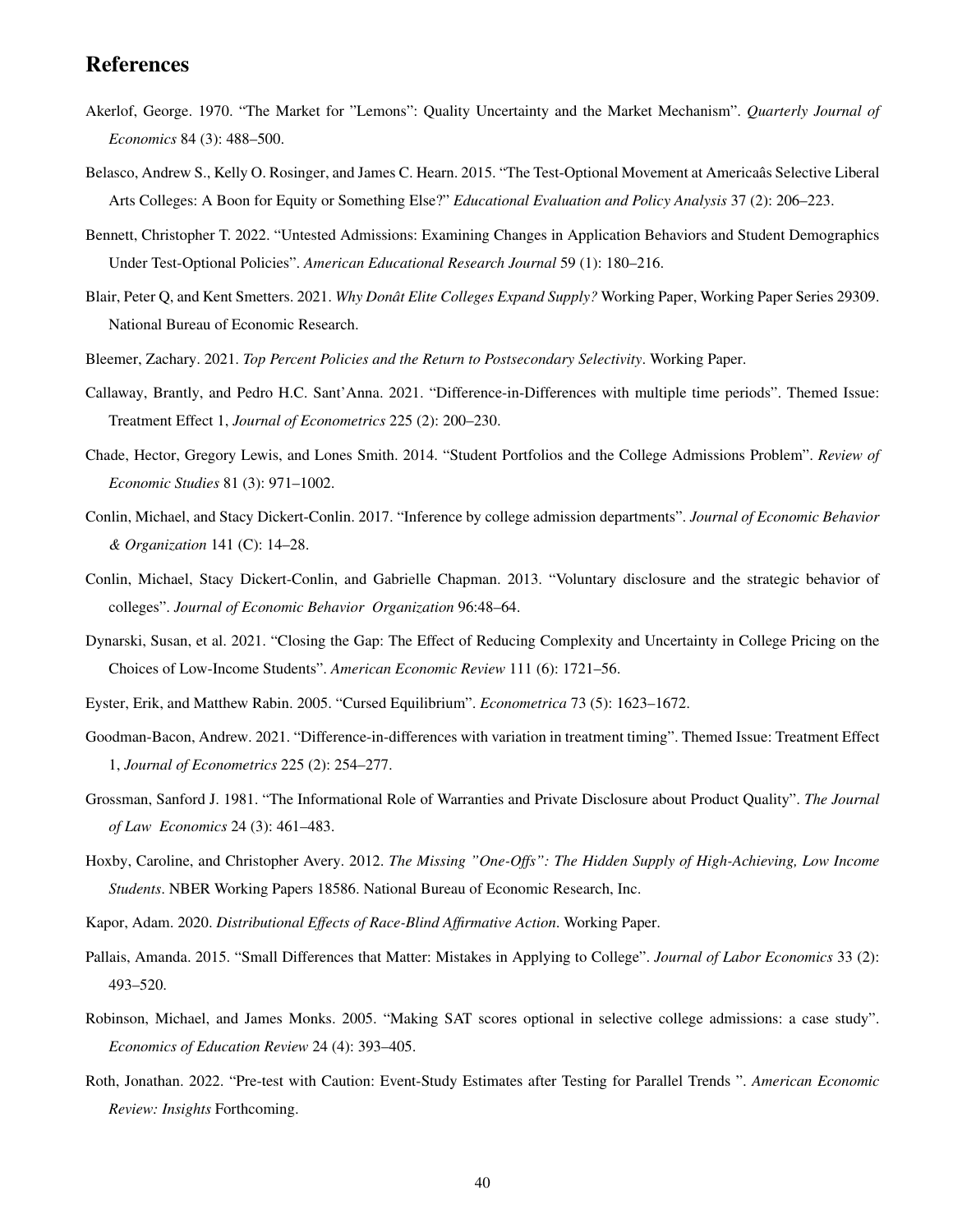- <span id="page-41-0"></span>Saboe, Matt, and Sabrina Terrizzi. 2019. "SAT optional policies: Do they influence graduate quality, selectivity or diversity?" *Economics Letters* 174 (C): 13–17.
- <span id="page-41-2"></span>Sun, Liyang, and Sarah Abraham. 2021. "Estimating dynamic treatment effects in event studies with heterogeneous treatment effects". Themed Issue: Treatment Effect 1, *Journal of Econometrics* 225 (2): 175–199.
- <span id="page-41-1"></span>Sweitzer, Kyle, A. Emiko Blalock, and Dhruv Sharma. 2018. "The effect of going test-optional on diversity and admissions: A propensity score matching analysis", 288–308.
- <span id="page-41-3"></span>Yatchew, Adonis, and Zvi Griliches. 1985. "Specification Error in Probit Models". *The Review of Economics and Statistics* 67 (1): 134–139.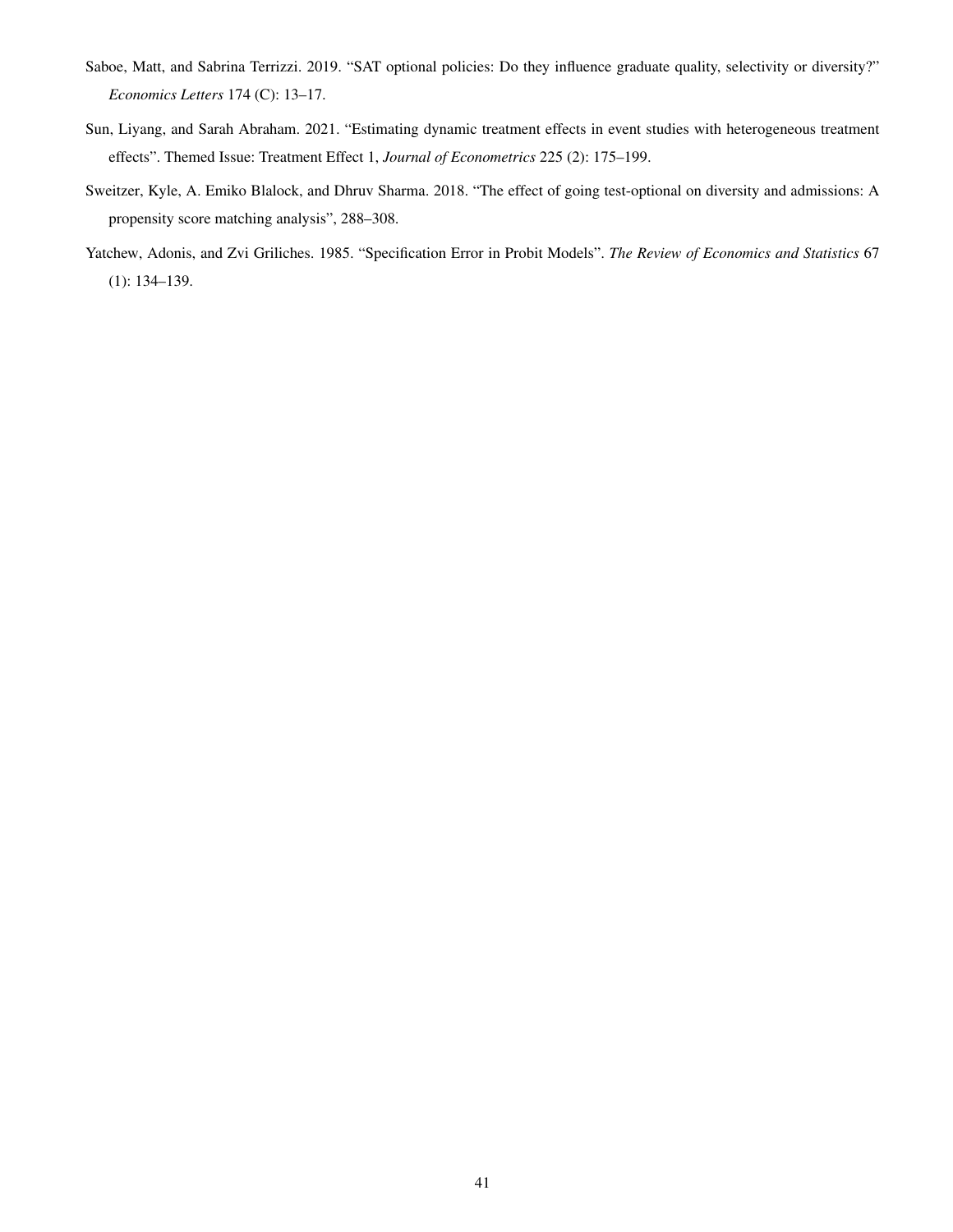# <span id="page-42-0"></span>Appendix A

## Additional Tables and Graphs

|                                     | <b>Submitted Scores</b>      |           |           |
|-------------------------------------|------------------------------|-----------|-----------|
|                                     | $\overline{\mathbf{N}}$<br>Y |           | Total     |
|                                     | Frequency                    | Frequency | Frequency |
| Race/Ethnicity                      | (Percent)                    | Percent)  | (Percent) |
| Asian                               | 295                          | 553       | 848       |
|                                     | (2.58)                       | (2.53)    | (2.55)    |
| <b>Black or African American</b>    | 1,085                        | 591       | 1,676     |
|                                     | (9.49)                       | (2.71)    | (5.04)    |
| Hispanic of any race                | 2,023                        | 2,152     | 4,175     |
|                                     | (17.69)                      | (9.86)    | (12.56)   |
| Native American or Alaskan Native   | 12                           | 16        | 28        |
|                                     | (0.10)                       | (0.07)    | (0.08)    |
| Native Hawaiian or Pacific Islander | 6                            | 8         | 14        |
|                                     | (0.05)                       | (0.04)    | (0.04)    |
| Nonresident Alien                   | 530                          | 630       | 1,160     |
|                                     | (4.63)                       | (2.89)    | (3.49)    |
| Not Provided                        | 151                          | 302       | 453       |
|                                     | (1.32)                       | (1.38)    | (1.36)    |
| Race/Ethnicity Unknown              | 151                          | 334       | 485       |
|                                     | (1.32)                       | (1.53)    | (1.46)    |
| Two or more races                   | 311                          | 538       | 849       |
|                                     | (2.72)                       | (2.47)    | (2.55)    |
| White                               | 6,874                        | 16,691    | 23,565    |
|                                     | (60.10)                      | (76.51)   | (70.87)   |
| Total                               | 11,438                       | 21,815    | 33,253    |

Table 16: Composition of Submitters and Non-Submitters by Race/Ethnicity and Gender *Panel A: Composition By Race*

*Panel A: Composition By Gender*

Submitted Scores

|        | N         | Y         | Total     |
|--------|-----------|-----------|-----------|
| Gender | Frequency | Frequency | Frequency |
|        | (Percent) | Percent)  | (Percent) |
| F      | 7.201     | 11.367    | 18.568    |
|        | (62.96)   | (52.11)   | (55.84)   |
| M      | 4.237     | 10.448    | 14.685    |
|        | (37.04)   | (47.89)   | (44.16)   |
| Total  | 11,438    | 21,815    | 33,253    |
|        |           |           |           |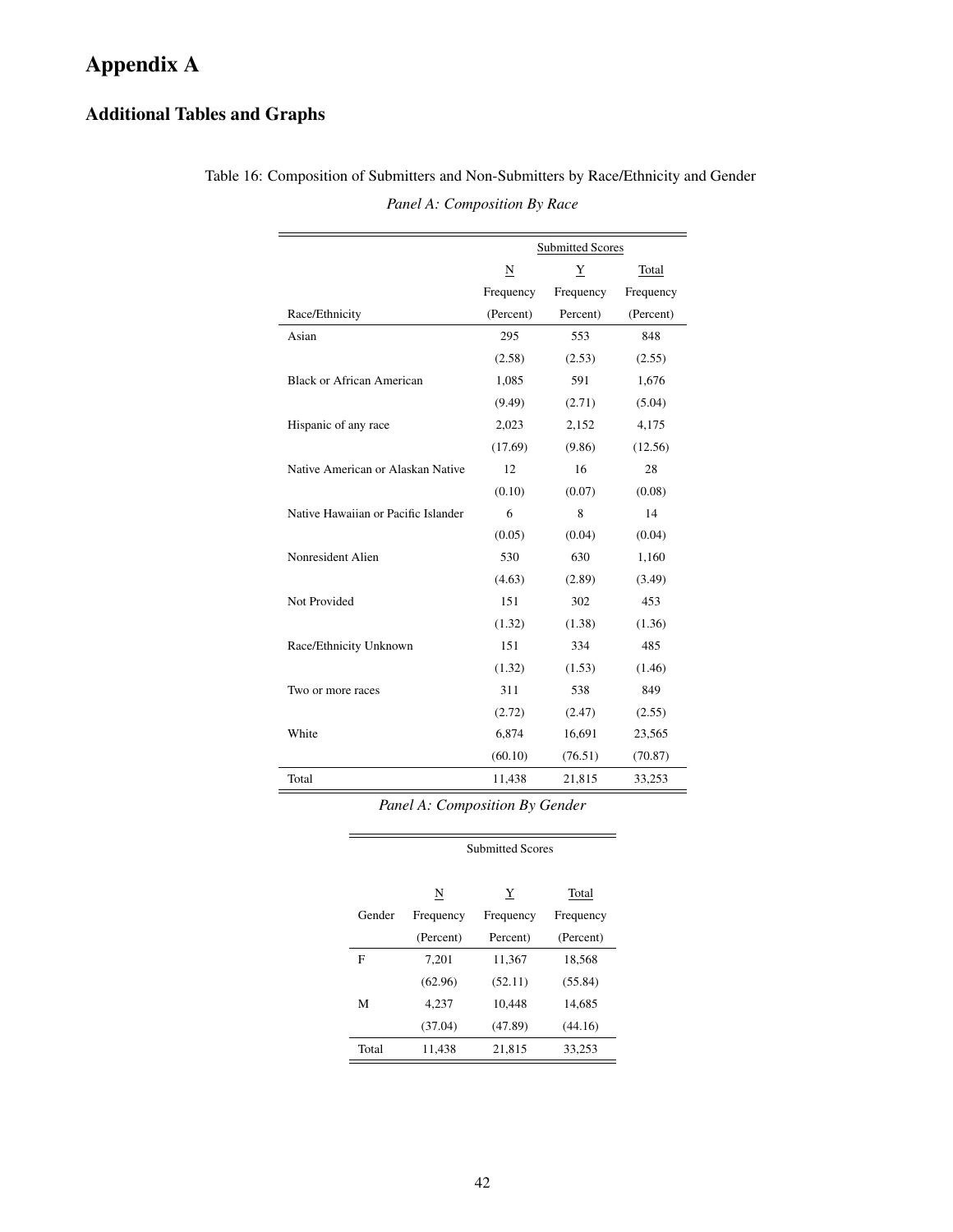|                                     | (1)                | (2)                |
|-------------------------------------|--------------------|--------------------|
| <b>VARIABLES</b>                    | test_score         | test_score         |
| Academic Variables                  |                    |                    |
| Curriculum_Score                    | 35.36***           | 34.10***           |
|                                     | (34.15, 36.58)     | (32.90, 35.31)     |
| GPA                                 | 88.22***           | 85.30***           |
|                                     | (84.35, 92.08)     | (81.47, 89.12)     |
| Race                                |                    |                    |
| <b>Black or African American</b>    | $-100.1***$        | $-94.87***$        |
|                                     | $(-110.7, -89.49)$ | $(-105.1, -84.63)$ |
| Hispanic of any race                | $-54.84***$        | $-48.55***$        |
|                                     | $(-63.71, -45.97)$ | $(-57.21, -39.90)$ |
| Native American or Alaskan Native   | $-21.32$           | $-26.43$           |
|                                     | $(-70.31, 27.67)$  | $(-73.64, 20.79)$  |
| Native Hawaiian or Pacific Islander | 19.48              | 10.56              |
|                                     | $(-47.42, 86.39)$  | $(-53.84, 74.95)$  |
| Nonresident Alien                   | $-14.13**$         | $-43.11***$        |
|                                     | $(-25.20, -3.065)$ | $(-58.57, -27.65)$ |
| Not Provided                        | 29.07***           | 21.81***           |
|                                     | (15.25, 42.88)     | (8.447, 35.18)     |
| Race/Ethnicity Unknown              | 22.66***           | $17.63***$         |
|                                     | (9.540, 35.77)     | (4.917, 30.35)     |
| Two or more races                   | $11.67**$          | $11.83**$          |
|                                     | (0.293, 23.05)     | (0.818, 22.84)     |
| White                               | 12.79***           | 9.318**            |
|                                     | (4.650, 20.93)     | (1.413, 17.22)     |
| Gender                              |                    |                    |
| Male                                | 43.00***           | 37.50***           |
|                                     | (40.37, 45.63)     | (34.70, 40.31)     |
| Constant                            | $665.0***$         | 700.3***           |
|                                     | (646.7, 683.2)     | (602.3, 798.2)     |
| Year FE                             | Yes                | Yes                |
| <b>Application Round FE</b>         | Yes                | Yes                |
| Race FE                             | Yes                | Yes                |
| Gender FE                           | Yes                | Yes                |
| Major FE                            | No                 | Yes                |
| State and Country FEs               | No                 | Yes                |

Table 17: Test Scores Given Covariates: Detailed Breakdown

95% CI in parentheses

\*\*\* p<0.01, \*\* p<0.05, \* p<0.1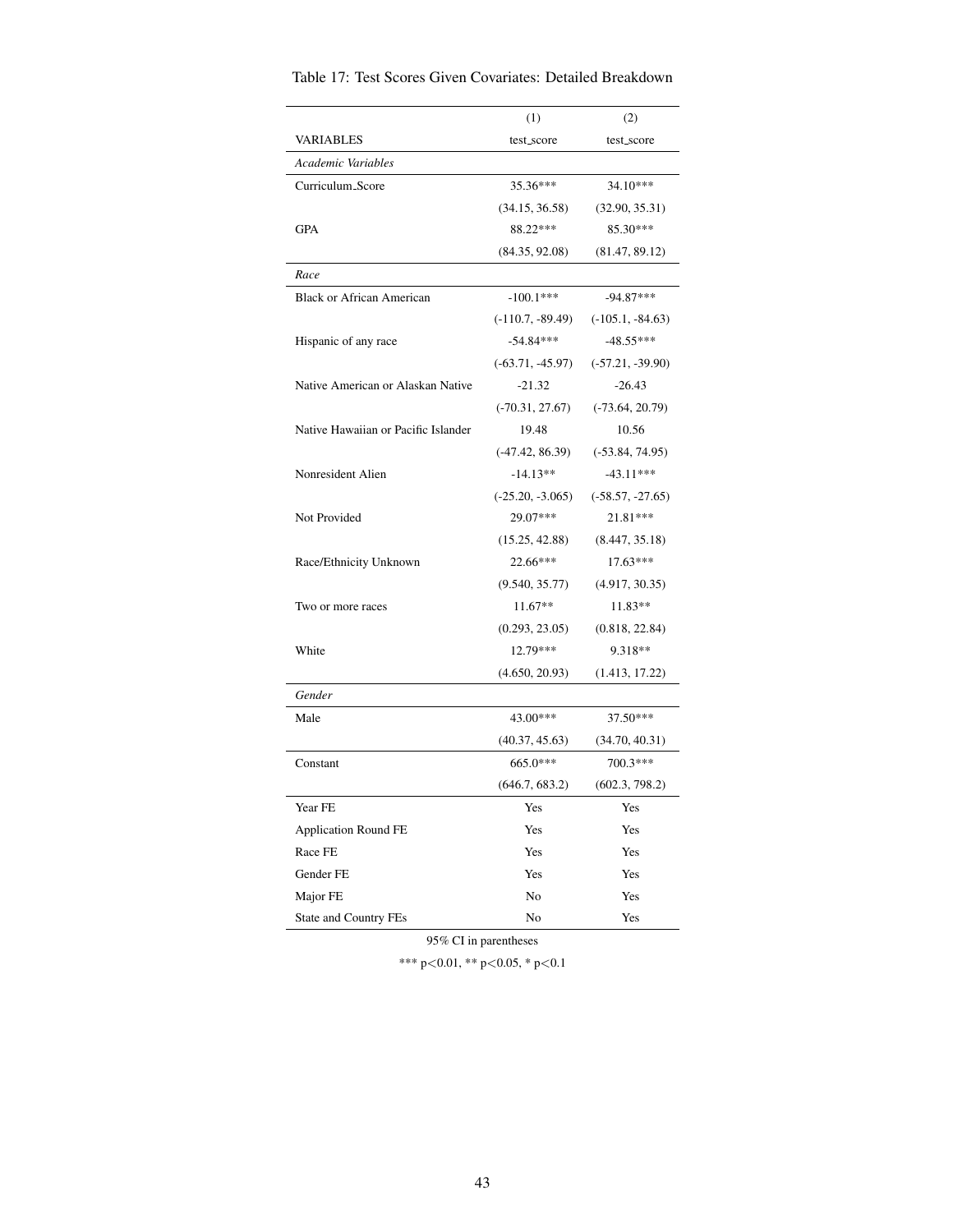|                                     | (1)                 | (2)                  |
|-------------------------------------|---------------------|----------------------|
| VARIABLES                           | submitted_scores    | submitted_scores     |
| Academic Variables                  |                     |                      |
| test_score                          | $0.00699***$        | $0.00714***$         |
|                                     | (0.00672, 0.00727)  | (0.00685, 0.00743)   |
| Curriculum_Score                    | $-0.0770***$        | $-0.0702$ ***        |
|                                     | $(-0.102, -0.0515)$ | $(-0.0968, -0.0436)$ |
| <b>PCGPA</b>                        | $-0.479***$         | $-0.516***$          |
|                                     | $(-0.555, -0.403)$  | $(-0.595, -0.437)$   |
| Race                                |                     |                      |
| <b>Black or African American</b>    | 0.0326              | 0.0184               |
|                                     | $(-0.154, 0.219)$   | $(-0.172, 0.209)$    |
| Hispanic of any race                | 0.0866              | 0.0638               |
|                                     | $(-0.0801, 0.253)$  | $(-0.108, 0.236)$    |
| Native American or Alaskan Native   | 1.003               | 1.080*               |
|                                     | $(-0.251, 2.257)$   | $(-0.162, 2.322)$    |
| Native Hawaiian or Pacific Islander | 0.0124              | 0.0124               |
|                                     | $(-1.353, 1.378)$   | $(-1.417, 1.442)$    |
| Nonresident Alien                   | $0.191*$            | $0.394**$            |
|                                     | $(-0.0278, 0.409)$  | (0.0826, 0.706)      |
| Not Provided                        | 0.0160              | 0.0353               |
|                                     | $(-0.302, 0.334)$   | $(-0.292, 0.363)$    |
| Race/Ethnicity Unknown              | 0.0707              | 0.0490               |
|                                     | $(-0.191, 0.332)$   | $(-0.217, 0.315)$    |
| Two or more races                   | 0.000800            | 0.00687              |
|                                     | $(-0.221, 0.223)$   | $(-0.219, 0.233)$    |
| White                               | 0.0261              | 0.0220               |
|                                     | $(-0.130, 0.182)$   | $(-0.138, 0.182)$    |
| Gender                              |                     |                      |
| Male                                | 0.0373              | 0.0179               |
|                                     | $(-0.0168, 0.0914)$ | $(-0.0423, 0.0781)$  |
| Constant                            | $-5.618***$         | $-6.339***$          |
|                                     | $(-5.989, -5.248)$  | $(-7.072, -5.606)$   |
| Year FE                             | Yes                 | Yes                  |
| <b>Application Round FE</b>         | No                  | No                   |
| Race FE                             | Yes                 | Yes                  |
| Gender FE                           | Yes                 | Yes                  |
| Major FE                            | No                  | Yes                  |
| State and Country FEs               | No                  | Yes                  |
| Observations                        | 24,336              | 24,030               |

Table 18: Probability of Submission Given Test Scores and Other Covariates: Detailed Breakdown

95% CI in parentheses

\*\*\* p<0.01, \*\* p<0.05, \* p<0.1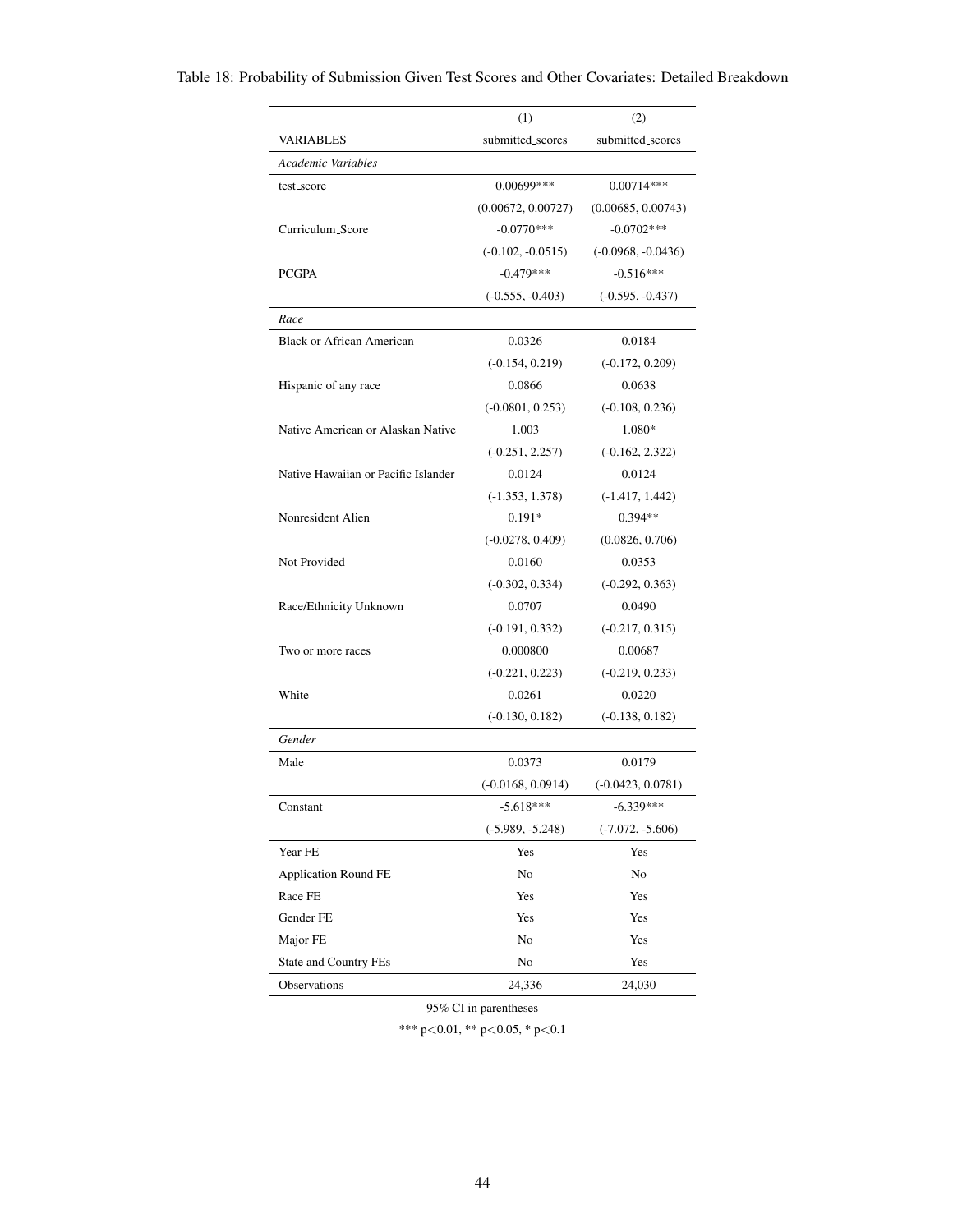Figure 3: Number of Admits By Racial/Ethnic Classifications: Test Optional versus Full Disclosure, 2019 and 2020 Results

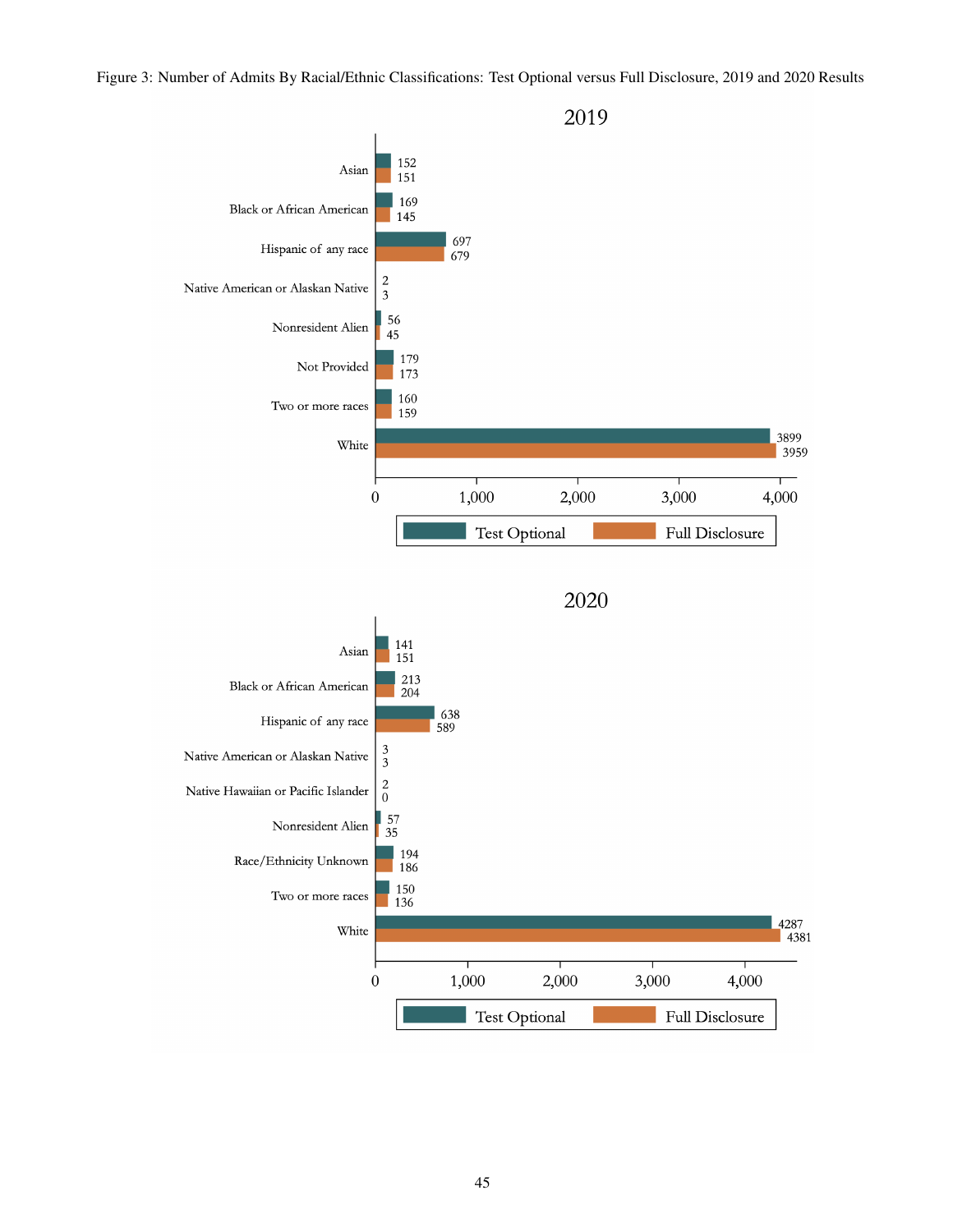## <span id="page-46-0"></span>Appendix B

### Robustness Checks for Full-Disclosure Simulation

Alternative Specification of the Admissions Function Given my focus on the impacts of a switch to full disclosure on the racial and ethnic composition of the admitted class, one concern may be if the admissions function in fact weights test scores differently for different demographic groups. While any fixed difference in how scores are assessed for one racial/ethnic group versus another will be soaked up via the fixed effect for that group, perhaps not just the intercept but the slope of the admissions function with respect to test scores changes via racial/ethnic classification. Table 19 below assesses robustness to this possibility by repeating the procedure in Proposition 2 but with the admissions function in Step 3 now regressin on an interaction term between test score and IPEDS racial/ethnic classification in place of simply regressing on the test score, with all the other regressors identical. The results are highly similar to the baseline results in Table 5. I also show the threshold for these new simulations to stress that the results do not appear to owe to differential general equilibrium effects relative to the baseline.

|                         | 2018               | 2019               | 2020               |
|-------------------------|--------------------|--------------------|--------------------|
|                         | Mean<br>95% CI     | Mean<br>95% CI     | Mean<br>95% CI     |
|                         |                    |                    |                    |
| <b>Share Submitting</b> | 76.60              | 77.64              | 73.37              |
|                         | (75.27, 77.95)     | (76.34, 78.95)     | (72.04, 74.70)     |
| Avg SAT Score           | 1304.54            | 1305.08            | 1294.07            |
|                         | (1299.73, 1308.98) | (1300.39, 1309.76) | (1289.97, 1298.17) |
|                         | 3.62               | 3.65               | 3.64               |
| Avg HS GPA              | (3.62, 3.63)       | (3.64, 3.65)       | (3.63, 3.65)       |
| Share URM               | 14.36              | 15.51              | 13.33              |
|                         | (13.23, 15.74)     | (14.31, 16.71)     | (12.14, 14.53)     |
| Threshold               | .4863              | .4907              | .5030              |
|                         | (.4677, .5034)     | (.4744, .5068)     | (.4873, .5188)     |

Table 19: Simulated Composition of Admits under Full Disclosure with Test Score / Race Interaction

Alternative Imputation of Missing Scores Another concern one may have with the procedure in Proposition 2 regards the validity of the imputation procedure for missing scores. Perhaps those non-submitters with scores visible in the data differ from those without scores not just observably but unobservably, biasing the predictions obtained by steps 1 and 2 of my procedure. Tables 20 and 21 show the results of a heuristic exercise to assess robustness to my baseline results, wherein I instead impute the missing scores "optimistically" and "pessimistically" respectively. The optimistic imputation fits the missing scores using the coefficients of a regression of test scores on the observables of all students with visible scores, including students who submitted them. Perhaps unsurprisingly, this results in much higher estimates of the missing scores, increasing the average scores of admitted students, but does not change the other results meaningfully relative to the baseline in Table 5.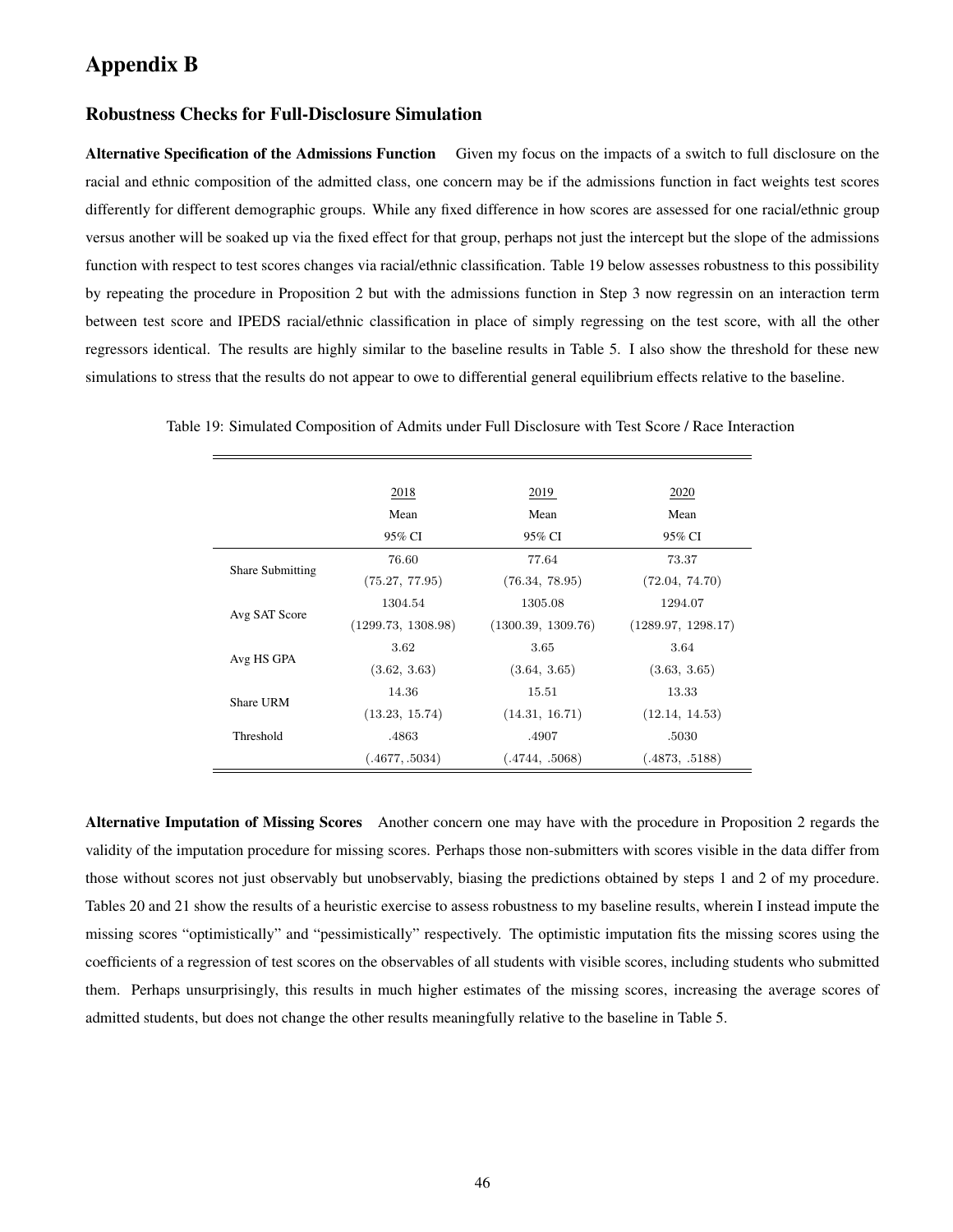| Table 20: Simulated Composition of Admits under Full Disclosure with Optimistic Imputation |
|--------------------------------------------------------------------------------------------|
|--------------------------------------------------------------------------------------------|

|                         | 2018               | 2019               | 2020               |
|-------------------------|--------------------|--------------------|--------------------|
|                         | Mean               | Mean               | Mean               |
|                         | 95% CI             | 95% CI             | 95% CI             |
| <b>Share Submitting</b> | 76.78              | 76.58              | 72.52              |
|                         | (75.49, 78.06)     | (75.45, 77.80)     | (71.33, 73.80)     |
| Avg SAT Score           | 1303.57            | 1324.74            | 1309.96            |
|                         | (1298.77, 1308.65) | (1321.54, 1328.39) | (1289.97, 1298.17) |
|                         | 3.62               | 3.65               | 3.64               |
| Avg HS GPA              | (3.62, 3.63)       | (3.64, 3.65)       | (3.63, 3.65)       |
| Share URM               | 14.13              | 15.78              | 14.04              |
|                         | (12.95, 15.34)     | (14.56, 16.89)     | (12.64, 15.05)     |
| Threshold               | .4862              | .4907              | .5143              |
|                         | (.4692, .5045)     | (.5074, .5232)     | (.5023, .5308)     |

Conversely, in Table 21, I impute the missing scores using the coefficients of a regression of test scores on the observables of all non-submitters with visible scores who were rejected in the status quo. Again, the results change little from the baseline.

|                         | 2018               | 2019               | 2020               |
|-------------------------|--------------------|--------------------|--------------------|
|                         | Mean               | Mean               | Mean               |
|                         | 95% CI             | 95% CI             | 95% CI             |
| <b>Share Submitting</b> | 75.85              | 77.91              | 73.25              |
|                         | (74.44, 76.90)     | (76.67, 79.34)     | (71.99, 74.63)     |
| Avg SAT Score           | 1324.67            | 1301.74            | 1291.89            |
|                         | (1321.39, 1327.63) | (1269.74, 1306.57) | (1287.38, 1296.73) |
|                         | 3.62               | 3.64               | 3.64               |
| Avg HS GPA              | (3.62, 3.63)       | (3.64, 3.65)       | (3.63, 3.65)       |
| Share URM               | 14.36              | 15.56              | 13.98              |
|                         | (13.29, 15.67)     | (14.43, 16.77)     | (12.64, 14.99)     |
| Threshold               | .4998              | .4876              | .5051              |
|                         | (.4847, .5174)     | (.4714, .5049)     | (.4908, .5243)     |

Table 21: Simulated Composition of Admits under Full Disclosure with Pessimistic Imputation

## <span id="page-47-0"></span>Appendix C

## Additional Proofs

### Proof of Proposition 2

Under the econometric assumptions I impose,  $\text{plim}\hat{\beta} = \beta$ , so I show that the procedure is valid for the true coefficients. Since by Propositon 1 there exists a unique threshold  $\pi'$  that prevails under full-disclosure equilibrium, it follows that a student is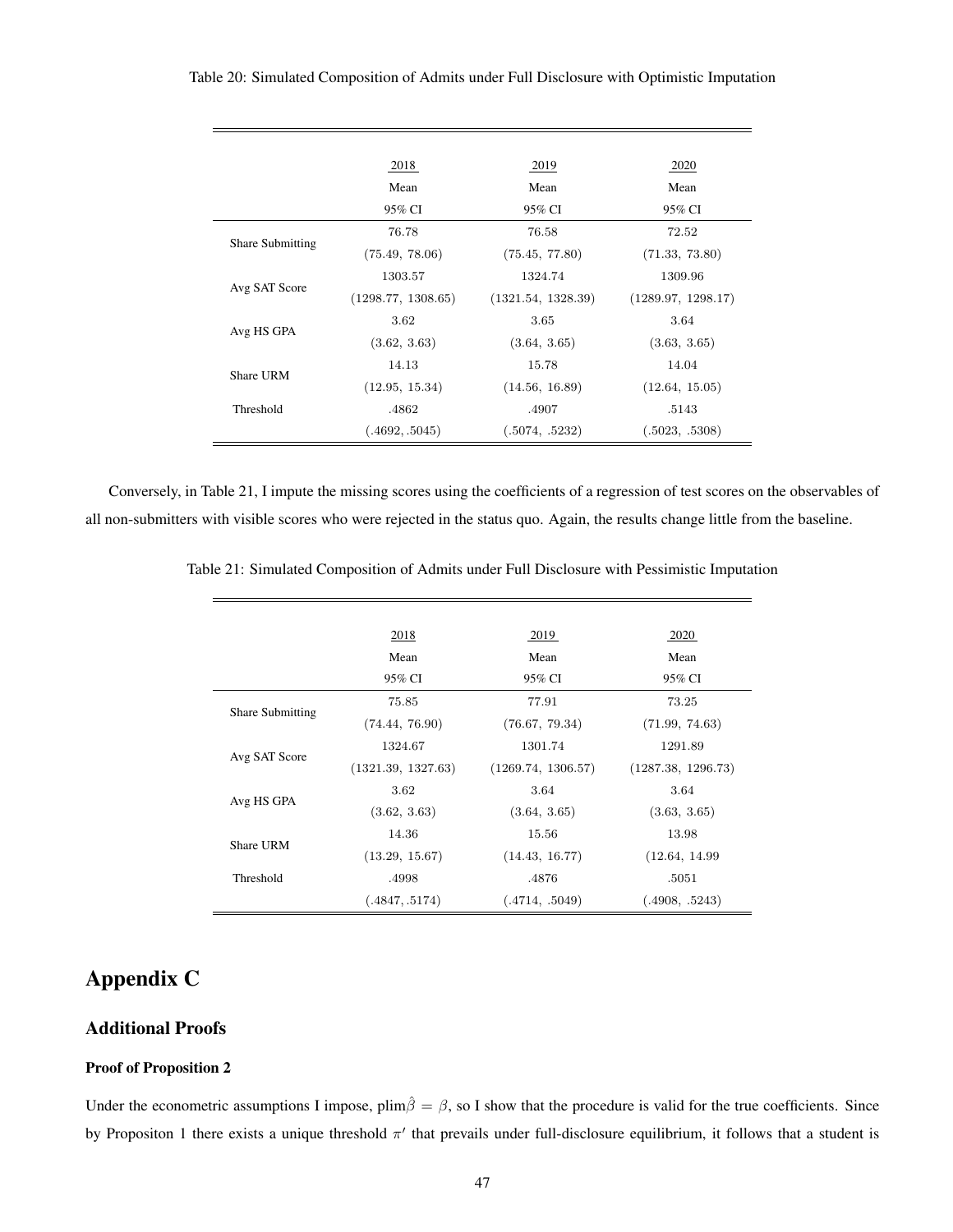predicted to be admitted if  $Pr(\beta' \mathbf{z}_i \geq \pi') \geq \frac{1}{2}$ . For the students with visible scores (whether test-optional or not), this can be written as  $Pr(\beta_0 SAT_i + \beta'_{-0} \mathbf{X}_i + \varepsilon_i \ge \pi') \ge \frac{1}{2}$ , where  $\beta_{-0}$  refers to the coefficient vector excluding the coefficient  $\beta_0$ . Since  $\varepsilon_i \sim \mathcal{N}(0, 1)$ , we can equivalently write this as

$$
Pr(\beta_0 SAT_i + \beta'_{-0} \mathbf{X}_i - \pi' \ge \varepsilon_i) = \Phi(\beta_0 SAT_i + \beta'_{-0} \mathbf{X}_i - \pi')
$$

If  $\Phi(\beta_0\text{SAT}_i + \beta'_{-0}\mathbf{X}_i - \pi') \geq \frac{1}{2}$ , then  $\beta_0\text{SAT}_i + \beta'_{-0}\mathbf{X}_i \geq \pi'$  after taking the inverse normal CDF of both sides by monotonicity. Taking the normal CDF of both sides of this rearranged inequality then yields that equivalently,

$$
\Phi(\beta_0 \mathbf{SAT}_i + \beta'_{-0} \mathbf{X}_i) \ge \Phi(\pi')
$$

Meanwhile, for the students with imputed scores , we have

$$
Pr(\beta_0 \text{SAT}_i + \beta'_{-0} \mathbf{X}_i + \varepsilon_i \ge \pi') = Pr(\beta_0(\gamma' \mathbf{X}_i + \nu_i) + \beta'_{-0} \mathbf{X}_i - \pi') \ge -\varepsilon_i)
$$

$$
= \Pr(\beta_0 \gamma' \mathbf{X}_i + \beta'_{-0} \mathbf{X}_i - \pi') \ge -\varepsilon_i - \beta_0 \nu_i)
$$

$$
= \Pr(\beta_0 S \hat{A} T_i + \beta'_{-0} \mathbf{X}_i - \pi' \ge \varepsilon_i + \beta_0 \nu_i)
$$

by symmetry of the two error terms. Note furthermor that  $\varepsilon_i$ ,  $v_i|\mathbf{X}_i$  are normally distributed each with mean zero and respective variancse 1 and  $\sigma_{\nu|X_i}$ . Letting their correlation be  $\rho_{X_i}$ , the standard result on the sum of correlated normals yields that  $\varepsilon_i + \hat{\beta}_0 \nu_i \sim \mathcal{N}(0, 1 + \beta_0^2 \sigma_{\nu | \mathbf{X}_i}^2 + 2\rho_{\mathbf{X}_i} \beta_0 \sigma_{\nu | \mathbf{X}_i})$ . Thus

$$
\Pr\left(\beta_0 \hat{\mathbf{S}} \hat{\mathbf{A}} \mathbf{T}_i + \beta'_{-0} \mathbf{X}_i - \pi' \ge \varepsilon_i + \beta_0 \nu_i\right) = \Pr\left(\frac{\beta_0 \hat{\mathbf{S}} \hat{\mathbf{A}} \mathbf{T}_i + \beta'_{-0} \mathbf{X}_i - \pi'}{\sqrt{1 + \beta_0^2 \sigma_{\nu_1 \mathbf{X}_i}^2 + 2\rho_{\mathbf{X}_i} \beta_0 \sigma_{\nu_1 \mathbf{X}_i}}} \ge \frac{\varepsilon_i + \nu_i}{\sqrt{1 + \beta_0^2 \sigma_{\nu_1 \mathbf{X}_i}^2 + 2\rho_{\mathbf{X}_i} \beta_0 \sigma_{\nu_1 \mathbf{X}_i}}}\right)
$$

$$
= \Phi\left(\frac{\hat{\beta}_0 \hat{\mathbf{S}} \hat{\mathbf{A}} \mathbf{T}_i + \beta'_{-0} \mathbf{X}_i - \pi'}{\sqrt{1 + \beta_0^2 \sigma_{\nu_1 \mathbf{X}_i}^2 + 2\rho_{\mathbf{X}_i} \beta_0 \sigma_{\nu_1 \mathbf{X}_i}}}\right)
$$

Note, though, that

.

$$
\Phi\left(\frac{\beta_0 \hat{S} \hat{A} T_i + \beta'_{-0} \mathbf{X}_i - \pi'}{\sqrt{1 + \beta_0^2 \sigma_{\nu_1 \mathbf{X}_i}^2 + 2\rho_{\mathbf{X}_i} \beta_0 \sigma_{\nu_1 \mathbf{X}_i}}}\right) \ge \frac{1}{2} \iff \frac{\beta_0 \hat{S} \hat{A} T_i + \beta'_{-0} \mathbf{X}_i - \pi'}{\sqrt{1 + \beta_0^2 \sigma_{\nu_1 \mathbf{X}_i}^2 + 2\rho_{\mathbf{X}_i} \beta_0 \sigma_{\nu_1 \mathbf{X}_i}}}\ge 0
$$

Since the denominator is strictly positive, this is furthermore equivalent to

$$
\hat{\beta}_0\mathbf{S}\hat{\mathbf{A}}\mathbf{T}_i + \beta_{-0}'\mathbf{X}_i \geq \pi' \iff \Phi(\hat{\beta}_0\mathbf{S}\hat{\mathbf{A}}\mathbf{T}_i + \beta_{-0}'\mathbf{X}_i) \geq \Phi(\pi')
$$

by monotonicity. Thus, it suffices to search for the  $\Phi(\pi') \in [0, 1]$  such that the number of applicants with fitted probabilities above that threshold equals the number admitted in the status quo, whether that applicant has imputed or actual scores. And since no threshold between any two fitted probabilities will yield a different number of predicted admitted students, it is sufficient to simply find the Nth highest predicted probability, where  $N$  is the number of students admitted in the status quo.